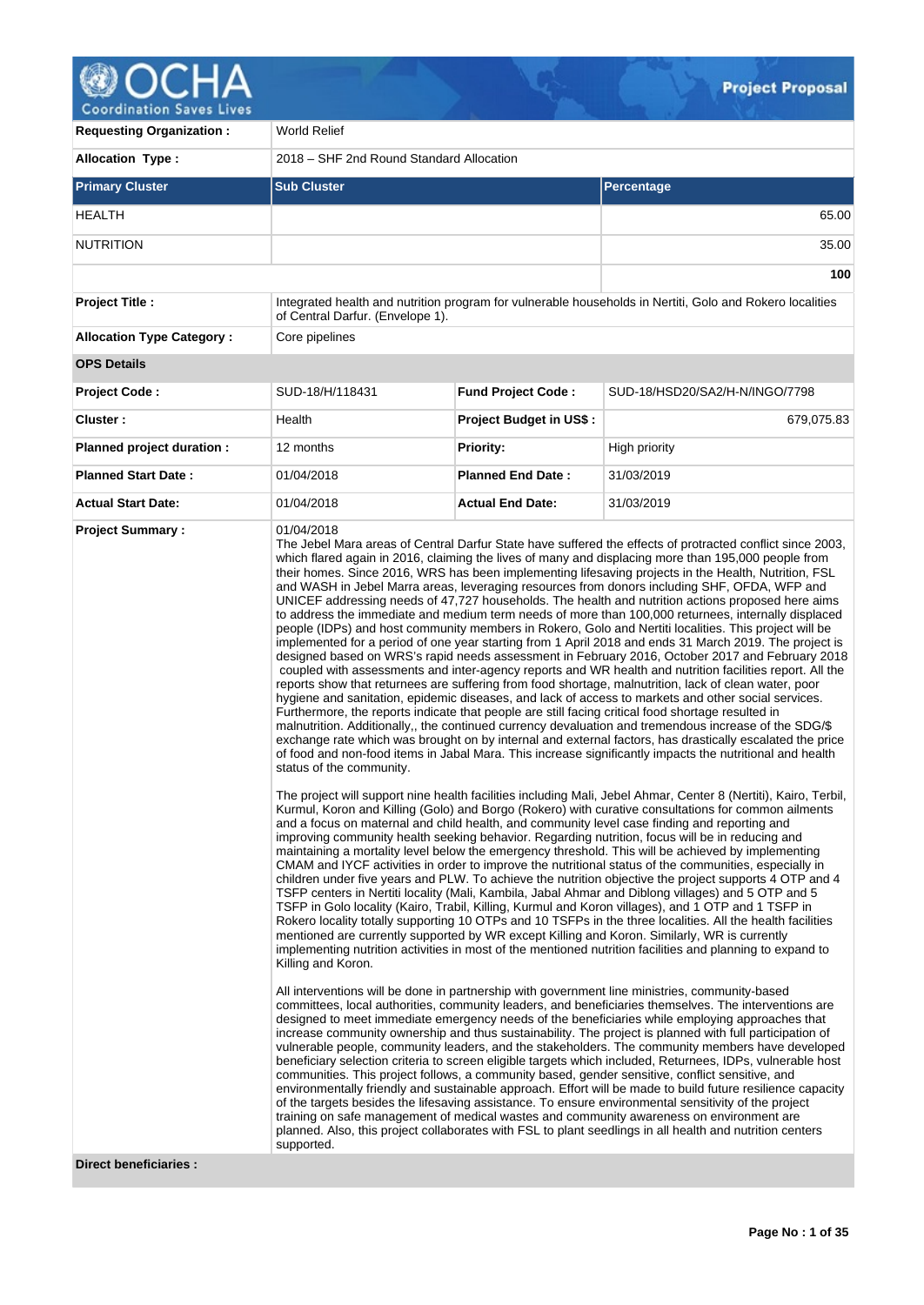| <b>Men</b> | <b>Women</b> | Boys   | <b>Girls</b> | <b>Total</b> |
|------------|--------------|--------|--------------|--------------|
| 28,847     | 30,983       | 22,438 | 24,574       | 106,842      |

# **Other Beneficiaries :**

| Beneficiary name            | <b>Men</b> | Women  | <b>Boys</b> | Girls  | <b>Total</b> |
|-----------------------------|------------|--------|-------------|--------|--------------|
| Internally Displaced People | 9,952      | 10,689 | 7.741       | 8,478  | 36,860       |
| People in Host Communities  | 12,384     | 13,301 | 9,632       | 10,550 | 45,867       |
| Returnees                   | 6,511      | 6,993  | 5,065       | 5,546  | 24,115       |
|                             |            |        |             |        |              |

# **Indirect Beneficiaries :**

A total of 44,247 (11,947 men, 12,831 women, 9,292 Boys and 10,177 girls) people will indirectly benefit from this project. The indirect beneficiaries are unintended beneficiaries with in the catchment area or influxes outside of the catchment area who benefit from the project through getting health services directly from the health facilities, who gets health and nutrition related information through campaigns and mass education and beneficiaries benefited from our mothers group influence.

## **Catchment Population:**

The proposed action benefits a catchment area of 30,517 households comprised of approximately 152,585 beneficiaries.

• West Jebel Marra Locality: 9,439 households comprised of approximately 47,195 individuals including 16,188 men, 16,848 women, 6,607 boys and 7,552 girls

• Central Jebel Marra Locality: 7,825 households comprised of approximately 39,125 individuals including 13,420 men, 13,967 women, 5,477 boys and 6,261girls

• North Jebel Marra Locality: 13,253 households comprised of approximately 66,265 individuals including 22,729 men, 23,391 women, 9,277 boys and 10,268 girls

# **Link with allocation strategy :**

The 2018 humanitarian response focuses on three outcomes as indicated in the allocation strategy. This proposed health and nutrition project is designed to fully contribute to the first outcome of the HRP, which reads as, "Populations affected by natural or manmade disasters receive timely assistance during and in the aftermath of the shock." Furthermore, the proposed project is prepared as per the first envelope of the allocation strategy. As indicated in envelope one, WR will be focusing in addressing needs of newly accessible areas of North and Central Jebel Maraa areas and highly vulnerable IDPs of West Jebel Mara locality. To achieve the first outcome of the HRP, WR designed an integrated health and nutrition program. The health project aims to ensure access to a basic primary health care services for vulnerable communities living in the project areas and ensures continuity of health services to contribute to the reduction of morbidity and mortality rates among the population. The proposed project includes activities to build capacity of SMOH staff in emergency preparedness and rapid response plans, integrated management of childhood illness, maternal and child health care, disease outbreak surveillance, and health education and promotion. Enhancing the technical capacity of clinical MoH staff will increase accountability to beneficiaries, contribute to building resilience and sustainability of interventions among local clinics and indirectly build community resilience as well. Implementation of the project will address gender issues through recruitment of health staff where female staff will be prioritized for all positions. Our field assessment also depicts that women are the ones who suffer more than men as they are also responsible for taking children to health facilities and treating sick children at home.

With regard to nutrition sector the project will seek to increase the capacity of local level service providers to ensure access to quality emergency nutrition services within the framework of CMAM. While provision of life saving services in emergency situations is the major action of this project, WR will also work on increasing the preparedness, early warning and response capacity of targeted localities in relation to emergencies with malnutrition. Bearing in mind the need to ensure improved nutritional status in the community through preventive and promotional practices, this project will place a significant focus on promotion of appropriate IYCF practices and behavioral change for communities and capacity building for local service providers related with IYCF.

As part of the exit strategy for the health project, WR will work with SMOH and community leaders in the management of health facilities and institutionalizing user fees. The user fees will be piloted following a detailed discussion with all partners, to have a common understanding across the board. The introduction of a user fee is to ensure health facilities will continue providing services in the future with a minimum support from government. It is a modality where the health facilities start charging treatment services fees and the money will be managed by health committee, health facility staff and locality.

As part of the project exit strategy for nutrition activities, emphasis will be given in creating awareness and community behavioral change. In addition, WR will try to link nutrition project with food security and livelihood activities implemented by both WR and other partners in the localities. WR through OFDA and WFP fund is implementing WASH, FSL and health projects which can complement this project. The WFP project provides food to beneficiaries who have food gap for at least more than 6 months in a year and they obtain food through food for work. SAM and MAM children families can be beneficiaries of this project and the families benefit from the food distribution, which complements this project.

### **Sub-Grants to Implementing Partners :**

| <b>Partner Name</b>                                   | <b>Partner Type</b> | <b>Budget in US\$</b>       |           |
|-------------------------------------------------------|---------------------|-----------------------------|-----------|
| Almasar                                               | National NGO        |                             | 60,069.80 |
|                                                       |                     |                             | 60,069.80 |
| Other funding secured for the same project (to date): |                     |                             |           |
| <b>Other Funding Source</b>                           |                     | <b>Other Funding Amount</b> |           |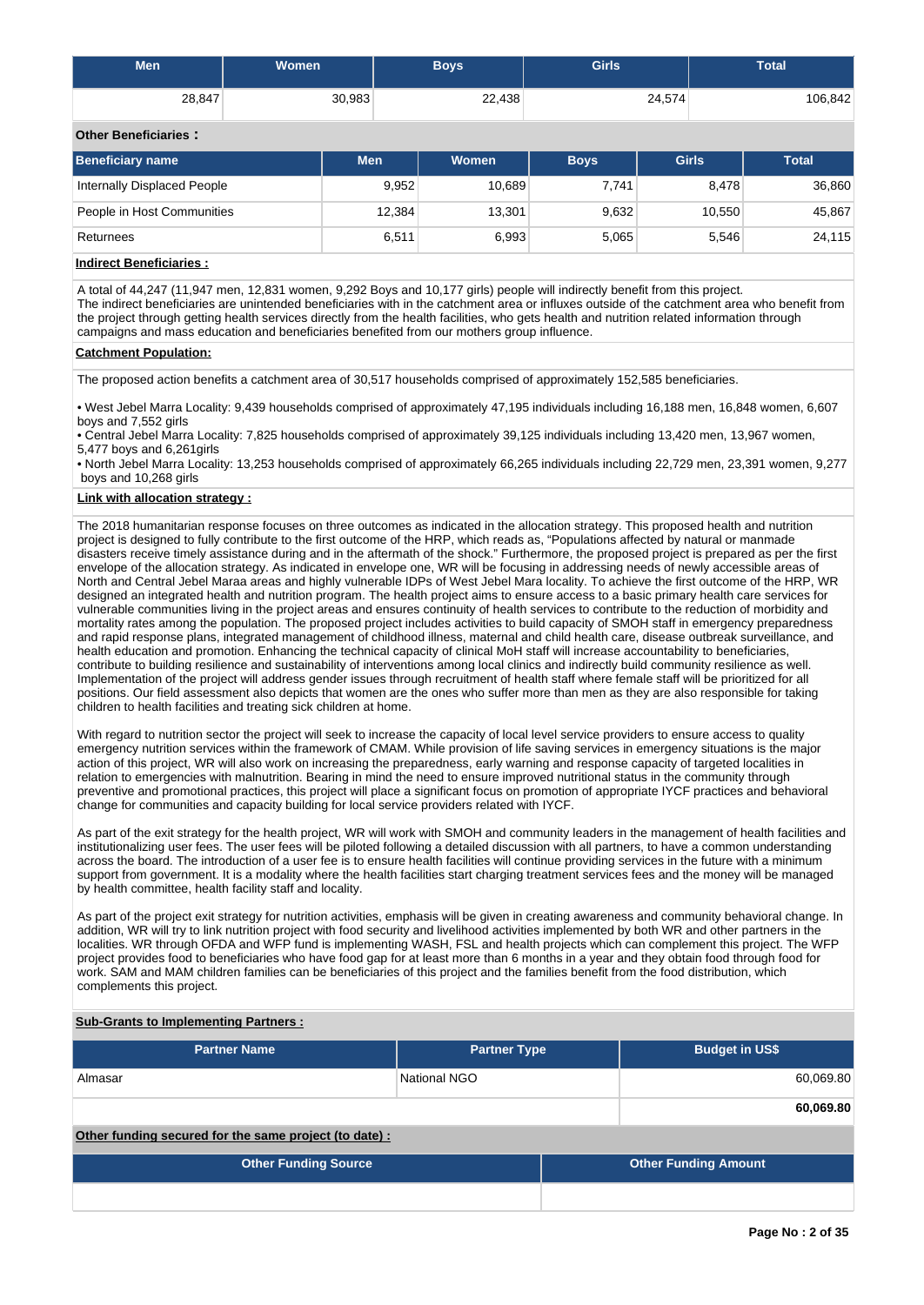# **Organization focal point :**

| <b>Name</b>         | <b>Title</b>                           | Email                 | Phone           |
|---------------------|----------------------------------------|-----------------------|-----------------|
| Gemta Birhanu       | <b>Country Director</b>                | Cdsudan-Darfur@wr.org | 249996500826    |
| Stephen Gatimu      | Central Darfur Area<br>Manager         | Sgatimu@wr.org        | 249900998384    |
| Dr. Kalinda Viateur | <b>Health and Nutrition</b><br>Manager | KViateur@wr.org       | 249900998382    |
| Heidi Dessecker     | Program Officer                        | HDessecker@wr.org     | +1 443 451 1970 |

# **BACKGROUND**

# **1. Humanitarian context analysis**

The security situation seems calm in most cases, even though the armed oppositions are intermittently fighting in certain pocket areas including in WRS catchment villages in Gollo, Nertiti and Rokero. Crimes like theft, robbery, shooting among individuals from different tribes are reported through the UNDSS and our internal security monitoring networks. The Government has conducted disarmament of firearms and motor bikes from the illegally armed groups. However, the voluntary disarmament process may not fully guarantee ending any conflict between communities and the armed groups or individuals as there is fear that armed persons can have more than one weapon. On the other hand, the Government of Sudan has designated campsites for the UNAMID peace keeping troops after the state governor of Central Darfur region, heads of the government armed force and UNAMID officials have jointly visited Gollo in January 2018. WRS's field team has proved few returnees came back to their original place in a village called Killing and other areas.

According to Inter-Agency Monitoring In-depth Humanitarian needs assessment (Feb,2018) in North Jebel Marra, there are 24 health facilities in the locality out of these only five FHCs are functioning and there is no rural hospital. G,enerally 38% (9) of existing health facilities are functioning. IOM in last quarter of 2017, registered 17,698 HH (76,723 individuals) in North Jebel Marra locality, (4,454 IDPs, 5,807 residents and 66,462 returnees) returned from Sorotony, Tawila and Elfahsher IDP camps in the past year and more are expected to return this year due to improvement in the security situation. However, Community leaders claimed that about 14,959 HH missed IOM registration due to the short time spent by IOM team on the ground while some of them arrived after IOM registration. IOM will follow up and register and verify the number of returnees in the rural villages in the next few months.

IDPs in Central Darfur either live in camps or are dispersed in host community settlements, requiring different interventions to meet different needs. There are also reports that the area has been affected by human and animal epidemic outbreaks poor infrastructure, lack of basic services, and lack of food security and disruption of means of livelihoods. The Humanitarian Needs Overview (HNO) for 2017 reports 418,068 IDPs in Central Darfur, the third highest number in the country, and IDP needs have risen above the limited capacity of the local Central Darfur government and the INGOs operating there.

The WRS food security monitoring team has visited the rural markets in Nertti, Gollo and Rokero in January 2018 and realized the retail staple food prices have drastically increased by 35% - 50% higher than the price before 6 months. The high prices are being driven by high demand for local consumption, low local production and high cost of transportation. As a result, most areas of Jabal mara will continue to face acute food insecurity and subsequently affect the health and nutritional situation of the community.

There is an ongoing outbreak of AWD in Nertiti and Golo localities. In February of 2018, new cases of AWD began to emerge from areas which were previously inaccessible to humanitarian intervention and remain difficult to reach through static interventions. The affected villages were in the bordering areas between SAFs and SLA rebels. Much support has been provided so far to the AWD through WR health, WASH and nutrition projects still new cases are being reported even though the rate is declining. According to current epidemiological data as of Mar, 10th, 2018 (From February 4-to Mar 10) 419 cases reported with attach rate of 215.7/10000 and case fatality rate of 1.7/10,000. As this data shows, there is a need to continue active case findings through community surveillance and increase case management and enhance integration of WASH, health and nutrition interventions in its operational areas.

### **2. Needs assessment**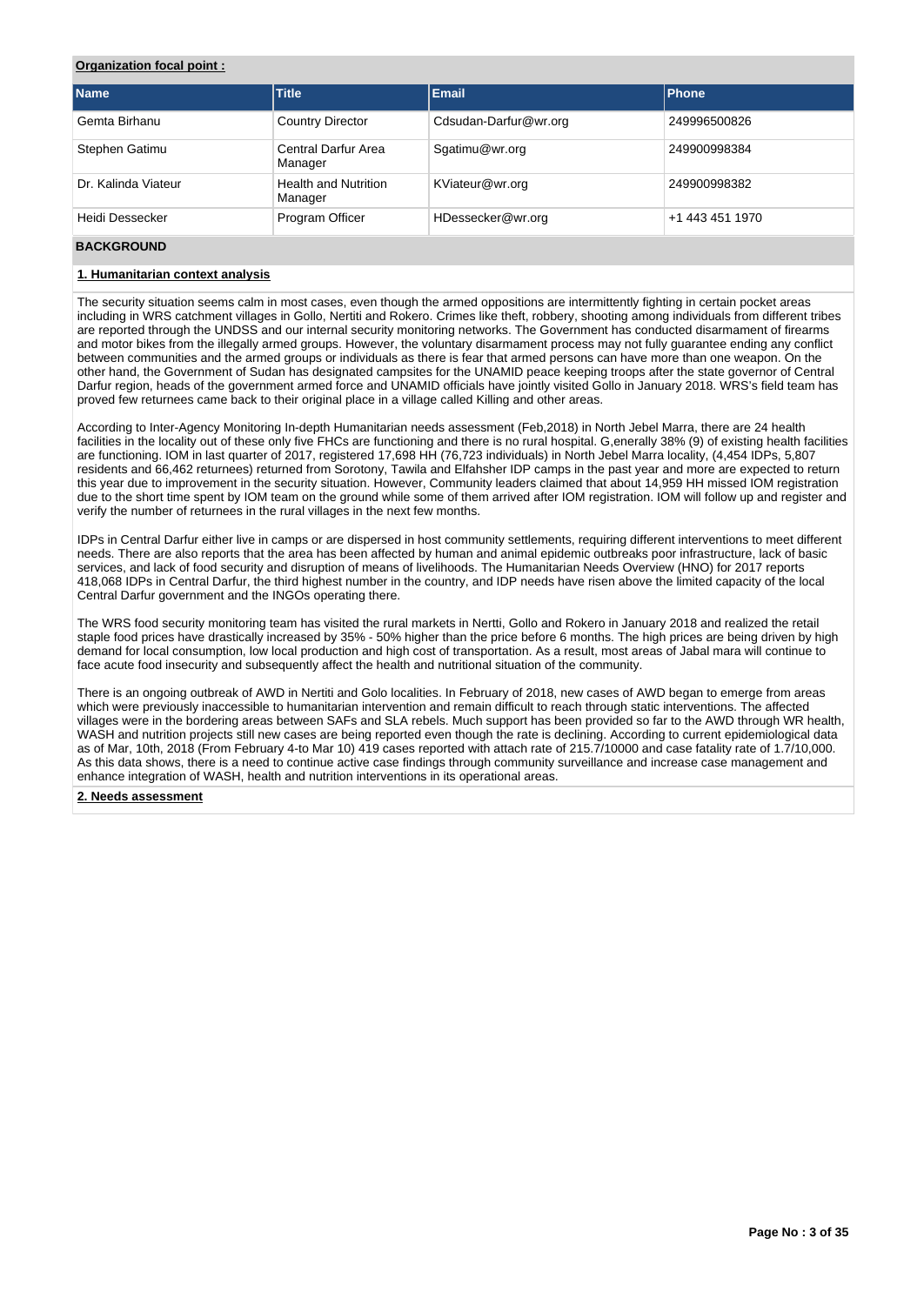WR is operating in Jebel Marra regions in three localities: West, Central and North Jebel Marra Localities; whereby most people are newreturnees, IDPs or nomads and have health and nutrition needs. WRS's health records shows that ARIs, malaria, diarrhea, and eye infections are the leading causes of morbidity and mortality especially in children. As these are commonly caused by communicable diseases there is a high need to strengthen the linkage between the wash, nutrition and health sectors to create awareness in the needy communities to improve the situation. The survey done by WR and HAC in Centrral Jebel Marra (Golo area) has shown that a total of 7,825 households (approximately 39,125 people) out of which 465 HHs are for new returnees (approximately 2,138 people) in Killing area with high need of health and nutrition services. In North Jebel Marra there are 13,253 households comprised of approximately 66,265, Borgo administration unit is most affected area in this locality, with no health facility, the community spent almost one day on road to Elfashir to get healthcare. Nertiti locality has a high number of IDPs living in protracted IDPs camps with risks of outbreak for epidemic prone diseases due to poor hygiene, water and sanitation; access to basic healthcare services.

The Sudan MICS 2014, which covers thirty-one indicators related to child mortality, child survival, and maternal health indicates that Central Darfur is far below the national average in most of the indicators. The survey indicated that 67.9% of mothers attend antenatal care provided by skilled health personnel at least once, but only 47.1% of mothers attend antenatal care for the WHO defined standard of at least four times. Only 37.5% of births are delivered by skilled attendants, and just 9.5% of mothers deliver at health institutions as compared to the national averages of 77.7% of women who deliver with a skilled attendant and 27.7% of women who deliver in a health facility. Especially in Golo and Rokero health facilities have been left inoperable, creating an urgent need for health and nutrition support.

There has been frequent occurrence of communicable diseases outbreaks in Central Darfur state. During the last four years there were communicable disease outbreaks including AWD. In the recent 2018 AWD outbreak, cases were again reported in Nertiti and Golo localities. The cases were brought to WR health facilities from influx from rebel control areas including Kutrum. The outbreak resulted in death of 7 people out of 419 cases as March 10, 2018. Children and women are the most affected by the previous and current AWD. World Relief in collaboration with SMOH, WHO and UNICEF played and is playing a great role in containing the diseases and reducing the impacts of the outbreaks.

A nutritional Standardized Monitoring and Assessment of Relief and Transitions (SMART) survey conducted by IMC in Golo locality in March 2017 shows high rates of malnutrition, with a GAM rate of 15.8%, SAM rate of 54%, and Oedema prevalence of 1.3% which are all well above WHO emergency thresholds. Data from MUAC mass screening conducted by WRS, MoH and UNICEF in Central Darfur in 2016, and the MUAC screening for emergency Jebel Marra response, all have revealed that the malnutrition rates remained between 15.9%-36.0% for GAM while SAM rates were in the range of 2.5% and10.1%, above emergency thresholds. A household survey conducted by WRS in Jebel Marra revealed a very poor knowledge on Infant and Young Child Feeding practices, in addition to poor sanitation practices and a very limited coverage of community nutrition preventive package. The report indicated that in Jebel Marra, 92% of mothers begin breastfeeding within the first hour after delivery, but only 38% of mothers subsequently breastfeed their children exclusively, 24% of mothers prepare a separate meal for their children as a supplementary food and only 47% of children take meals three times a day.

#### **3. Description Of Beneficiaries**

The total targeted coverage area is 106,842 people comprised of 45,867 people of host communities, 36,860 IDPs and 24,115 returnees. From the total beneficiaries 28,847 of them are adult men, 30,983 adult women and the remaining 22,438 and 24,574 are boys and girls respectively. Furthermore, out of these total beneficiaries, 18,163 of them are children below 5 years, 25,489 are women of child bearing age, and 5,892 are pregnant and lactating women and 5,209 are children below one year. The selection criteria of beneficiaries were based on vulnerability status, equity and hard to reach areas with poor or low health facilities. Overall, Returnees, IDPs and hosting communities with poor access to livelihood opportunities and social services are targeted for this action. Among the vulnerable targets, people with disabilities, aged persons, female headed households, child headed households and sick people due to several reasons will be given priority in this action. Any beneficiary coming to the supported health facilities with an ailment will receive treatment free of discrimination. Screening for nutrition beneficiaries will take place at health facilities and in communities by Community Nutrition Volunteers. Nutrition admission and discharge for both SAM and MAM are based on MoH and WHO standards. Children are checked for bilateral edema, and if present, referred immediately for outpatient care. The OTP admits children who are referred to the nutrition program after screening. Children admitted must be below 70% weight for height, or with a z-score of <-3 (WHO standards), and/or a MUAC <11.5cm and must have an appetite and no medical complications. Children meeting the OTP criteria but with medical complications will be referred to the nearest hospital.

More than 18,000 children will be screened through mass screening campaign and routine activity. As a result, 4962 and 1829 children will get treatment for MAM and SAM respectively.

#### **4. Grant Request Justification**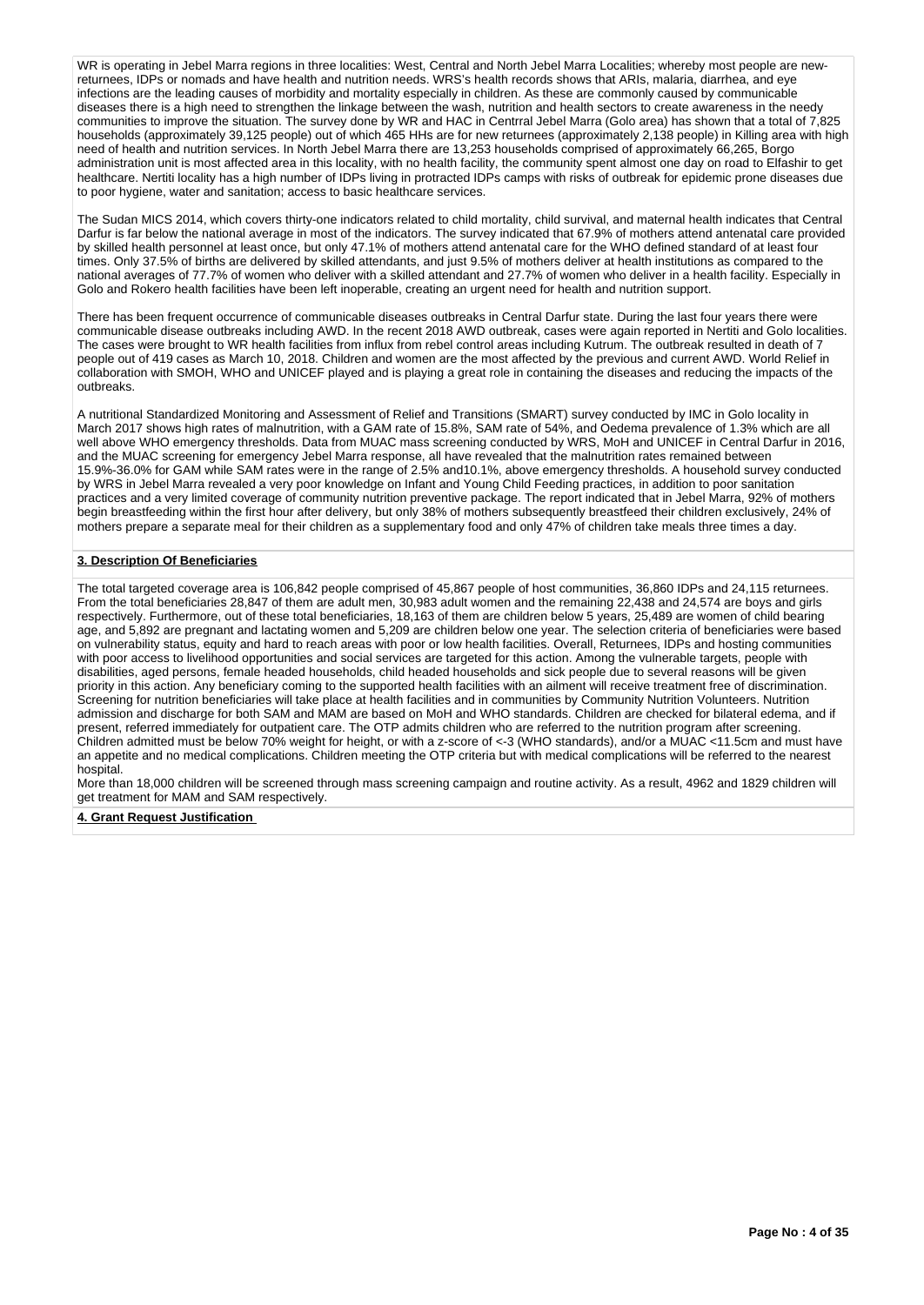WRS is active in providing primary and reproductive health services for communities in Golo, Nertiti, and Rokoro, and more needs are emerging as more areas are opened to NGO intervention. WRS is primary receiving funds for its health and other projects from OFDA in Central Darfur. WRS also receives gift in-kind to address the gaps in essential drugs. However, WR has not been able to meet all the needs due to funding gaps. The SHF fund will play a vital role in supporting health facilities and nutrition sites to continue providing the minimum services package to the vulnerable communities by covering gaps left from other funding sources.

Based on different sources of information, the following are the gaps and needs and proposed interventions to address them: - Primary health care services: According to the 2017 1st quarter HeRAMS, only 62% in Nertiti, 17% in Rokero were provided the minimum basic health package. In Rokero, these percentages have declined 39% and 9% respectively, and in Nertiti, the percentage has increased by only 2% since the last HeRAMS report in Q4 of 2016. According to field visit report, most of the health facilities in these localities needs maintenance or construction of additional blocks to provide quality services to the needy population. Also, the 2017 1st quarter HeRAMS report shows that the PHCCs in Central Darfur have various personnel gaps, the biggest of which is the absence of nutrition staff, with only 36% of functioning health facilities having adequate nutrition staff. The gap in trained Midwives has also increased in the most recent reporting quarter.

- Community health promotion and capacity building: Behavioral change education on diseases prevention, immunization and pre-natal consultations; Diseases surveillance and early detection and notification of prone epidemic disease cases. This intervention will fill the gap about healthy practices in community, increase the rate of immunized children and improve community volunteers' skills and coordination.

- Communicable Disease Outbreaks: The proposed locations have been in many cases affected by recurrent outbreaks including Dengue fever, malaria and measles. WRS is currently responding to an outbreak of acute watery diarrhea in Central Darfur. The SHF budget will be supporting in strengthening community-based surveillance and referral system, health facility-based surveillance through strengthening capacity of health facility and health promoters.

Overall, the health services proposed by this project mainly focus on primary health coverage which includes treatment, community education, community level case finding and reporting and outreach services including immunization.

Regarding nutrition, the project focuses to contribute to the reduction of mortality and morbidity associated with malnutrition among children under five and PLW. The primary focus is reducing and maintaining mortality level below the emergency threshold by implementing CMAM and IYCF activities in order to improve the nutritional status of vulnerable members of the communities, especially children below 5 and PLW. To this end the project engages in identifying, screening and treating malnourished children under-five and PLW. A CMAM approach will be used to deliver these activities. Also, the organization provides ambulance services to SAM children with medical complications and refer them to stabilization centers. Furthermore, WR works with all partners including line ministries, community nutrition volunteers, community leaders and mother groups to promote nutrition awareness. The project supports nutrition monitors and carried out MUAC screening covering the entire population of project operational areas.

Health and nutrition will be implemented in an integrated way to ensure that the maximum benefit goes to the beneficiaries and addresses the gaps that could be created if either of the two services is missing.

### **5. Complementarity**

Since 2016, WRS has been implementing lifesaving actions in the Health, Nutrition, FSL and WASH sectors in Jebel Marra areas, leveraging resources from donors including OFDA, SHF, WFP and UNICEF and addressing a coverage area of around 47,727 households (estimated 286,362 individuals). Synergies are identified at three levels. There is synergy with other projects in the proposed sectors as well as the health and nutrition sector activities currently being implemented by WRS. The proposed FSL activities complement the environmental protection and community resilience programs in WRS's Food for Assets (FFA) project which bridges immediate food gaps. Also, the proposed nutrition action will be implemented through feeding centers which are connected with WRS-supported primary health facilities. The health facilities will also serve as referral points for malnourished children with health complications. Families with children or PLW admitted to the nutrition program will be prioritized as beneficiaries for the FSL agricultural activities to increase their food security. Finally, there is synergy between this action and ongoing actions of other partners in the same localities. For example, rural hospitals supported by other INGOs are serving as referral sites for malnourished children with medical complications, and other health facilities operated by the State MoH are being used to refer beneficiaries of other activities who are in need of medical care.

Overall, the proposed actions will fill significant gaps in services existing in the target communities. Maximum precautions are taken to avoid duplication of efforts. Nutrition activities funded by different donors will be conducted in different villages within the same localities where nutrition services are not currently present. FSL and WASH activities will be implemented within the same villages as nutrition activities funded elsewhere to enhance the impact of all actions. There are other INGOs operating in the same localities, but INGOs have agreed to work in different villages or catchment areas to avoid duplication and enhance overall humanitarian service coverage.

WRS has been actively involved in the sector coordination led by the respective UN agencies. WRS will continue its coordination with the State Ministry of Health (SMoH) and the Health Cluster to ensure that NGOs are not duplicating resources, effort and geographic areas and to avoid competition over resources. WRS participates in the interagency joint assessments, monitoring and evaluation of projects and programs in Central Darfur. WRS is member of NGO steering committee in Central Darfur, which comprises International Medical Corps (IMC), Islamic Relief Worldwide (IRW), Norwegian Church Aid (NCA), Almassar, Triangle Generation Humanitaire (TGH), Save the Children Sudan (SC-S), Near East Foundation (NEF) and Catholic Relief Services (CRS). The Steering committee has monthly meeting to discuss security situation, humanitarian access, project agreements and some joint actions like AWD management when requested by government and Cluster leads. WRS has a 'one program' approach which aims to consolidate the efforts of all sectors to bring synergy in achieving broader goal.

Additionally, WRS is effectively coordinating the multi sector programs with Humanitarian Aid Commission (HAC) at state and federal level to facilitate signing project agreements, facilitating stay and travel permits to international staff and visitors. The SMoH collaborates with nutrition surveys, MUAC screening to malnourished children under five years and PLWs, assigning seconded Nutrition Assistants and OTP nurses for nutrition centers, and in training and building capacity of community nutrition volunteers. WRS is also coordinating with active participation of community-based organizations (CBOs) and local leaders.

# **LOGICAL FRAMEWORK**

#### **Overall project objective**

The overall project objective is to improve access to integrated lifesaving health and nutrition services for 106,842 (55,557 women) conflictaffected people in Nertiti, Golo, and Rokero Localities of Central Darfur.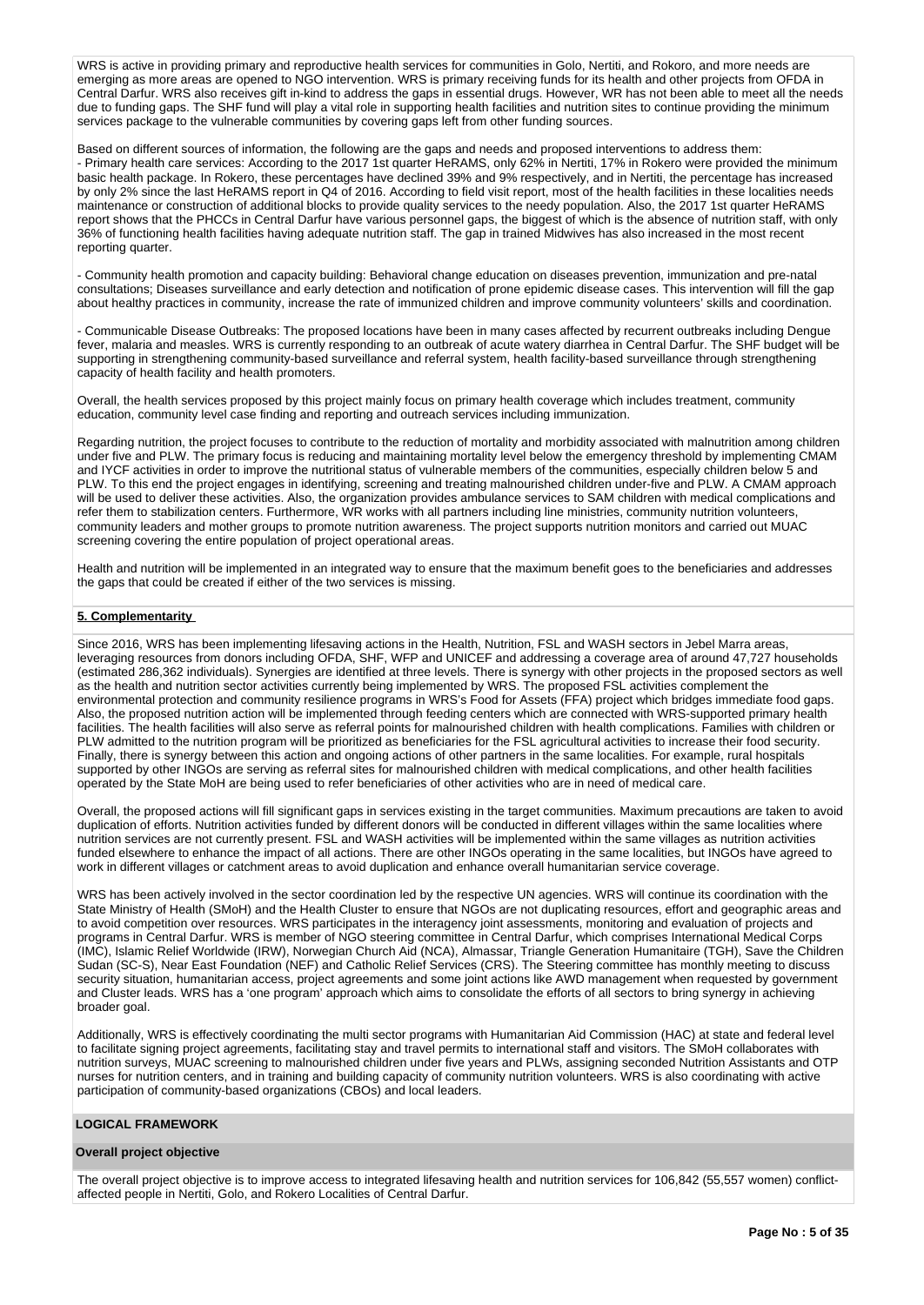| <b>HEALTH</b>                                                                                                                                               |                                                                                                                                                         |                                 |
|-------------------------------------------------------------------------------------------------------------------------------------------------------------|---------------------------------------------------------------------------------------------------------------------------------------------------------|---------------------------------|
| <b>Cluster objectives</b>                                                                                                                                   | <b>Strategic Response Plan (SRP) objectives</b>                                                                                                         | <b>Percentage of activities</b> |
| Provide and continue access to PHC<br>services for vulnerable population affected by<br>conflict and natural disasters                                      | Outcome 1: LIFESAVING: Populations<br>affected by natural or manmade disasters<br>receive timely assistance during and in the<br>aftermath of the shock | 40                              |
| Ensure provision of maternal and child health<br>services for the reduction of maternal and<br>child morbidity and mortality among<br>vulnerable population | Outcome 1: LIFESAVING: Populations<br>affected by natural or manmade disasters<br>receive timely assistance during and in the<br>aftermath of the shock | 40                              |
| Strengthen the capacities to prepare, detect<br>and promptly respond to public health risks<br>or events at federal, state and locality levels              | Outcome 1: LIFESAVING: Populations<br>affected by natural or manmade disasters<br>receive timely assistance during and in the<br>aftermath of the shock | 20                              |

**Contribution to Cluster/Sector Objectives :** The proposed project is to directly contribute to all the three sector objectives. The three sectors and corresponding activities under each sector are described as follows.

SO1: Provide and continue access to PHC services for vulnerable population affected by conflict and natural disaster. To contribute to this objective WRS will be providing a free of charge consultation and treatment for the conflict affected vulnerable people including children under five years of age and pregnant and lactating women. These services will be provided through 9 permanent health facilities and four mobile clinics in the proposed localities. Cases which require treatment that exceeds the capacity of the health facilities will be referred to a local hospitals and budget is allocated for emergency transportation of referrals. Besides, WR will closely work with Community Health Promoters (CHPs) to enhance community awareness on treatment seeking behavior by implementing community health promotion activities both at health facilities and in communities. The health education/promotion activities will be generated from the weekly disease epidemiological trends of health facilities. The community health promoters also improve community-based referral system by conducting house to house visit. The project will provide capacity building training for community health promoters and health facility health personnel to enhance prevention and effective management of cases. To improve quality of health services the project will support rehabilitation of health facilities and timely preposition of drugs at health facilities level.

SO2: Strengthen capacity to prepare detect and promptly respond to public health risk events at federal, state and locality level. Focusing at state, locality and health facilities level, the project is also intended to strengthen the technical and institutional capacities in Emergency Preparedness and Response at local levels by supporting health service providers to prepare for, to detect, to prevent and to respond promptly to public health risk or events through training for health workers and community awareness and education. In addition, the project support in conducting monthly review meetings with community health promoters to strengthen community-based case finding and referral system

SO3: Ensure maternal and child health services for the reduction of maternal and child morbidity and mortality among vulnerable population. Under this objective, WRS will provide reproductive health (RH) services to pregnant women and women of child bearing age including information on family planning, routine antenatal health checkups, neonatal tetanus vaccinations, micro-nutrient supplements, assistance with deliveries for uncomplicated cases, and referrals of obstructed labors and other complications to the nearest hospital. WRS will provide transportation for emergency referral cases. Moreover, WRS will provide initial and/or refresher training to village midwives as well as to traditional birth attendants on referrals, reporting, follow-up care, intensive counseling on family planning, breastfeeding and child care practices and prevention of sexually-transmitted diseases. Traditional birth attendants will not be trained or encouraged to support deliveries but instructed to refer pregnant women to health clinics for delivery or to a trained village midwife for help with the delivery.

# **Outcome 1**

To improve access to quality integrated primary health care services for conflict affected populations (women, men, girls, boys and especially <5 children) among IDPs, returnees, nomads, and host communities in Rokero, Nertiti and Golo localities of Central Darfur.

# **Output 1.1**

### **Description**

Improved access to consultation and treatment for 18,163 children under five, 82,787 patients above five years old and 5,892 pregnant and lactating women) at 9 health facilities in targeting IDPs, returnees, nomads, and host community members in Nertiti, Rokero and Golo localities. Strengthened capacity of community health promoters, community leaders and the 9 health facilities personnel early detection, preparedness and response to emergencies and public health threats.

#### **Assumptions & Risks**

• The security situation does not deteriorate to a level that endangers staff' whereby the UN security recommends evacuation of relocatable staff

• The armed groups operating in some parts of Jebel Maraa will not stop WRS from providing humanitarian services in partially opposition controlled areas like Kairo, Kurmul, and others

- Essential drugs will be obtained from the pipeline
- UNICEF and WFP will continue to provide the required health supplies in the State

• Humanitarian access continues to be facilitated by the current security structures, UN security system, GoS security apparatus, and the support of community leaders

- GoS will continue to allow NGO operations in the program area and process all permits in a timely manner
- State MoH is able and willing to second health staff to assist WRS in providing health services in the health centers
- Communities will accept WRS and be willing to partner on interventions
- Massive disease outbreaks will not affect the proposed locations and cause disruption of project activities

#### **Indicators**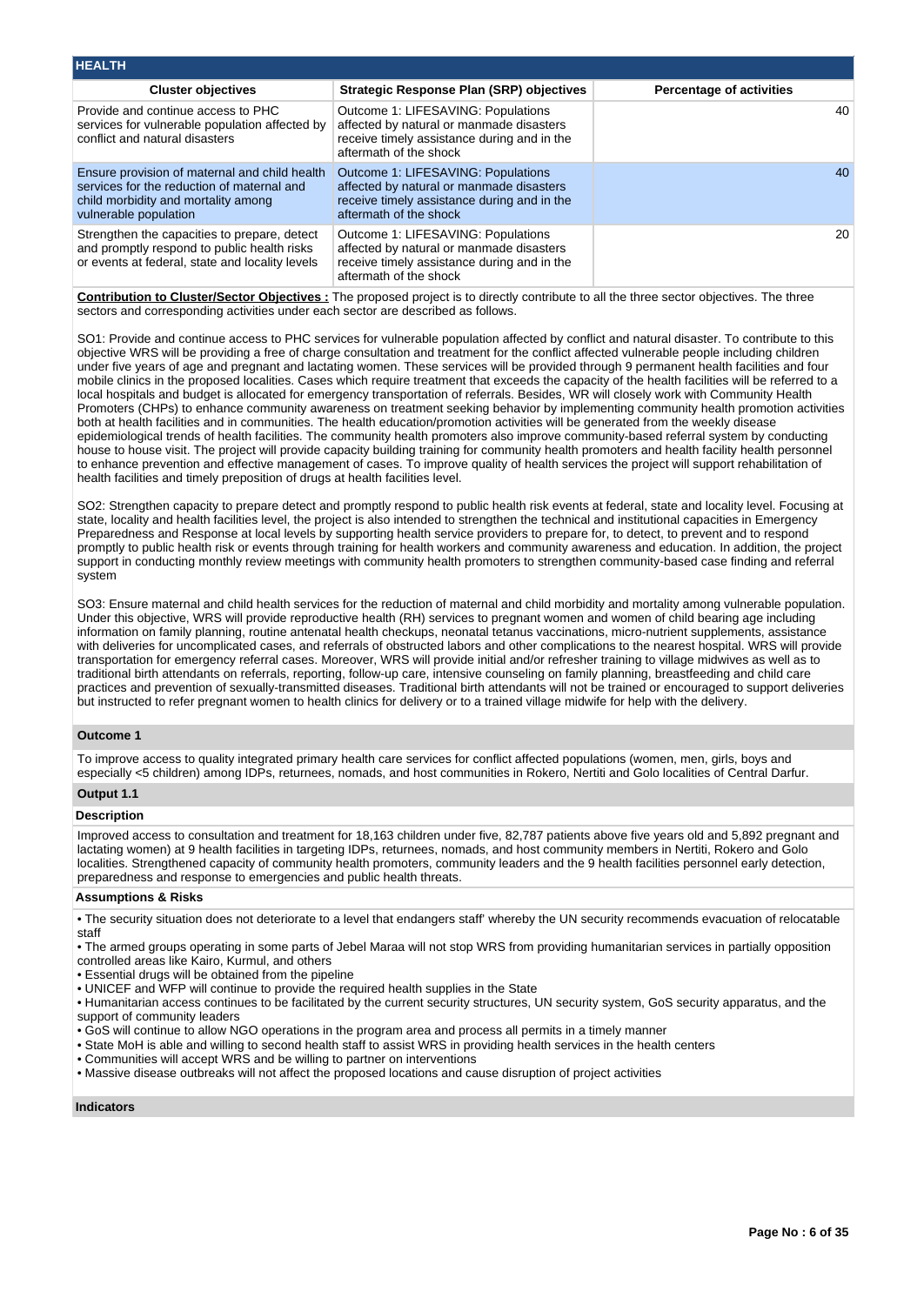|                             |                                                                                                             |                                                                                                                                                                                    | End cycle beneficiaries |        |                   |            | <b>End</b><br>cycle |
|-----------------------------|-------------------------------------------------------------------------------------------------------------|------------------------------------------------------------------------------------------------------------------------------------------------------------------------------------|-------------------------|--------|-------------------|------------|---------------------|
| Code                        | <b>Cluster</b>                                                                                              | <b>Indicator</b>                                                                                                                                                                   | <b>Men</b>              | Women  | <b>Boys</b> Girls |            | <b>Target</b>       |
| Indicator 1.1.1             | <b>HEALTH</b>                                                                                               | Number of health facilities providing minimum<br>basic package of primary health care services<br>including reproductive and mental health and<br>psychosocial support (HRP 2018). |                         |        |                   |            | 9                   |
| - Project report view       | <b>Means of Verification:</b> Field visit<br>- Review of health facilities monitoring report                |                                                                                                                                                                                    |                         |        |                   |            |                     |
| Indicator 1.1.2   HEALTH    |                                                                                                             | Number of health facilities providing Integrated<br>Management of Childhood Illness (IMCI) services<br>(HRP 2018).                                                                 |                         |        |                   |            | 9                   |
| - Project report view       | <b>Means of Verification:</b> Field visit<br>- Review of health facilities monitoring report                |                                                                                                                                                                                    |                         |        |                   |            |                     |
| Indicator 1.1.3             | HEALTH                                                                                                      | Number of health workers trained (disaggregated<br>by gender)                                                                                                                      |                         |        |                   |            | 168                 |
|                             |                                                                                                             | Male: 112, Female 56                                                                                                                                                               |                         |        |                   |            |                     |
| project report              | <b>Means of Verification:</b> Training attendance records                                                   |                                                                                                                                                                                    |                         |        |                   |            |                     |
| Indicator 1.1.4             | <b>HEALTH</b>                                                                                               | Number of days of stock out per year for essential<br>medicines.                                                                                                                   |                         |        |                   |            | 2                   |
|                             | <b>Means of Verification:</b> Pharmacy receipt and distribution records                                     |                                                                                                                                                                                    |                         |        |                   |            |                     |
| Indicator 1.1.5             | HEALTH                                                                                                      | Number of people using the health care facilities<br>(by age and sex) (HRP 2018).                                                                                                  | 21,59<br>7              | 23,197 | 16,7<br>98        | 18,3<br>97 | 79,989              |
| - Health database report    | <b>Means of Verification : - Project report</b><br>- Field level health facilities registration book review |                                                                                                                                                                                    |                         |        |                   |            |                     |
|                             |                                                                                                             | 5,200 patients are projected to be reached through the mobile interventions.                                                                                                       |                         |        |                   |            |                     |
| Indicator 1.1.6             | HEALTH                                                                                                      | % completeness and timeliness of weekly<br>surveillance reporting from sentinel sites (HRP<br>2018).                                                                               |                         |        |                   |            | 95                  |
| project report              | <b>Means of Verification:</b> Monthly review reports submitted                                              |                                                                                                                                                                                    |                         |        |                   |            |                     |
| Indicator 1.1.7             | <b>HEALTH</b>                                                                                               | % of health emergency events reported,<br>investigated and response initiated within 72<br>hours after reporting (HRP 2018).                                                       |                         |        |                   |            | 75                  |
|                             | <b>Means of Verification:</b> Joint investigation reports                                                   |                                                                                                                                                                                    |                         |        |                   |            |                     |
| Indicator 1.1.8   HEALTH    |                                                                                                             | Number of rapid response teams trained and<br>responding in a timely manner (HRP 2018).                                                                                            |                         |        |                   |            | 9                   |
| Rapid Response Team reports | <b>Means of Verification</b> : Training attendance records                                                  |                                                                                                                                                                                    |                         |        |                   |            |                     |
|                             |                                                                                                             | Teams are made up of paid clinical staff who do outreach from each of the supported health facilities.                                                                             |                         |        |                   |            |                     |
| Indicator 1.1.9             | HEALTH                                                                                                      | Number of Community Health Volunteers trained<br>on community-based surveillance and referrals                                                                                     |                         |        |                   |            | 54                  |
|                             |                                                                                                             | Males: 18, Females: 36                                                                                                                                                             |                         |        |                   |            |                     |
|                             | <b>Means of Verification:</b> Training attendance records                                                   |                                                                                                                                                                                    |                         |        |                   |            |                     |
| <b>Activities</b>           |                                                                                                             |                                                                                                                                                                                    |                         |        |                   |            |                     |
| Activity 1.1.1              |                                                                                                             |                                                                                                                                                                                    |                         |        |                   |            |                     |
|                             |                                                                                                             | Standard Activity: Deliver minimum basic package of primary health care services (including maternal and child health) and                                                         |                         |        |                   |            |                     |

**support referral to secondary health care.**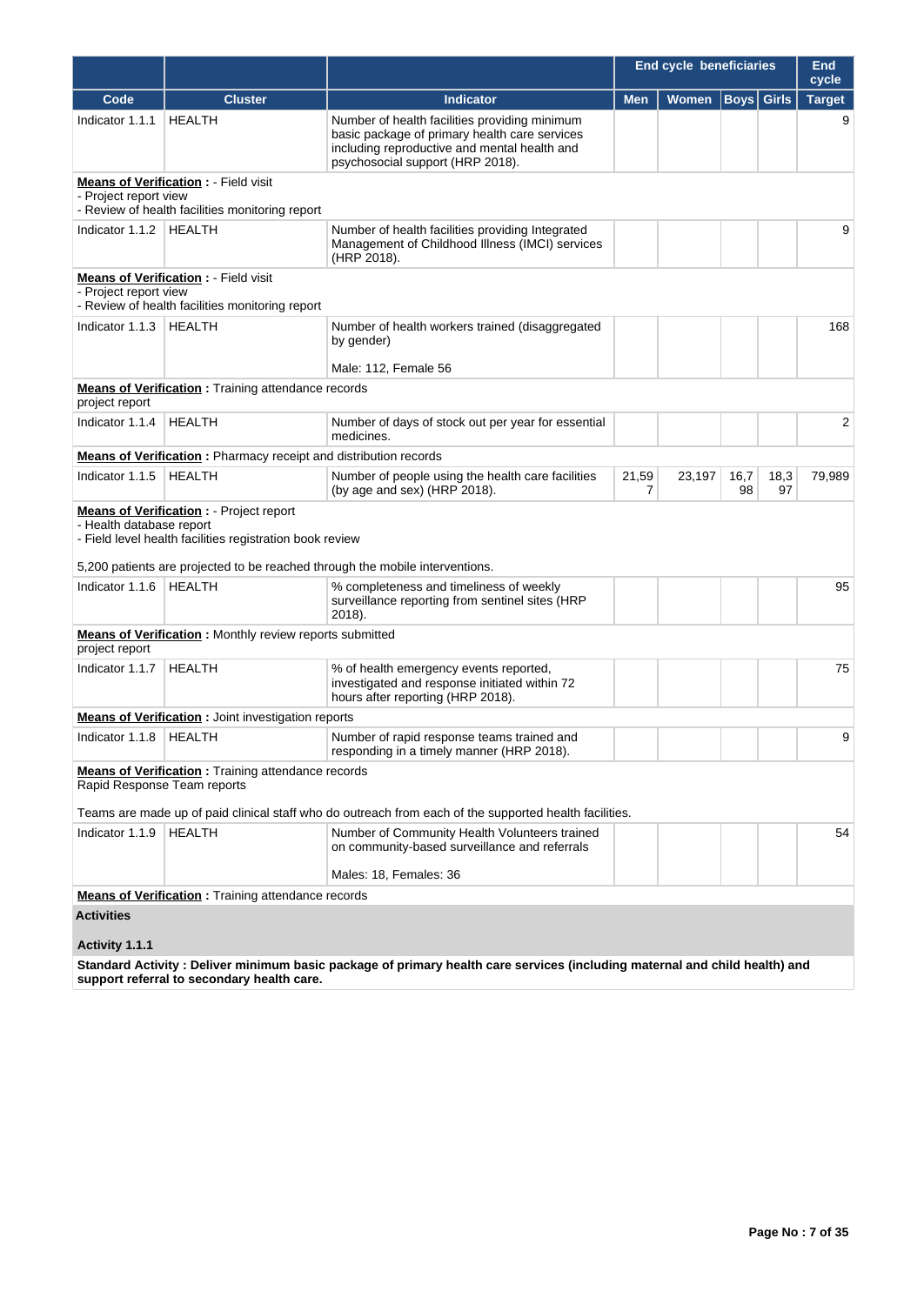Maintain service provision of 9 health facilities free of charge consultation and treatment to beneficiaries who will be reached through daily OPD consultations

- MOH staff secondment

- Support clinic running costs

- Referral of complicated patients to rural hospitals

To increase the number of functioning health facilities, WRS plans to support the SMoH with operations in 9 primary health care facilities in Golo, Nertiti, and Rokoro localities providing outpatient services, expanded program of immunization (EPI), routine immunization against all national target diseases, cold chain support, and antenatal and post-natal care. WRS has MoU with SMoH on the overall operation and management of the health facilities proposed to be supported by this grant. In the MoU, WRS details roles and responsibilities of parties involved in the management of the health facilities. The project will provide primary health care (consultations and prescriptions, EPI and preventive health education) through the health facilities.

These additional services require stronger commitments and better-quality health personnel. WRS will provide incentives to SMoH staff in the health facilities including Medical Assistants, Nurses, Midwives, Outpatient Therapeutic Feeding Program (OTP) Nurses, Clinic CHPs, Lead Vaccinators, Cleaners (1 of each of the aforementioned positions per facility), and Guards (2 per facility) and one cleaner per facility to encourage better attendance and better performance. Most of the health facilities have less than 50% personnel required to be fully functioning. WRS will negotiate with SMoH to second staff, which WRS will pay in incentive form. Health facility staff will receive regular inservice trainings on topics such as integrated management of childhood illnesses (IMCI), maternal and child health, and disease surveillance and reporting.

Besides on monthly basis the project supports the 9 health facilities through providing covering clinic running costs. The running costs includes providing water, providing detergents, providing furniture and stationaries needed for the health facilities.

# **Activity 1.1.2**

#### **Standard Activity : Conduct health education training for health staff**

- Provide refresher training for 18 medical assistants and nurses on safe handling of biohazard material, and disposal of biomedical waste as per WHO recommendations.

WRS will equip each health facility to manage water, waste, and biological waste with the following strategies for different types of waste. • Waste Collection Containers: Wastebaskets will be distributed throughout the facilities, at maximum of 5 meters walking distance from users. Cleaning staff will do daily collection and disposal of all waste containers in covered refuse pits or incinerators. Smoke from incinerators will be controlled.

• Sharps (needles, scalpels, syringes): All sharps are considered to be infectious and are collected in yellow containers with lids, preferably puncture proof as available. They will be gathered regularly for disposal, either buried in concrete lined pits or adapted drums. • Non-sharps, infectious waste (anatomical waste, pathological waste, dressings, used single-use gloves): Infectious non-sharps will be collected in yellow or red bags or containers of 15 – 40 liters capacity with lids. They will be gathered for disposal after each intervention or twice daily and buried in a pit fitted with a sealed cover and ventilation pipe. Where facilities are available, they will be put in a high temperature incinerator or steam sterilized. Special arrangements may be needed for disposal of placenta, according to local custom.

• Non-sharp, non-infectious waste (paper, packaging): This wasted is collected in black containers, 20 – 60 liters capacity (15 – 40 liters for delivery room and 20 – 60 liters for operating theatre). It is gathered after each intervention or daily and buried in a pit or disposed of via the municipal waste stream if available. If space is limited, it can be burned in a low-temperature incinerator (for example an oil drum) and ashes and residues buried in a pit.

• Hazardous waste: It will be placed in appropriately labelled containers in secure locations and sent to the nearest hospital for proper handling and disposal.

• Dead Bodies Management: All persons handling and preparing bodies wear gloves and wash their hands with 2% Chlorine solution after handling. All bodies are placed in body bags for transport to the nearest hospital morgue or for burial according to local customs. • Water waste: Water is disposed of in covered pits on the compound of each health facility at least 30 meters away from the storage container for clean water.

• Gender and protection will be mainstreamed throughout the trainings and key cross-cutting issues related to health and nutrition. **Activity 1.1.3** 

# **Standard Activity : Procurement, storage and distribution of drugs and medical supplies.**

- Procurement of drugs, medical supplies and furniture for needy health facilities
- Support transportation of drugs to the health facilities on monthly basis

- conduct regular field monitoring on distribution and management of drugs in clinics

WR obtain drugs through the OFDA funded WHO support. However, the drug support coming form WHO may not be enough, especially when there is disease outbreaks. Besides the support obtained from WHO doesn't include medical supplies and furniture. To this end, this project will cover the existing gaps and future needs through procuring essential drugs and medical supplies.

Both WHO support and project support supplies will be transported to the proposed 9 health facilities on monthly basis. Each health facility sends its monthly need to central warehouse and the pharmacist will prepare drugs and medical supplies disbursement. Vehicle will be hired to transport the monthly distribution of supplies to the health facilities to deliver timely and avoid drug supply pipeline breakage.

To ensure proper use of the medical supplies at facility level, the pharmacist, health coordinator and health and nutrition manager conduct field visit on monthly basis.

**Activity 1.1.4** 

**Standard Activity : Conduct awarereness / orientation sessions at the health facility for the community**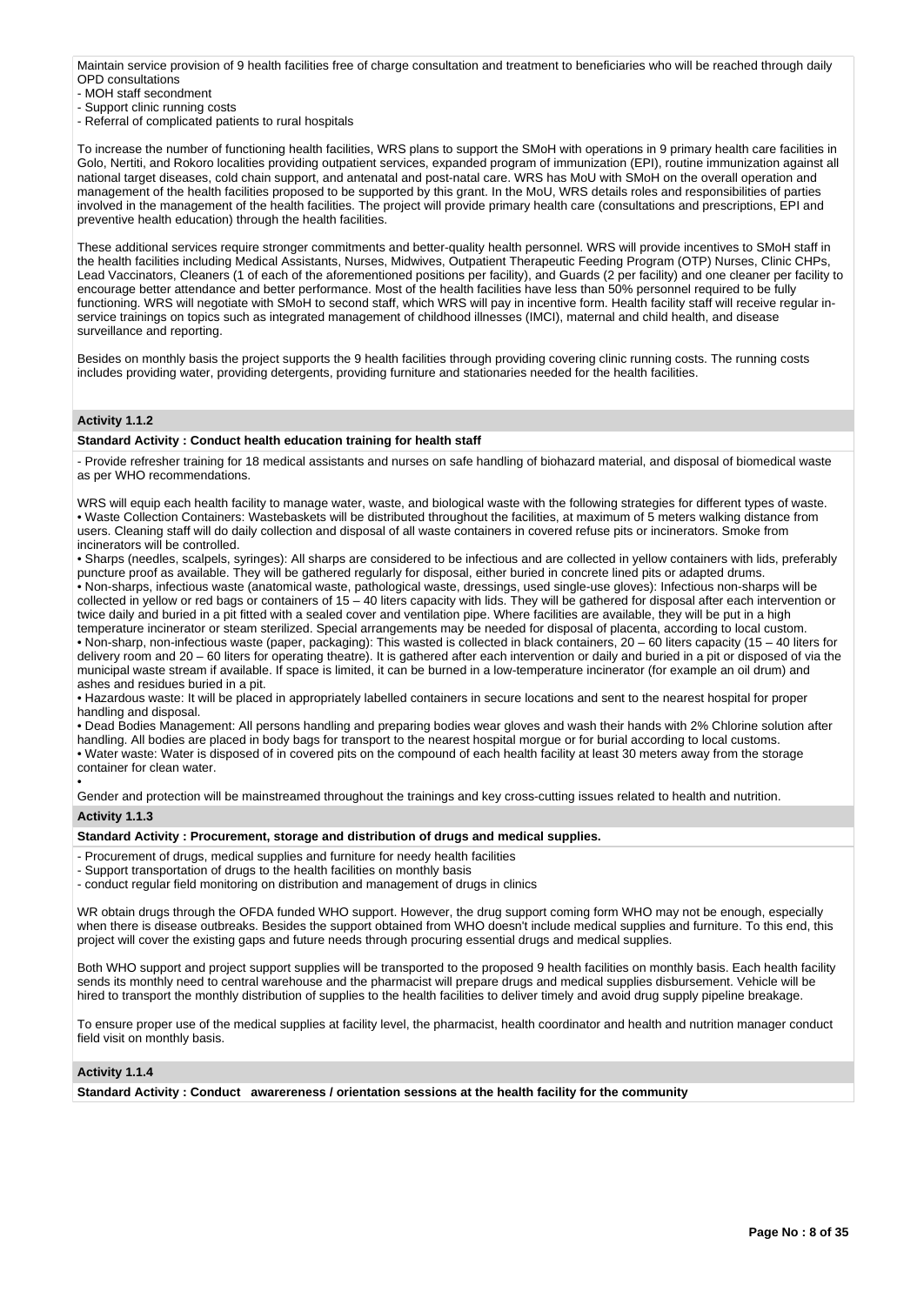- Conduct awareness sessions for community leaders and Community Health Promoters (CHPs) on community- based referral and case finding system.

Enhanced community health promotion activities both at health facilities and in communities will contribute to early outbreak detection and response. Community level health promotion will be mainly done by CHPs mobilized and strengthened and trained by the project. WRS will provide training for 54 CHPs based on SMoH training protocols for CHPs. Monthly review meetings with CHPs will assist WRS and SMoH in managing and reinforcing community-based referrals and case-finding systems. The health education and promotion activities will be generated from the weekly disease epidemiological trends of health centers. Furthermore, the health sector conducts HIV/AIDS and sexually-transmitted infections (STIs) awareness through the inclusion of HIV/AIDS education topics in both capacity building and public awareness sessions.

Simplified community case definitions are adapted to suit to CHPs and community members including traditional healers, birth attendants, village administration, agricultural workers, teachers, and others. Enhanced community health promotion activities both at health facilities and in communities will further contribute to early outbreak detection and response. Community level health promotion will be mainly done by CHPs mobilized and strengthened and trained by the project.

# **Activity 1.1.5**

**Standard Activity : Conduct health education training for health staff**

- Train 36 medical assistants and nurses and locality MOH and& HAC staff on emergency preparedness and rapid response system.

Proper understanding and function of a disease surveillance system helps health workers at the locality and health units to set priorities, plan interventions, mobilize and allocate resources, detect epidemics early, initiate prompt response to epidemics, and evaluate and monitor health interventions. It also helps to assess long term disease trends. In Sudan, the national MoH uses an integrated diseases surveillance approach. A standard case definition is a set of criteria, agreed on by providers within the country, used to decide if a person has a particular disease, or if the case can be considered for reporting and investigation. A standard case definition can be classified as confirmed, probable and possible or suspected. These definitions must be used at all levels including the community, health professionals working at BHUs, PHCCs and hospitals at different levels, private health facilities, other government health facilities and NGO clinics.

Gender and protection will be mainstreamed throughout the trainings and key cross-cutting issues related to health and nutrition.

# **Activity 1.1.6**

**Standard Activity : Conduct health education training for health staff**

- Train 18 medical assistants and nurses on integrated management of childhood illnesses (IMCI).

In collaboration with state MOH and WHO WR facilitates training on IMCI for health personnel working in the 9 health facilities supported by this project. According to WHO guidelines, Medical Assistants will receive refresher training on all primary components of IMCI, including assessing and classifying the child, identifying treatment, providing service and counseling and following up and making referrals.

#### **Activity 1.1.7**

**Standard Activity : Deliver minimum basic package of primary health care services (including maternal and child health) and support referral to secondary health care.**

- Rehabilitation of 5 health facilities including Koron, Killing, Kairo, Borgo and Kurmul.

The identified health facilities lack basic infrastructure such as general wards, improved incinerators and reproductive health (RH) facilities. They do not comply with the proposed new federal Ministry of Health primary health center (PHC) policy, which recommends inclusion of components of basic emergency obstetric care (BEmOC) and laboratory services. Thus, WRS plans to improve the health facility infrastructure by painting walls, plastering cracked walls and floors, replacing plastic carpets, and fixing cracked windows and leaky roofs, which are critical to ensure the cleanliness and safety of the health facilities. All rehabilitation projects will be conducted according to MoH standards. WRS will also refurnish and reequip health facilities with furniture and equipment needed to provide basic services.

#### **Activity 1.1.8**

**Standard Activity : Deliver minimum basic package of primary health care services (including maternal and child health) and support referral to secondary health care.**

### - Support four mobile clinics.

Mobile services will be conducted, reaching out to populations who are unable to access the static facilities, thus ensuring that individuals afraid or unable to move to the static facilities are not denied assistance or services. This is particularly important for elderly and disabled beneficiaries who may be unable to walk the required distances to project sites. In order to further ensure that elderly and disabled beneficiaries are also able to access programmatic services, WRS's community outreach teams are able to identify individuals unable to access the facilities and ensure that services are brought to the individual. Vulnerable groups such as people living with HIV/AIDS or people with disabilities will receive equal access to the program. Anyone who meets the admission criteria will automatically be admitted. Operating mobile clinics also adds to the protection aspect.

#### **Activity 1.1.9**

**Standard Activity : Support or conduct public health alert investigation, verification and response, including outbreaks.**

- Conduct monthly review meetings with community health promoters to strengthen community-based case finding and referral system.

Monthly review meetings with CHPs will assist WRS and SMoH in managing and reinforcing community-based referrals and case-finding systems. The review meeting includes discussion on CHPs performance mainly related to case finding, house to house visit, community education and reporting, challenges, opportunities and future plans. The meeting also discusses on health related risks in their supervision catchment.

### **Output 1.2**

#### **Description**

Improve maternal and Child Health (MCH) services for the reduction of maternal and child morbidity and mortality among 11,101 vulnerable populations in Golo, Nertiti and Rokero localities of Jebel Marra areas.

#### **Assumptions & Risks**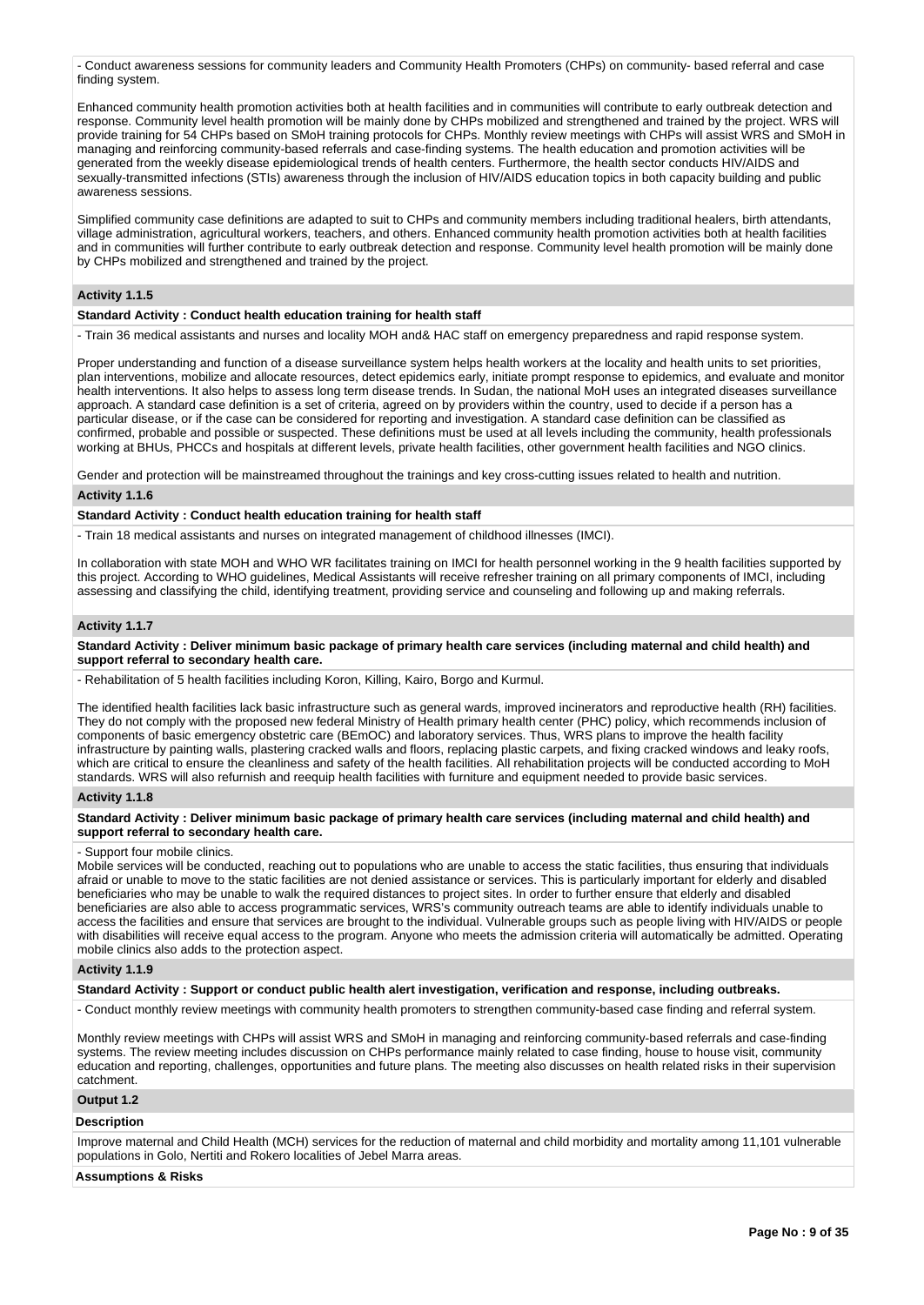- The security situation does not deteriorate to a level that endangers staff' whereby the UN security recommends evacuation of relocatable staff
- The armed groups operating in some parts of Jebel Maraa will not stop WRS from providing humanitarian services in partially opposition controlled areas like Kairo, Kurmul, and others
- Essential drugs will be obtained from the pipeline
- Humanitarian access continues to be facilitated by the current security structures, UN security system, GoS security apparatus, and the support of community leaders
- GoS will continue to allow NGO operations in the program area and process all permits in a timely manner
- Communities will accept WRS and be willing to partner on interventions
- Massive disease outbreaks will not affect the proposed locations and cause disruption of project activities

#### **Indicators**

|                            |                                                     |                                                                                             | <b>End cycle beneficiaries</b> |              |                   | End<br>cycle |               |
|----------------------------|-----------------------------------------------------|---------------------------------------------------------------------------------------------|--------------------------------|--------------|-------------------|--------------|---------------|
| Code                       | <b>Cluster</b>                                      | <b>Indicator</b>                                                                            | <b>Men</b>                     | <b>Women</b> | <b>Boys</b> Girls |              | <b>Target</b> |
| Indicator 1.2.1            | <b>HEALTH</b>                                       | Number of health facilities providing basic<br>emergency obstetric care.                    |                                |              |                   |              | 9             |
|                            | <b>Means of Verification:</b> Clinical registers    |                                                                                             |                                |              |                   |              |               |
| Indicator 1.2.2            | <b>HEALTH</b>                                       | Number of obstetric emergencies referred to<br>secondary or tertiary care                   |                                |              |                   |              | 250           |
|                            | <b>Means of Verification:</b> Clinical registers    |                                                                                             |                                |              |                   |              |               |
| Indicator 1.2.3            | <b>HEALTH</b>                                       | Number of births assisted by skilled birth<br>attendant (HRP 2018).                         |                                |              |                   |              | 1,400         |
| Home visit reports         | <b>Means of Verification:</b> Clinical registers    |                                                                                             |                                |              |                   |              |               |
| Indicator 1.2.4            | <b>HEALTH</b>                                       | Number of children below one year of age (by<br>sex) covered by measles vaccine (HRP 2018). |                                |              | 2,55<br>3         | 2,65<br>6    | 5,209         |
| Project report             | <b>Means of Verification:</b> Vaccination registers |                                                                                             |                                |              |                   |              |               |
| Indicator 1.2.5            | <b>HEALTH</b>                                       | Number of children below one year that received<br>Penta valent vaccination (Penta 3).      |                                |              |                   |              | 3,646         |
| Project report             | <b>Means of Verification:</b> Vaccination registers |                                                                                             |                                |              |                   |              |               |
| Indicator 1.2.6            | <b>HEALTH</b>                                       | Number of community awareness sessions<br>conducted.                                        |                                |              |                   |              | 108           |
| - health facilities report | <b>Means of Verification : - Project report</b>     |                                                                                             |                                |              |                   |              |               |
| Indicator 1.2.7            | <b>HEALTH</b>                                       | Number of health workers trained (disaggregated<br>by gender)                               | 9                              | 108          |                   |              | 117           |
| - Project report           | <b>Means of Verification : - Attendance sheet</b>   |                                                                                             |                                |              |                   |              |               |
| <b>Activities</b>          |                                                     |                                                                                             |                                |              |                   |              |               |

### **Activity 1.2.1**

**Standard Activity : Deliver minimum basic package of primary health care services (including maternal and child health) and support referral to secondary health care.**

- Support 9 health facilities to provide maternal and child health

As much as possible, WRS adheres to the Minimum Initial Standard Package (MISP) for reproductive health in emergencies. All health facilities being supported by the proposed project are BHUs, the lowest level of health facility. Moreover, many of the clinics were not functioning at all prior to WRS's interventions within the past year. Therefore, the capacity to implement all five components of MISP is limited. In the supported facilities, WRS in partnership with the MoH will lead the implementation of any MISP components. The BHUs lack the adequate infrastructure to fully implement the second and third components of MISP. Cases of sexual violence identified will be referred to the nearest partner health facility or hospital with the capacity to treat these types of cases. WRS and health facility staff will be trained on basic counseling and referral for these cases. As discussed below in Sub-Sector 1.4, reduction in the transmission of HIV/AIDS is addressed through community education and awareness. The inclusion of Prevention of Mother to Child Transmission is not yet possible at the supported BHUs due to lack of capacity at the facilities.

The fourth and fifth components of MISP, the prevention of mother and newborn death and illness, and the integration of integration of sexual and reproductive health care into primary healthcare is the focus of WRS's reproductive health (RH) sub-sector. WRS will provide RH services to pregnant women and women of child bearing age including information on family planning, routine antenatal health checkups, neonatal tetanus vaccinations, micronutrient supplements, assistance with deliveries for uncomplicated cases, referrals of obstructed labors and other complications to the nearest hospital, postnatal care, and IMCI. WRS will provide transportation for emergency referral cases. Village midwives (VMs), defined as women in the community who are not employed by the health facilities but are formally trained as midwives and supervised by the Midwife at the nearby health facility, attend to pregnant women who are not able to come to health facilities. Post-delivery, VMs will provide follow up with the mother and the newborn for at least the first 45 days. Mothers will be referred to the nearest health facility for a postnatal check-up at 6 weeks, and VMs will follow up on attendance at this appointment and any other resulting appointments.

#### **Activity 1.2.2**

**Standard Activity : Conduct health education training for health staff**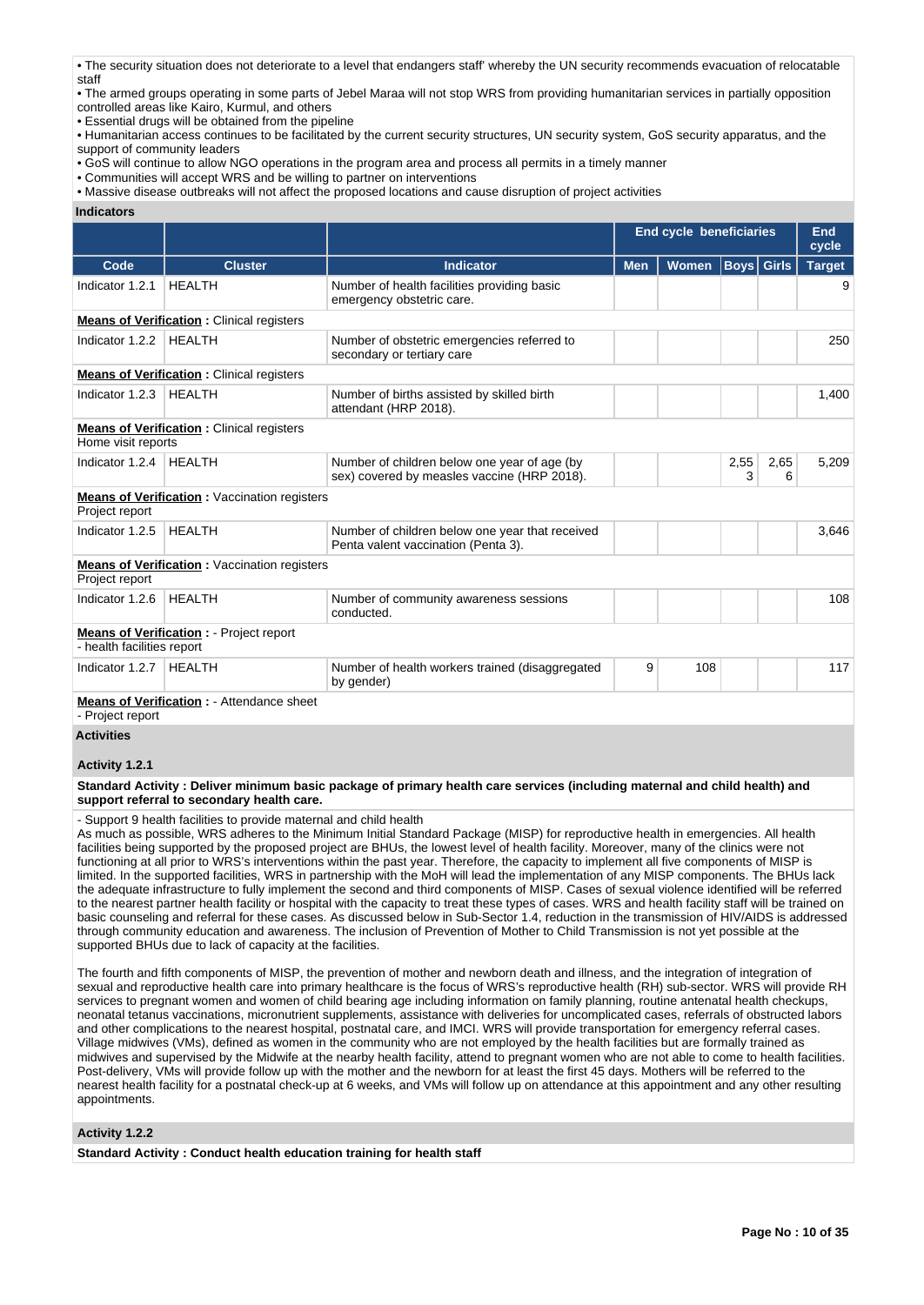- Refresher 27 training health facilities personnel on basic ANC, delivery, PNC and family planning.

WR planned to provide refresher training on basic ANC, delivery, PNC and family planning for 27 medical assistants and nurses for three days. The training is provided for health personnel working in the 9 health facilities supported by this project.

# **Activity 1.2.3**

#### **Standard Activity : Support and conduct routine or acceleration interventions for immunization.**

- Support routine and accelerated immunization

WRS plans to support the 9 primary health care facilities in Golo, Nertiti, and Rokoro localities providing outpatient services, expanded program of immunization (EPI), routine immunization against all national target diseases. To this end, WRS will provide logistical (transport of staff and supplies) and personnel support to SMoH to conduct EPI activities particularly in acceleration of routine EPI campaigns and vaccination at fixed and mobile clinics targeting children under five and PLW.

# **Activity 1.2.4**

# **Standard Activity : Conduct health education training for health staff**

- Build capacity of 90 village midwives (VMWs) on early referral mechanisms in order to enhance their capacity to facilitate safe deliveries in their communities.

Village midwives (VMs), defined as women in the community who are not employed by the health facilities but are formally trained as midwives and supervised by the Midwife at the nearby health facility, attend to pregnant women who are not able to come to health facilities. Post-delivery, VMs will provide follow up with the mother and the newborn for at least the first 45 days. Mothers will be referred to the nearest health facility for a postnatal check-up at 6 weeks, and VMs will follow up on attendance at this appointment and any other resulting appointments. VMs are also equipped to provide intensive counseling on family planning, breastfeeding and child care practices. WRS will provide initial and/or refresher trainings to VMs on referrals, reporting, follow-up care, and prevention of sexually-transmitted diseases. To address the low ANC attendance, WRS will also train CHPs to disseminate messaging on critical danger signs during pregnancy, highlighting when mothers should go to the clinic (outside of regular ANC) care or seek help from a VM if a clinic is not accessible.

#### **Additional Targets :**

**NUTRITION**

| ויטו ומוטו                                                                                                                  |                                                                                                                               |  |
|-----------------------------------------------------------------------------------------------------------------------------|-------------------------------------------------------------------------------------------------------------------------------|--|
| <b>Cluster objectives</b>                                                                                                   | <b>Strategic Response Plan (SRP) objectives</b>                                                                               |  |
| Provide life-saving nutrition interventions to<br>those affected by new emergencies, or living<br>in newly accessible areas | Outcome 1: LIFESAVING: Populations<br>affected by natural or manmade disasters<br>receive timely assistance during and in the |  |

aftermath of the shock

**Percentage of activities** 

100

**Contribution to Cluster/Sector Objectives :** World Relief intends to implement nutrition programs in proposed localities in coordination with the Central Darfur State Ministry of Health (SMoH). The project is designed to directly address the nutrition cluster objectives 1, which is provide life saving nutrition interventions to those affected by new emergencies, or live in newly accessible areas. These will be achieved by providing emergency lifesaving nutrition services to children under five years old and pregnant or lactating women who have young children through TSFP/OTP feeding centers in health clinics and mobile clinics. More emphasis will be given to newly accessible areas in Central Jebel Marraa areas including killing, Koron, Terbil, Kurmul and Keiro, West Jebel Maraa including Kutrum and North Jebel Maraa Borgo and surrounding villages. The project overall intended to comprehensively address community nutrition needs through strengthening community nutrition management including case finding, reporting, referral and follow up, providing treatment to needy children, providing supplementary feeding and close follow up at facility level, providing support in referral of children with medical complications and improve community awareness including men in appropriate feeding for infants and young children. To achieve the IYCF program mothers in Mothers' Groups will be established and trained.

#### **Outcome 1**

Reduced mortality and morbidity associated with malnutrition among children under five, pregnant and lactating women in conflict-affected communities in Golo, Rokero and Nertiti localities of Central Darfur.

### **Output 1.1**

#### **Description**

Appropriate infant and young child feeding (IYCF) practices promoted and essential nutrition actions introduced

#### **Assumptions & Risks**

• The security situation does not deteriorate to a level that endangers staff' whereby the UN security recommends evacuation of relocatable staff

• The armed groups operating in some parts of Jebel Maraa will not stop WRS from providing humanitarian services in partially opposition controlled areas like Kairo, Kurmul, and others

• Essential drugs will be obtained from the pipeline

• Humanitarian access continues to be facilitated by the current security structures, UN security system, GoS security apparatus, and the support of community leaders

• GoS will continue to allow NGO operations in the program area and process all permits in a timely manner

• State MoH is able and willing to second nutrition staff to assist WRS in providing nutritional services in the nutrition centers

• Communities will accept WRS and be willing to partner on interventions

• Massive disease outbreaks will not affect the proposed locations and cause disruption of project activities

#### **Indicators**

|                                                                |                |                                      | <b>End cycle beneficiaries</b> |                         |  | <b>End</b><br>cycle |    |
|----------------------------------------------------------------|----------------|--------------------------------------|--------------------------------|-------------------------|--|---------------------|----|
| Code                                                           | <b>Cluster</b> | <b>Indicator</b>                     | <b>Men</b>                     | Women Boys Girls Target |  |                     |    |
| Indicator 1.1.1   NUTRITION                                    |                | Number of support groups established |                                |                         |  |                     | 40 |
| <b>Means of Verification:</b> Mothers' Support Group registers |                |                                      |                                |                         |  |                     |    |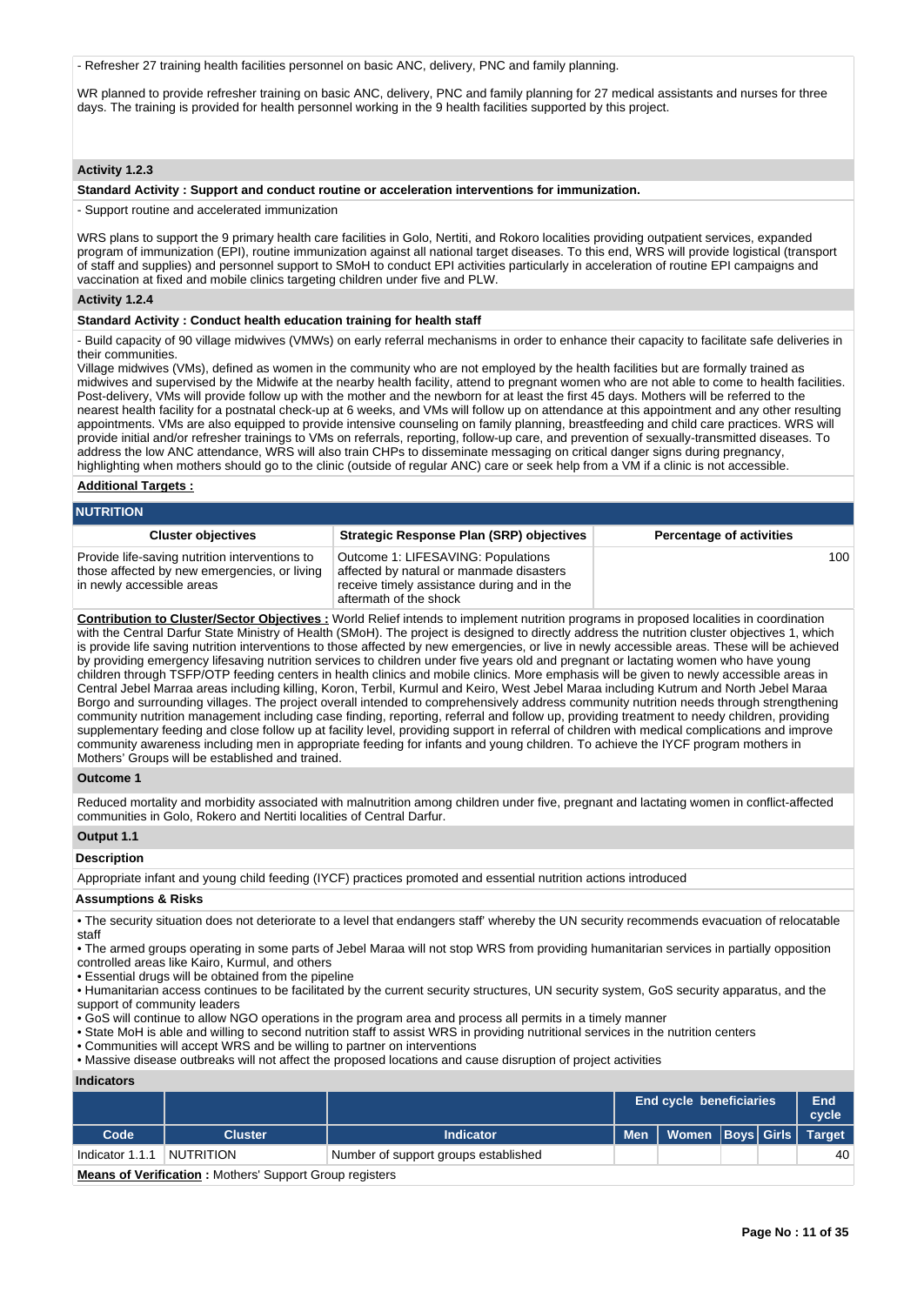| Indicator 1.1.2 NUTRITION |                                                                                               | Number of technical staff and community outreach<br>volunteers trained in different nutrition subjects<br>(CMAM Package, IYCF, NiE) |  |  |  |  | 100 |  |
|---------------------------|-----------------------------------------------------------------------------------------------|-------------------------------------------------------------------------------------------------------------------------------------|--|--|--|--|-----|--|
|                           | <b>Means of Verification:</b> Training attendance records                                     |                                                                                                                                     |  |  |  |  |     |  |
| Indicator 1.1.3 NUTRITION |                                                                                               | Number of mothers benefited from IYCF mother<br>groups                                                                              |  |  |  |  | 600 |  |
|                           | <b>Means of Verification:</b> Project report<br>Field visit and discussion with mothers group |                                                                                                                                     |  |  |  |  |     |  |

# **Activities**

# **Activity 1.1.1**

**Standard Activity : Conduct training for nutrition workers, community volunteer on CMAM, IYCF etc.**

- Provide IYCF training for 20 Nutrition assistant and nutrition nurses for 4 days on IYCF.

Staff trainings for both WRS and SMoH personnel will be conducted to build their capacity on infant and young child feeding (IYCF) practices and promotion. Trainings will focus on breastfeeding and complimentary feeding, monitoring children under 2 years old, standard measurement for malnutrition, and interviewing techniques. They will be conducted by both WRS and MOH, with technical support expected from UNICEF.

# **Activity 1.1.2**

#### **Standard Activity : Establish mother support group for promotion of IYCF**

- Screening and formation of 40 Mothers' Support Groups

- Conduct monthly meeting with 40 Mothers' Support Groups

Nutrition Assistants and CNVs will also form Mothers' Groups with a focus on IYCF. The project will organize 40 Mothers' Groups with 15 members each. All Mothers' Groups will receive training on exclusive breastfeeding, complementary feeding and other healthy feeding practices from the Nutrition Assistants and CNVs for three months of bi-monthly meetings. Relevant WASH massages will also be incorporated into the Mothers' Groups discussions. Upon graduation of the first Mothers' Groups, new Mothers Groups each will receive the same training from the same trainers. Graduated mothers are expected to share information with their neighboring mothers and caretakers. The 40 mothers group is divided as follows: Screening and formation of 16 new mother support groups (4 in Koron, 4 in Killing and 8 in Borgo (Rokero) and maintained 24 established in previous project). The total of 40 mother groups will be supported: 12 in West Jebel Marra, 20 in Central Jebel Marra and 8 in North Jebe Marra as WR is supporting only one health facility in the locality.

### **Activity 1.1.3**

**Standard Activity : Conduct training for nutrition workers, community volunteer on CMAM, IYCF etc.**

- Train 40 (20 women) nutrition volunteers on IYCF key messages

WR planned to provide training to Community Nutrition Volunteers on IYCF key messages for two days so that they can conduct IYCF awareness creation /messages using key messages during TSFP and OTP services. WRS will cascade the IYCF training down to the community level through training of Nutrition Assistants in each health facility. These Nutrition Assistants will in turn help form, train, and manage networks of CNVs. Depending on the location and the workload of the CNV, some CNVs may also be trained as CHPs.

Nutrition Assistants and CNVs will perform home visits to provide lessons to mothers on exclusive breastfeeding and complementary feeding practices. In parallel, village midwives will be trained on IYCF to enable them to provide counseling to mothers on breastfeeding. Outreach on feeding practices, including breastfeeding will not only target mothers but also fathers, grandparents, mothers-in-law, traditional healers and traditional birth attendants, and religious and traditional leaders so that healthy practices will become more embedded. Similar lessons will also be provided at the OTP/TSFP sites.

# **Activity 1.1.4**

#### **Standard Activity : Establish mother support group for promotion of IYCF**

- Train 40 lead mothers groups on IYCF key messages

WR train 40 lead mothers in IYCF awareness, prevention and demonstration including the availability of IYCF education and supportive counselling services. Lead Mothers will receive training on exclusive breastfeeding, complementary feeding and other healthy feeding practices in order to provide counsel and education to the other mothers in their group as well as to help form new groups after the graduation cycle.

# **Activity 1.1.5**

# **Standard Activity : Establish mother support group for promotion of IYCF**

- Graduation and certification of mothers who fully attended IYCF cession

The project establishes a graduation criteria for mothers who fully attended the training sessions and ready to graduate. The criteria includes providing oral test for mothers ready to graduate to assess their knowledge. Only mothers who score more than 80% will graduate. The knowledge test questionnaire will be prepared centrally and implemented at field level by nutrition assistants. To further assess the practice of mothers who graduate from the mother group the nutrition assistants pay visit to graduated mothers house and observe how mothers practically translate the lessons they got at household level. The best practices will be captured through case stories and will be used for sharing project impact and at the same time the lessons shared with the others group.

# **Output 1.2**

#### **Description**

Increased access to treatment of moderate and severe acute malnutrition (MAM and SAM) services for children under five and pregnant and lactating women according to the SPHERE standards.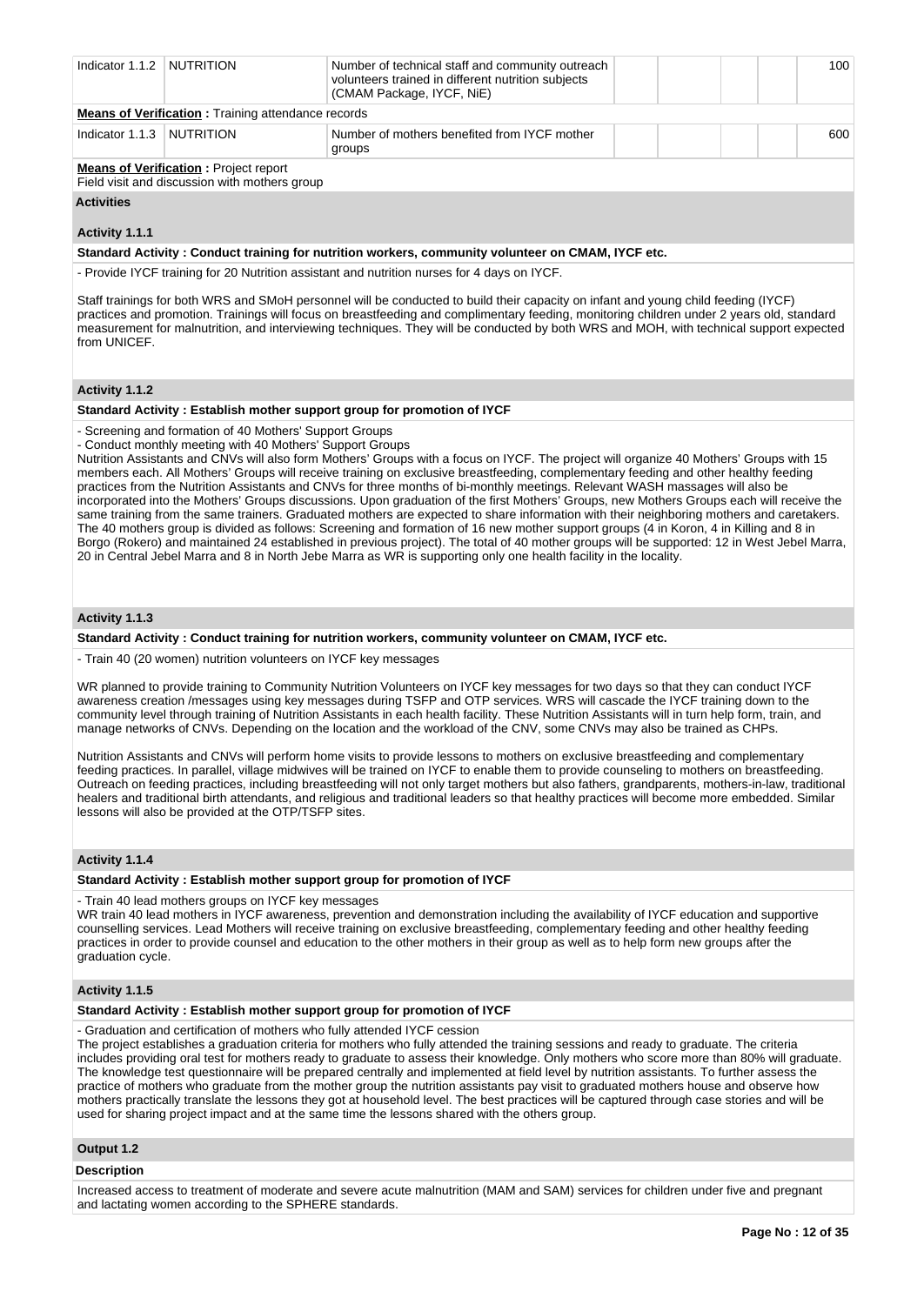# **Assumptions & Risks**

• The security situation does not deteriorate to a level that endangers staff' whereby the UN security recommends evacuation of relocatable staff

• The armed groups operating in some parts of Jebel Maraa will not stop WRS from providing humanitarian services in partially opposition controlled areas like Kairo, Kurmul, and others

• Essential drugs will be obtained from the pipeline

• UNICEF and WFP will continue to provide the required nutrition supplies in the State

• Humanitarian access continues to be facilitated by the current security structures, UN security system, GoS security apparatus, and the support of community leaders

• GoS will continue to allow NGO operations in the program area and process all permits in a timely manner

• State MoH is able and willing to second nutrition staff to assist WRS in providing nutritional services in the nutrition centers

• Communities will accept WRS and be willing to partner on interventions

• Massive disease outbreaks will not affect the proposed locations and cause disruption of project activities

**Indicators**

|                             |                                                             |                                                                                                                                     | <b>End cycle beneficiaries</b> |              |                   | End<br>cycle |               |
|-----------------------------|-------------------------------------------------------------|-------------------------------------------------------------------------------------------------------------------------------------|--------------------------------|--------------|-------------------|--------------|---------------|
| Code                        | <b>Cluster</b>                                              | Indicator                                                                                                                           | <b>Men</b>                     | <b>Women</b> | <b>Boys Girls</b> |              | <b>Target</b> |
| Indicator 1.2.1             | <b>NUTRITION</b>                                            | Number of outpatient therapeutic feeding centers<br>(OTP) supported by partner.                                                     |                                |              |                   |              | 10            |
| Site visits<br>Photographs  | <b>Means of Verification:</b> Project reports               |                                                                                                                                     |                                |              |                   |              |               |
| Indicator<br>1.2.10         | <b>NUTRITION</b>                                            | % of PLW with MAM discharged?                                                                                                       |                                | 80           |                   |              | 80            |
|                             | <b>Means of Verification:</b> Nutrition clinical registers  |                                                                                                                                     |                                |              |                   |              |               |
| Indicator<br>1.2.11         | <b>NUTRITION</b>                                            | Number of children and PLW screened through<br><b>MUAC</b> screening                                                                |                                |              |                   |              | 38,000        |
| MUAC screening report       | <b>Means of Verification:</b> Project report                |                                                                                                                                     |                                |              |                   |              |               |
| Indicator 1.2.2   NUTRITION |                                                             | Number of technical staff and community outreach<br>volunteers trained in different nutrition subjects<br>(CMAM Package, IYCF, NiE) |                                |              |                   |              | 80            |
|                             | <b>Means of Verification: Training attendance records</b>   |                                                                                                                                     |                                |              |                   |              |               |
| Indicator 1.2.3             | <b>NUTRITION</b>                                            | Number of at risk malnourished girls, boys (6-23)<br>months) admitted to acute malnutrition prevention<br>program. (HRP 2018)       |                                |              | 2,43<br>0         | 2,53<br>2    | 4,962         |
|                             | <b>Means of Verification:</b> Nutrition clinical registers  |                                                                                                                                     |                                |              |                   |              |               |
| Indicator 1.2.4             | <b>NUTRITION</b>                                            | % of 0-59 month with MAM discharged?                                                                                                |                                |              |                   |              | 80            |
|                             | <b>Means of Verification: Nutrition clinical registers</b>  |                                                                                                                                     |                                |              |                   |              |               |
| Indicator 1.2.5             | <b>NUTRITION</b>                                            | % of boys and girls 0-59 months with SAM cured<br>among the discharged children (target >75%<br>according to SPHERE)                |                                |              |                   |              | 80            |
|                             | <b>Means of Verification: Nutrition clinical registers</b>  |                                                                                                                                     |                                |              |                   |              |               |
| Indicator 1.2.6             | <b>NUTRITION</b>                                            | % of boys and girls 0-59 months with SAM<br>defaulted among the discharged children (target<br><15% according to SPHERE)            |                                |              |                   |              | 10            |
|                             | <b>Means of Verification:</b> Nutrition clinical registers  |                                                                                                                                     |                                |              |                   |              |               |
| Indicator 1.2.7             | <b>NUTRITION</b>                                            | % of boys and girls 0-59 months SAM deaths<br>among the discharged children (target < 10%<br>according to SPHERE)                   |                                |              |                   |              | 5             |
|                             | <b>Means of Verification : Nutrition clinical registers</b> |                                                                                                                                     |                                |              |                   |              |               |
| Indicator 1.2.8             | <b>NUTRITION</b>                                            | Number of PLWs in need receiving acute<br>malnutrition treatment services. (HRP 2018)                                               |                                | 1,534        |                   |              | 1,534         |
|                             | <b>Means of Verification : Nutrition clinical registers</b> |                                                                                                                                     |                                |              |                   |              |               |
| Indicator 1.2.9             | NUTRITION                                                   | Number of targeted acute undernourished PLWs<br>admitted to acute malnutrition treatment<br>programs. (HRP 2018)                    |                                | 1,073        |                   |              | 1,073         |
|                             | <b>Means of Verification: Nutrition clinical registers</b>  |                                                                                                                                     |                                |              |                   |              |               |
| <b>Activities</b>           |                                                             |                                                                                                                                     |                                |              |                   |              |               |
| Activity 1.2.1              |                                                             |                                                                                                                                     |                                |              |                   |              |               |
|                             |                                                             | Standard Activity: Conduct training for nutrition workers, community volunteer on CMAM, IYCF etc.                                   |                                |              |                   |              |               |
|                             |                                                             | - Train 40 (20 women) nutrition volunteers on MUAC screening and community mobilization.                                            |                                |              |                   |              |               |

The Nutrition Assistants and Community Nutrition Volunteers at the feeding centers will be trained on the proper use of tapes to measure the mid-upper arm circumference of children under five to determine whether they are malnourished and should be referred to either the MAM or SAM program.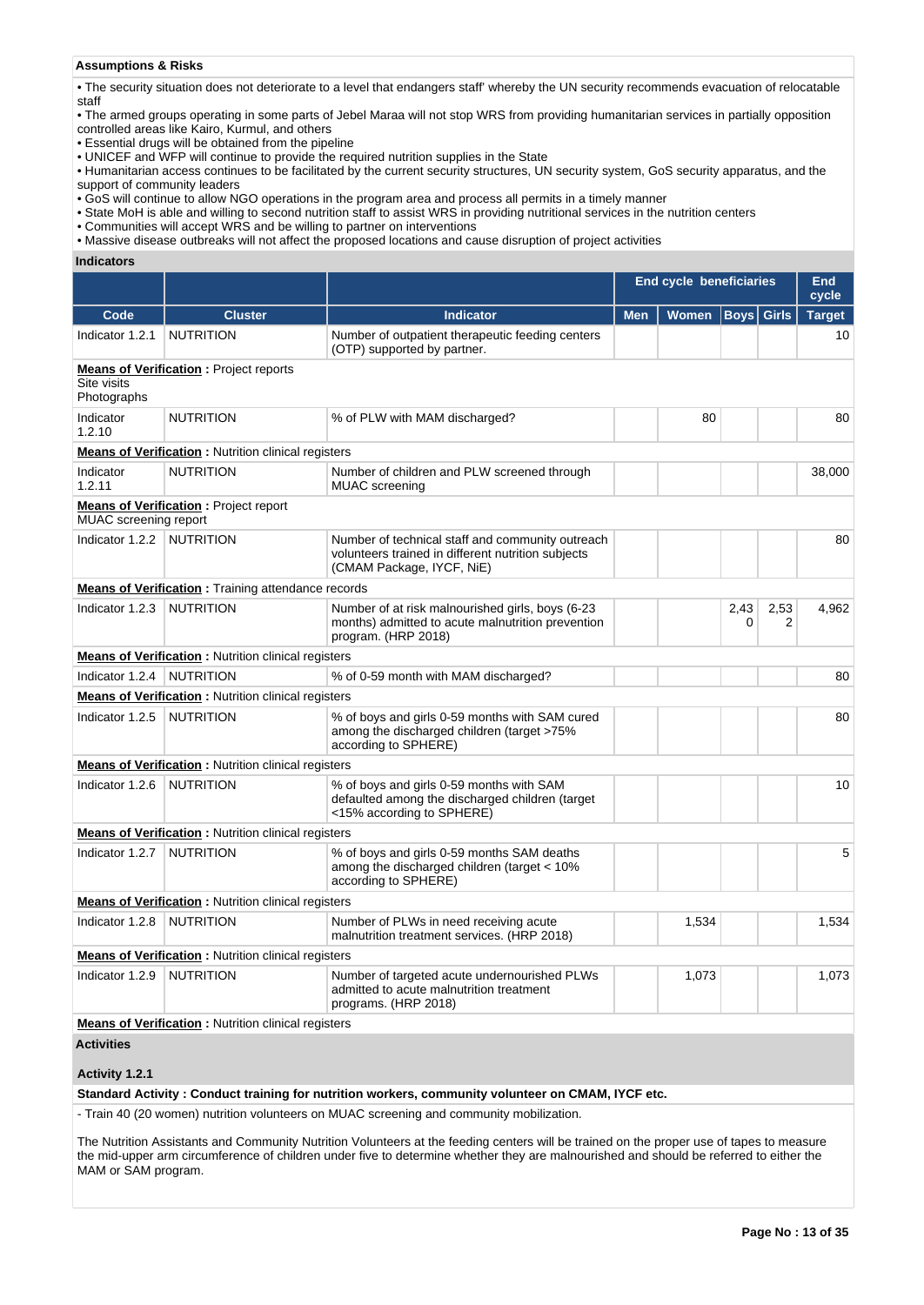#### **Activity 1.2.2**

#### **Standard Activity : Provision of CMAM services for SAM and MAM cases of U5 children and PLW (incl. refurbishment of OTP/TSFP, provision of RUTF/SUTF, MUAC screening, referral service for SAM with complication case etc.)**

- Admit children under five and pregnant and lactating women to TSFP and children under five to OTP and provide appropriate treatment and follow up.

The nutrition program will target male and female children aged 6-59 months with moderate acute malnutrition and will also target malnourished PLW. Admission and discharge for both MAM and SAM are based on SMoH and WHO standards. Beneficiaries enrolled in the TSFP program will receive biweekly supplementary food distributions in accordance with the Sudanese national guidelines. Food rations include corn-soya blend (CSB), sugar, dry skimmed milk, and vegetable oil. Rations will be provided through a partnership with WFP. Beneficiaries will be visited by Nutrition Assistants and CNVs for nutrition counseling and to assess food preparation, consumption of supplementary food rations, and feeding and hygiene practices in the households.

Children in OTP will receive ready-to-use therapeutic food (RUTF) for their rehabilitation and will be instructed not to eat any other foods. The RUTF Plumpy nut, provided by UNICEF is made from ground nuts and is the nutritional equivalent of F-100 but is produced in a paste form that can be eaten directly from the packet. This reduces health complications associated with the use of unsafe water. All children discharged from the OTP will be referred to the TSFP, where they will be enrolled for a minimum of 2 months or longer if they do not attain the TSFP discharge criteria by then. CNV home monitoring and training visits will continue after a child's OTP discharge as well. WRS will also facilitate transportation of TSFP/OTP foods from main ware house to sub-store house and from sub-storehouse to distribution centers.

Organize outreach programs for hard to reach communities by using mobile clinic services supported by health project. Health staff operating the mobile clinics mentioned above will also be trained on how to screen children under five and PLW for malnutrition and how to refer them to the nearest health and nutrition facilities.

- Referral of undernourished individuals with medical complications to SCs for stabilization WR will provide transportation costs and TFU caretaker costs for the referral for the targeted 400 SAM children with complication cases. On average WR provides 15 USD in cash or rent a car.

## **Activity 1.2.3**

**Standard Activity : Conduct community awareness campaign on CMAM, IYCF etc.**

- Monthly review meeting with community nutrition volunteers

Strengthen community referral mechanisms for identified cases to TSFP/OTP centers through house to house visit by nutrition volunteers. Nutrition Assistants and CNVs will perform home visits in order to follow up on the nutritional status of the referred children and PLW. Monthly review meetings with nutrition volunteers to share data and best practices and provide additional training and guidance.

# **Activity 1.2.4**

## **Standard Activity : Conduct training for nutrition workers, community volunteer on CMAM, IYCF etc.**

- Train 20 nutrition assistants and nurses on CMAM:

10 nutition assistants and 10 nurses planned to be trained by this project on CMAM. The training will be conducted for 4 days in collaboration with state MOH and UNICEF. The training mainly focuses on Community Management of Acute Malnutrition (CMAM) including screening, admission criteria, rations, and defaulter tracing. After the training the trainees will provide support to the nutrition volunteers and overall nutrition activities under the 10 centers.

### **Activity 1.2.5**

**Standard Activity : Provision of CMAM services for SAM and MAM cases of U5 children and PLW (incl. refurbishment of OTP/TSFP, provision of RUTF/SUTF, MUAC screening, referral service for SAM with complication case etc.)**

- Rehabilitate 7 nutrition centers

- Provide materials and equipment for the nutrition centers
- Support nutrition centers monthly running costs

WR is currently providing nutrition supports through 8 nutrition centers including Mali, Jebel Ahmar, Kambila, Kairo, Terbil, Kurmul, and Borgo. Some of the nutrition centers are permanent and some of temporary which need serious rehabilitation. In addition, through this proposal WR would like to expand the nutritional support to two additional sites including Koron and Killing villages to address the pressing community needs in Golo locality.

WR budgeted to rehabilitate 7 nutrition centers including Kairo, Terbil, Borgo, Jebel Ahmar, Kurmul, killing and Koron villages. The main objective of rehabilitating the centers is to to make sure they can provide safe and adequate services. The budget will be used to procure industrial materials such as cement, zink sheet, iron bars, pipes, local materials including stones, mud and skilled labor cost who work on the health facilities. The community will also contribute in providing local materials such as mud and gravel and unskilled labor will be contributed by the community.

In addition the project allocated resources for each nutrition center supported by this project. The budget goes to procurement of tables and chairs, cupbords, plastic mat, benches for waiting area, local water dispenser, water barrel for water storage, white board for weekly reporting, flip chart holder or stand for nutrition education and other field level necessary items.

Furthermore, WRS will also support TSFP/OTP Centers monthly running costs, including consumable office-type supplies like paper, writing utensils, notebooks, cleaning supplies, and detergents.

#### **Activity 1.2.6**

**Standard Activity : Provision of CMAM services for SAM and MAM cases of U5 children and PLW (incl. refurbishment of OTP/TSFP, provision of RUTF/SUTF, MUAC screening, referral service for SAM with complication case etc.)**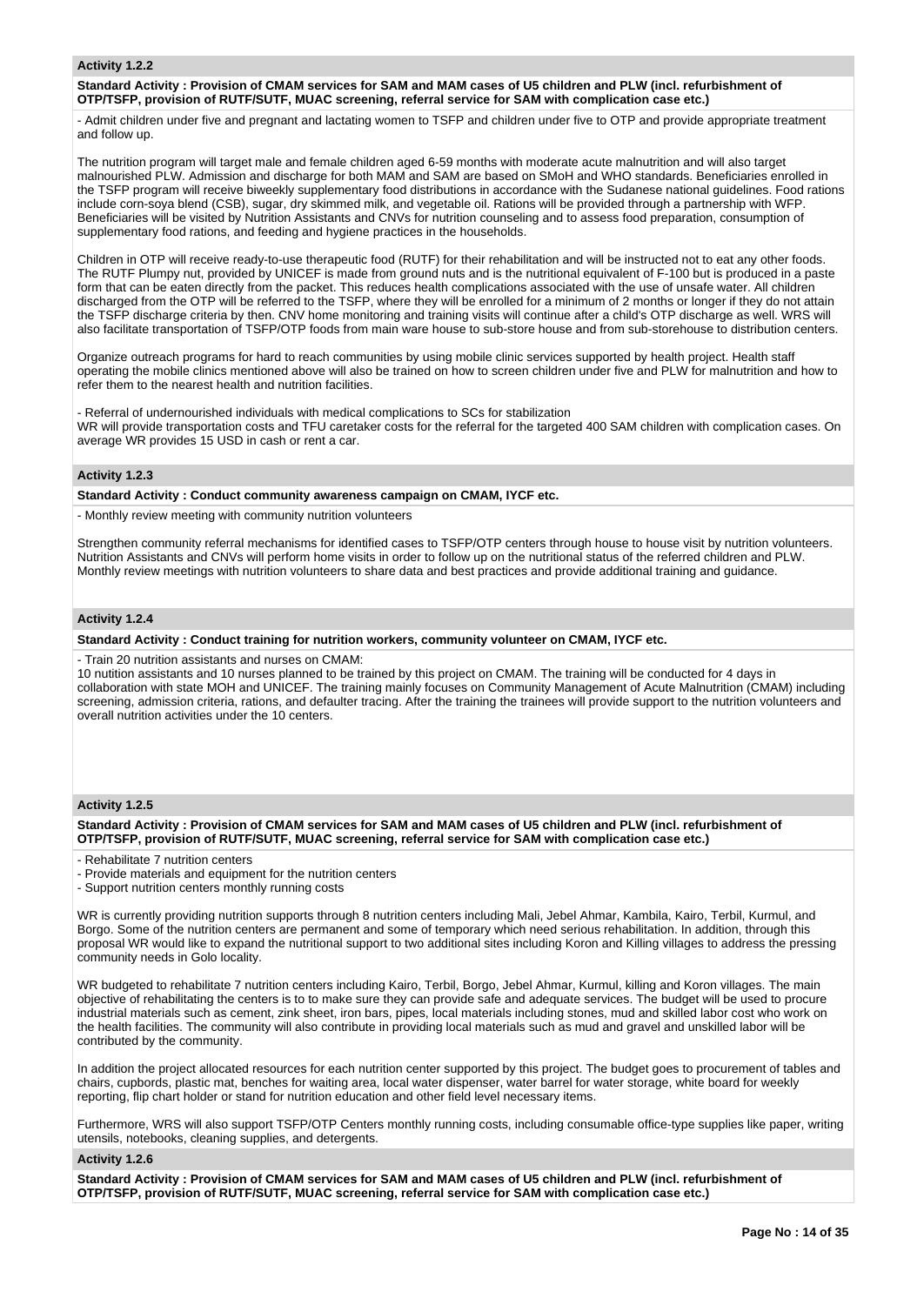# - Conduct mass MUAC screening twice a year for children under five and PLW.

Nutrition Assistants and CNVs will conduct assessments in villages covered by the project to register pregnant and lactating women (PLW) and children under five. In addition, they will regularly conduct screening of the same groups for malnutrition by taking mid-upper arm circumference (MUAC) measurements. Based on results of the screenings, they will refer malnourished individuals to feeding centers and/or health facilities as appropriate. Two major campaigns will be coordinated out of each facility each year.

### **Activity 1.2.7**

### **Standard Activity : Conduct training for nutrition workers, community volunteer on CMAM, IYCF etc.**

- Train medical assistants and OTP nurses on SAM management 20 medical assistants and OTP nurses will be trained for 4 days on the management of SAM. The training will be provided by trainers from Khartoum or State MoH who have strong experience in nutrition.

#### **Additional Targets :**

# **M & R**

# **Monitoring & Reporting plan**

WRS's team will conduct regular monitoring during implementation of this project to measure progress against planned objectives results. The multi-disciplinary team will also make sure timely mobilization of resources, cost effectiveness and quality of the works pertinent to the agreed deliverables. Findings of the monitoring that include the strength, weakness opportunities, and lessons learned will be shared among actors and will be used for further improvement.

WRS country and field office level management and technical staff will be directly involved in monitoring the process, progress of activities and results, resource utilization and compliance to accountability to donor and the beneficiaries. A detailed Monitoring and Evaluation Plan capturing all project key indicators will be used to track progress in achieving targeted outcomes of the projects. Data collection tools: questionnaire, checklist, assessment of PHC toolkits will be developed and health officers in each locality will use them to collect data during monthly supervision and mentorship outreach at the facilities.

Health facility staffs will ensure that all epidemiologic, disease burden, service utilization and community outreach activities are recorded in registers. The Health and Nutrition Program Manager and the Program Development and Quality Assurance Manager will on quarterly basis analyze collected data from all areas and provide feedback for both country level management and health facilities for informed decision making and recommendations to improve respectively. Baseline data for indicators in the M&E plan will be collected for new facilities (Borgo, Killing and& Koron) while the existing supported health facilities will use the previous information as baseline. The sector---- based project officers and area coordinators assigned in the localities will also take responsibility in following up the community mobilization, resource mobilization, the daily routine implementation and holding active communication with the beneficiaries in the localities.

The Central Darfur Area Manager based in Zalingei visits operation sites at least twice a month and provides technical and administrative support required for this action. The Program Development and Quality Assurance Manager and the M&E Coordinator, who is roving between West and Central Darfur, will be supervising and monitoring the project operations and providing technical support. The internal monitoring and coordination enables the sector staff to make follow the work plan, tracking progress against indicators, ensuring the quality of work, cost effectiveness. The M&E staff will oversee accountability to donors and the community, presence of visibility of the donor's finger prints on the deliverables, level of integration and complementarity among the sectors, level of coordination among the actor. Multiples of monitoring tools and approaches will be utilized for this action:

• Field level observation to the activities in health facilities and nutrition centers

• Conducting focus group discussions to discuss on progress, communities satisfaction and challenges

• Monitor the nutrition activities in OTP/SFP centers, recording and compiling, daily and weekly reports

• Conduct joint monitoring visits by sector managers and coordinators and other stakeholders resulting in technical assistance and recommendations

• Continue participating in Cluster meetings and coordinate with other stakeholders on the ground

- Hold monthly review meeting with target communities, committees, community leaders
- Follow up and reviewing financial, nutrition resource utilization reports and comparing against the planned activities and budget
- Using results of Nutrition SMART surveys to monitor progress and take improvement actions
- Preparing, monthly and quarterly reports and monitoring of indicators on a quarterly basis
- Reviewing communities' complaints from the suggestion boxes

**Workplan**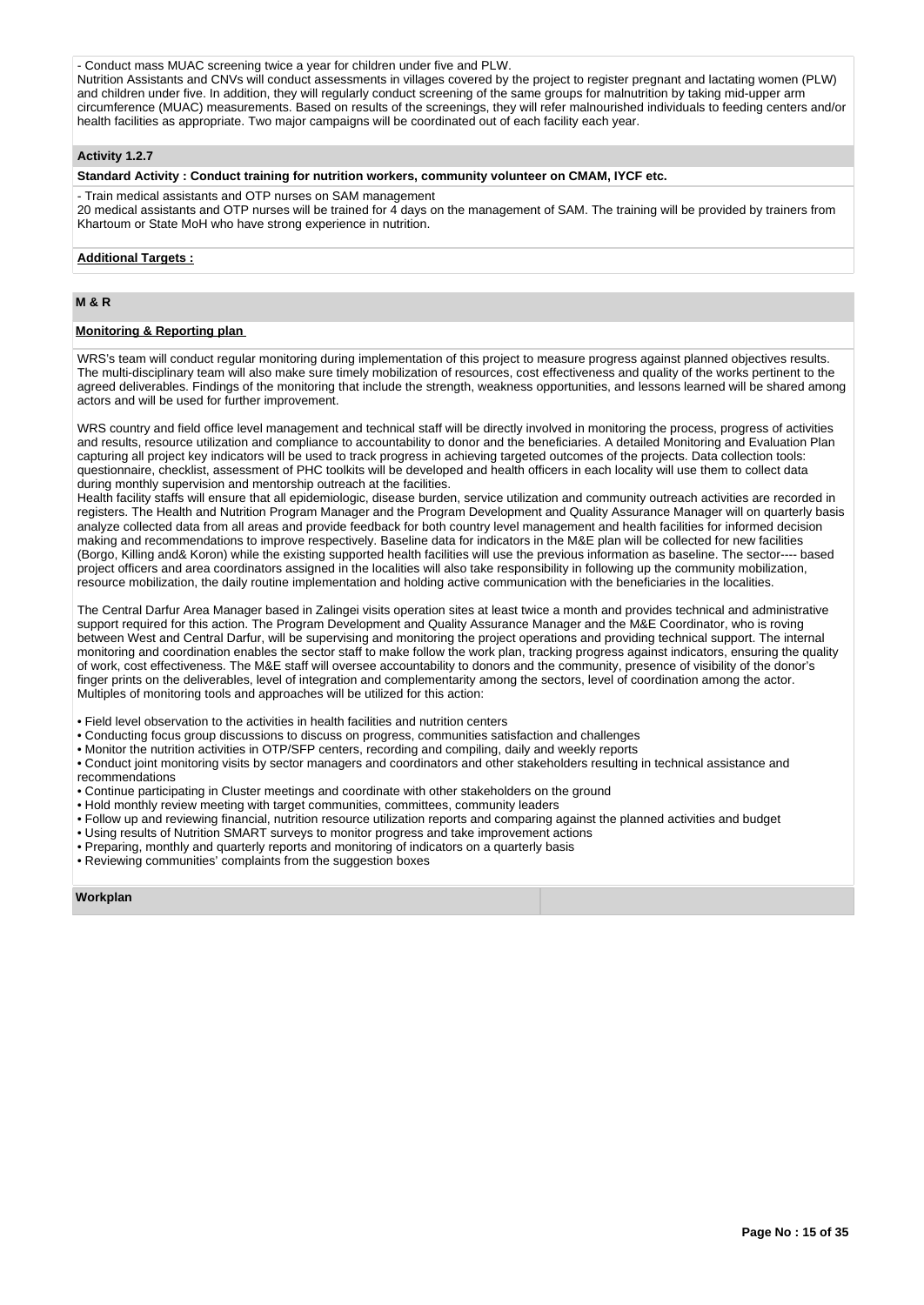| Activitydescription                                                                                                                                                                                                                                                                                                                                                                                                                                                                                                                                                                                                                                                                                                                                                                                                                                                                                                                                                                                                                                                                                                                                                                                                                                                                                                                                                                                                                                                                                                                                                                                                                                                                                                                                                                                                                                                                                                                                                                                                                                                                                                                                                                                                                                                                                                                                                                                                                                                                                               | Year | 1  | $\overline{\mathbf{c}}$ | 3            |    | 5  |   |       | 8 | 9 | 10 11 |              | 12 |
|-------------------------------------------------------------------------------------------------------------------------------------------------------------------------------------------------------------------------------------------------------------------------------------------------------------------------------------------------------------------------------------------------------------------------------------------------------------------------------------------------------------------------------------------------------------------------------------------------------------------------------------------------------------------------------------------------------------------------------------------------------------------------------------------------------------------------------------------------------------------------------------------------------------------------------------------------------------------------------------------------------------------------------------------------------------------------------------------------------------------------------------------------------------------------------------------------------------------------------------------------------------------------------------------------------------------------------------------------------------------------------------------------------------------------------------------------------------------------------------------------------------------------------------------------------------------------------------------------------------------------------------------------------------------------------------------------------------------------------------------------------------------------------------------------------------------------------------------------------------------------------------------------------------------------------------------------------------------------------------------------------------------------------------------------------------------------------------------------------------------------------------------------------------------------------------------------------------------------------------------------------------------------------------------------------------------------------------------------------------------------------------------------------------------------------------------------------------------------------------------------------------------|------|----|-------------------------|--------------|----|----|---|-------|---|---|-------|--------------|----|
| HEALTH: Activity 1.1.1: Maintain service provision of 9 health facilities free of<br>charge consultation and treatment to beneficiaries who will be reached through                                                                                                                                                                                                                                                                                                                                                                                                                                                                                                                                                                                                                                                                                                                                                                                                                                                                                                                                                                                                                                                                                                                                                                                                                                                                                                                                                                                                                                                                                                                                                                                                                                                                                                                                                                                                                                                                                                                                                                                                                                                                                                                                                                                                                                                                                                                                               | 2018 |    |                         |              |    | XX |   | X X X |   |   | ΙX.   | $\mathsf{X}$ |    |
| daily OPD consultations<br>- MOH staff secondment                                                                                                                                                                                                                                                                                                                                                                                                                                                                                                                                                                                                                                                                                                                                                                                                                                                                                                                                                                                                                                                                                                                                                                                                                                                                                                                                                                                                                                                                                                                                                                                                                                                                                                                                                                                                                                                                                                                                                                                                                                                                                                                                                                                                                                                                                                                                                                                                                                                                 | 2019 | X. | X                       | $\mathsf{X}$ |    |    |   |       |   |   |       |              |    |
| - Support clinic running costs<br>- Referral of complicated patients to rural hospitals                                                                                                                                                                                                                                                                                                                                                                                                                                                                                                                                                                                                                                                                                                                                                                                                                                                                                                                                                                                                                                                                                                                                                                                                                                                                                                                                                                                                                                                                                                                                                                                                                                                                                                                                                                                                                                                                                                                                                                                                                                                                                                                                                                                                                                                                                                                                                                                                                           |      |    |                         |              |    |    |   |       |   |   |       |              |    |
| To increase the number of functioning health facilities, WRS plans to support the<br>SMoH with operations in 9 primary health care facilities in Golo, Nertiti, and Rokoro<br>localities providing outpatient services, expanded program of immunization (EPI),<br>routine immunization against all national target diseases, cold chain support, and<br>antenatal and post-natal care. WRS has MoU with SMoH on the overall operation<br>and management of the health facilities proposed to be supported by this grant. In<br>the MoU, WRS details roles and responsibilities of parties involved in the<br>management of the health facilities. The project will provide primary health care<br>(consultations and prescriptions, EPI and preventive health education) through the<br>health facilities.                                                                                                                                                                                                                                                                                                                                                                                                                                                                                                                                                                                                                                                                                                                                                                                                                                                                                                                                                                                                                                                                                                                                                                                                                                                                                                                                                                                                                                                                                                                                                                                                                                                                                                       |      |    |                         |              |    |    |   |       |   |   |       |              |    |
| These additional services require stronger commitments and better-quality health<br>personnel. WRS will provide incentives to SMoH staff in the health facilities<br>including Medical Assistants, Nurses, Midwives, Outpatient Therapeutic Feeding<br>Program (OTP) Nurses, Clinic CHPs, Lead Vaccinators, Cleaners (1 of each of the<br>aforementioned positions per facility), and Guards (2 per facility) and one cleaner<br>per facility to encourage better attendance and better performance. Most of the<br>health facilities have less than 50% personnel required to be fully functioning. WRS<br>will negotiate with SMoH to second staff, which WRS will pay in incentive form.<br>Health facility staff will receive regular in-service trainings on topics such as<br>integrated management of childhood illnesses (IMCI), maternal and child health,<br>and disease surveillance and reporting.                                                                                                                                                                                                                                                                                                                                                                                                                                                                                                                                                                                                                                                                                                                                                                                                                                                                                                                                                                                                                                                                                                                                                                                                                                                                                                                                                                                                                                                                                                                                                                                                    |      |    |                         |              |    |    |   |       |   |   |       |              |    |
| Besides on monthly basis the project supports the 9 health facilities through<br>providing covering clinic running costs. The running costs includes providing water,<br>providing detergents, providing furniture and stationaries needed for the health<br>facilities.                                                                                                                                                                                                                                                                                                                                                                                                                                                                                                                                                                                                                                                                                                                                                                                                                                                                                                                                                                                                                                                                                                                                                                                                                                                                                                                                                                                                                                                                                                                                                                                                                                                                                                                                                                                                                                                                                                                                                                                                                                                                                                                                                                                                                                          |      |    |                         |              |    |    |   |       |   |   |       |              |    |
| HEALTH: Activity 1.1.2: - Provide refresher training for 18 medical assistants and                                                                                                                                                                                                                                                                                                                                                                                                                                                                                                                                                                                                                                                                                                                                                                                                                                                                                                                                                                                                                                                                                                                                                                                                                                                                                                                                                                                                                                                                                                                                                                                                                                                                                                                                                                                                                                                                                                                                                                                                                                                                                                                                                                                                                                                                                                                                                                                                                                | 2018 |    |                         |              | X. | X  | X |       |   |   |       |              |    |
| nurses on safe handling of biohazard material, and disposal of biomedical waste<br>as per WHO recommendations.                                                                                                                                                                                                                                                                                                                                                                                                                                                                                                                                                                                                                                                                                                                                                                                                                                                                                                                                                                                                                                                                                                                                                                                                                                                                                                                                                                                                                                                                                                                                                                                                                                                                                                                                                                                                                                                                                                                                                                                                                                                                                                                                                                                                                                                                                                                                                                                                    | 2019 |    |                         |              |    |    |   |       |   |   |       |              |    |
| WRS will equip each health facility to manage water, waste, and biological waste<br>with the following strategies for different types of waste.<br>. Waste Collection Containers: Wastebaskets will be distributed throughout the<br>facilities, at maximum of 5 meters walking distance from users. Cleaning staff will<br>do daily collection and disposal of all waste containers in covered refuse pits or<br>incinerators. Smoke from incinerators will be controlled.<br>• Sharps (needles, scalpels, syringes): All sharps are considered to be infectious<br>and are collected in yellow containers with lids, preferably puncture proof as<br>available. They will be gathered regularly for disposal, either buried in concrete<br>lined pits or adapted drums.<br>• Non-sharps, infectious waste (anatomical waste, pathological waste, dressings,<br>used single-use gloves): Infectious non-sharps will be collected in yellow or red<br>bags or containers of 15 - 40 liters capacity with lids. They will be gathered for<br>disposal after each intervention or twice daily and buried in a pit fitted with a sealed<br>cover and ventilation pipe. Where facilities are available, they will be put in a high<br>temperature incinerator or steam sterilized. Special arrangements may be needed<br>for disposal of placenta, according to local custom.<br>• Non-sharp, non-infectious waste (paper, packaging): This wasted is collected in<br>black containers, $20 - 60$ liters capacity (15 - 40 liters for delivery room and 20 -<br>60 liters for operating theatre). It is gathered after each intervention or daily and<br>buried in a pit or disposed of via the municipal waste stream if available. If space is<br>limited, it can be burned in a low-temperature incinerator (for example an oil drum)<br>and ashes and residues buried in a pit.<br>. Hazardous waste: It will be placed in appropriately labelled containers in secure<br>locations and sent to the nearest hospital for proper handling and disposal.<br>• Dead Bodies Management: All persons handling and preparing bodies wear<br>gloves and wash their hands with 2% Chlorine solution after handling. All bodies<br>are placed in body bags for transport to the nearest hospital morgue or for burial<br>according to local customs.<br>. Water waste: Water is disposed of in covered pits on the compound of each<br>health facility at least 30 meters away from the storage container for clean water. |      |    |                         |              |    |    |   |       |   |   |       |              |    |
| Gender and protection will be mainstreamed throughout the trainings and key<br>cross-cutting issues related to health and nutrition.                                                                                                                                                                                                                                                                                                                                                                                                                                                                                                                                                                                                                                                                                                                                                                                                                                                                                                                                                                                                                                                                                                                                                                                                                                                                                                                                                                                                                                                                                                                                                                                                                                                                                                                                                                                                                                                                                                                                                                                                                                                                                                                                                                                                                                                                                                                                                                              |      |    |                         |              |    |    |   |       |   |   |       |              |    |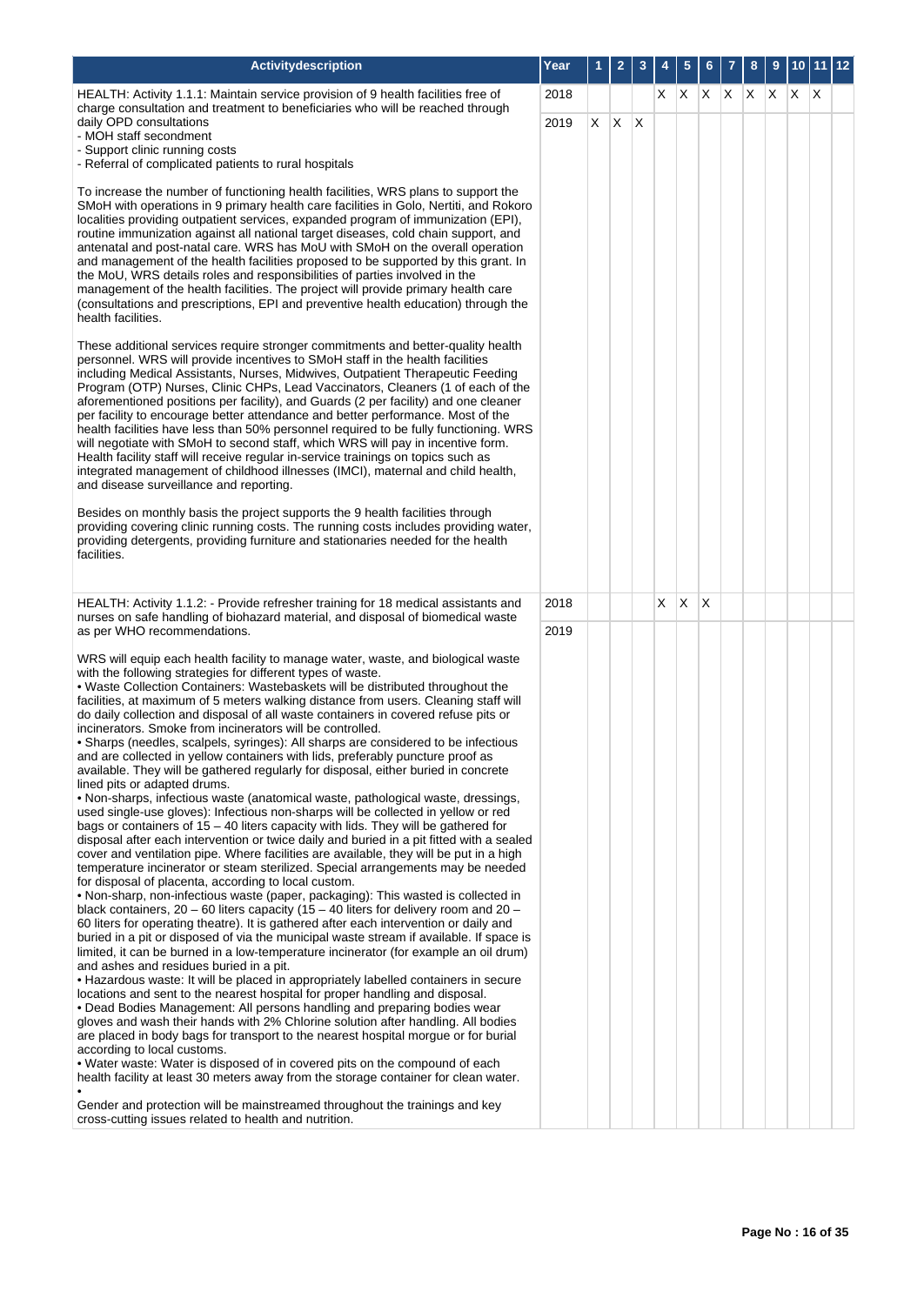| HEALTH: Activity 1.1.3: - Procurement of drugs, medical supplies and furniture for<br>needy health facilities                                                                                                                                                                                                                                                                                                                                                                                                                                                                                                                                                                                                                                                                                                                                                                                                                                                                                                                         | 2018         |    |              |    | X. | Χ            |   | $X$ $X$ $X$ $X$ |              |    | IX.          | $X$ $X$      |              |
|---------------------------------------------------------------------------------------------------------------------------------------------------------------------------------------------------------------------------------------------------------------------------------------------------------------------------------------------------------------------------------------------------------------------------------------------------------------------------------------------------------------------------------------------------------------------------------------------------------------------------------------------------------------------------------------------------------------------------------------------------------------------------------------------------------------------------------------------------------------------------------------------------------------------------------------------------------------------------------------------------------------------------------------|--------------|----|--------------|----|----|--------------|---|-----------------|--------------|----|--------------|--------------|--------------|
| - Support transportation of drugs to the health facilities on monthly basis<br>- conduct regular field monitoring on distribution and management of drugs in<br>clinics                                                                                                                                                                                                                                                                                                                                                                                                                                                                                                                                                                                                                                                                                                                                                                                                                                                               | 2019         | X. | X.           | ΙX |    |              |   |                 |              |    |              |              |              |
| WR obtain drugs through the OFDA funded WHO support. However, the drug<br>support coming form WHO may not be enough, especially when there is disease<br>outbreaks. Besides the support obtained from WHO doesn't include medical<br>supplies and furniture. To this end, this project will cover the existing gaps and<br>future needs through procuring essential drugs and medical supplies.                                                                                                                                                                                                                                                                                                                                                                                                                                                                                                                                                                                                                                       |              |    |              |    |    |              |   |                 |              |    |              |              |              |
| Both WHO support and project support supplies will be transported to the proposed<br>9 health facilities on monthly basis. Each health facility sends its monthly need to<br>central warehouse and the pharmacist will prepare drugs and medical supplies<br>disbursement. Vehicle will be hired to transport the monthly distribution of supplies<br>to the health facilities to deliver timely and avoid drug supply pipeline breakage.                                                                                                                                                                                                                                                                                                                                                                                                                                                                                                                                                                                             |              |    |              |    |    |              |   |                 |              |    |              |              |              |
| To ensure proper use of the medical supplies at facility level, the pharmacist,<br>health coordinator and health and nutrition manager conduct field visit on monthly<br>basis.                                                                                                                                                                                                                                                                                                                                                                                                                                                                                                                                                                                                                                                                                                                                                                                                                                                       |              |    |              |    |    |              |   |                 |              |    |              |              |              |
| HEALTH: Activity 1.1.4: - Conduct awareness sessions for community leaders and<br>Community Health Promoters (CHPs) on community- based referral and case<br>finding system.                                                                                                                                                                                                                                                                                                                                                                                                                                                                                                                                                                                                                                                                                                                                                                                                                                                          | 2018<br>2019 | X. | $\mathsf{X}$ | ΙX | X. | $\mathsf{X}$ | X | X.              | $\mathsf{X}$ | X. | $\mathsf{X}$ | $\mathsf{X}$ | $\mathsf{X}$ |
| Enhanced community health promotion activities both at health facilities and in<br>communities will contribute to early outbreak detection and response. Community<br>level health promotion will be mainly done by CHPs mobilized and strengthened<br>and trained by the project. WRS will provide training for 54 CHPs based on SMoH<br>training protocols for CHPs. Monthly review meetings with CHPs will assist WRS<br>and SMoH in managing and reinforcing community-based referrals and case-<br>finding systems. The health education and promotion activities will be generated<br>from the weekly disease epidemiological trends of health centers. Furthermore, the<br>health sector conducts HIV/AIDS and sexually-transmitted infections (STIs)<br>awareness through the inclusion of HIV/AIDS education topics in both capacity<br>building and public awareness sessions.                                                                                                                                              |              |    |              |    |    |              |   |                 |              |    |              |              |              |
| Simplified community case definitions are adapted to suit to CHPs and community<br>members including traditional healers, birth attendants, village administration,<br>agricultural workers, teachers, and others. Enhanced community health promotion<br>activities both at health facilities and in communities will further contribute to early<br>outbreak detection and response. Community level health promotion will be mainly<br>done by CHPs mobilized and strengthened and trained by the project.                                                                                                                                                                                                                                                                                                                                                                                                                                                                                                                         |              |    |              |    |    |              |   |                 |              |    |              |              |              |
| HEALTH: Activity 1.1.5: - Train 36 medical assistants and nurses and locality MOH<br>and& HAC staff on emergency preparedness and rapid response system.                                                                                                                                                                                                                                                                                                                                                                                                                                                                                                                                                                                                                                                                                                                                                                                                                                                                              | 2018         |    |              |    |    |              |   |                 |              | X  |              |              |              |
| Proper understanding and function of a disease surveillance system helps health<br>workers at the locality and health units to set priorities, plan interventions, mobilize<br>and allocate resources, detect epidemics early, initiate prompt response to<br>epidemics, and evaluate and monitor health interventions. It also helps to assess<br>long term disease trends. In Sudan, the national MoH uses an integrated diseases<br>surveillance approach. A standard case definition is a set of criteria, agreed on by<br>providers within the country, used to decide if a person has a particular disease, or<br>if the case can be considered for reporting and investigation. A standard case<br>definition can be classified as confirmed, probable and possible or suspected.<br>These definitions must be used at all levels including the community, health<br>professionals working at BHUs, PHCCs and hospitals at different levels, private<br>health facilities, other government health facilities and NGO clinics. | 2019         |    |              |    |    |              |   |                 |              |    |              |              |              |
| Gender and protection will be mainstreamed throughout the trainings and key<br>cross-cutting issues related to health and nutrition.                                                                                                                                                                                                                                                                                                                                                                                                                                                                                                                                                                                                                                                                                                                                                                                                                                                                                                  |              |    |              |    |    |              |   |                 |              |    |              |              |              |
| HEALTH: Activity 1.1.6: - Train 18 medical assistants and nurses on integrated<br>management of childhood illnesses (IMCI).                                                                                                                                                                                                                                                                                                                                                                                                                                                                                                                                                                                                                                                                                                                                                                                                                                                                                                           | 2018         |    |              |    |    |              |   | X               |              |    |              |              |              |
| In collaboration with state MOH and WHO WR facilitates training on IMCI for health<br>personnel working in the 9 health facilities supported by this project. According to<br>WHO guidelines, Medical Assistants will receive refresher training on all primary<br>components of IMCI, including assessing and classifying the child, identifying<br>treatment, providing service and counseling and following up and making referrals.                                                                                                                                                                                                                                                                                                                                                                                                                                                                                                                                                                                               | 2019         |    |              |    |    |              |   |                 |              |    |              |              |              |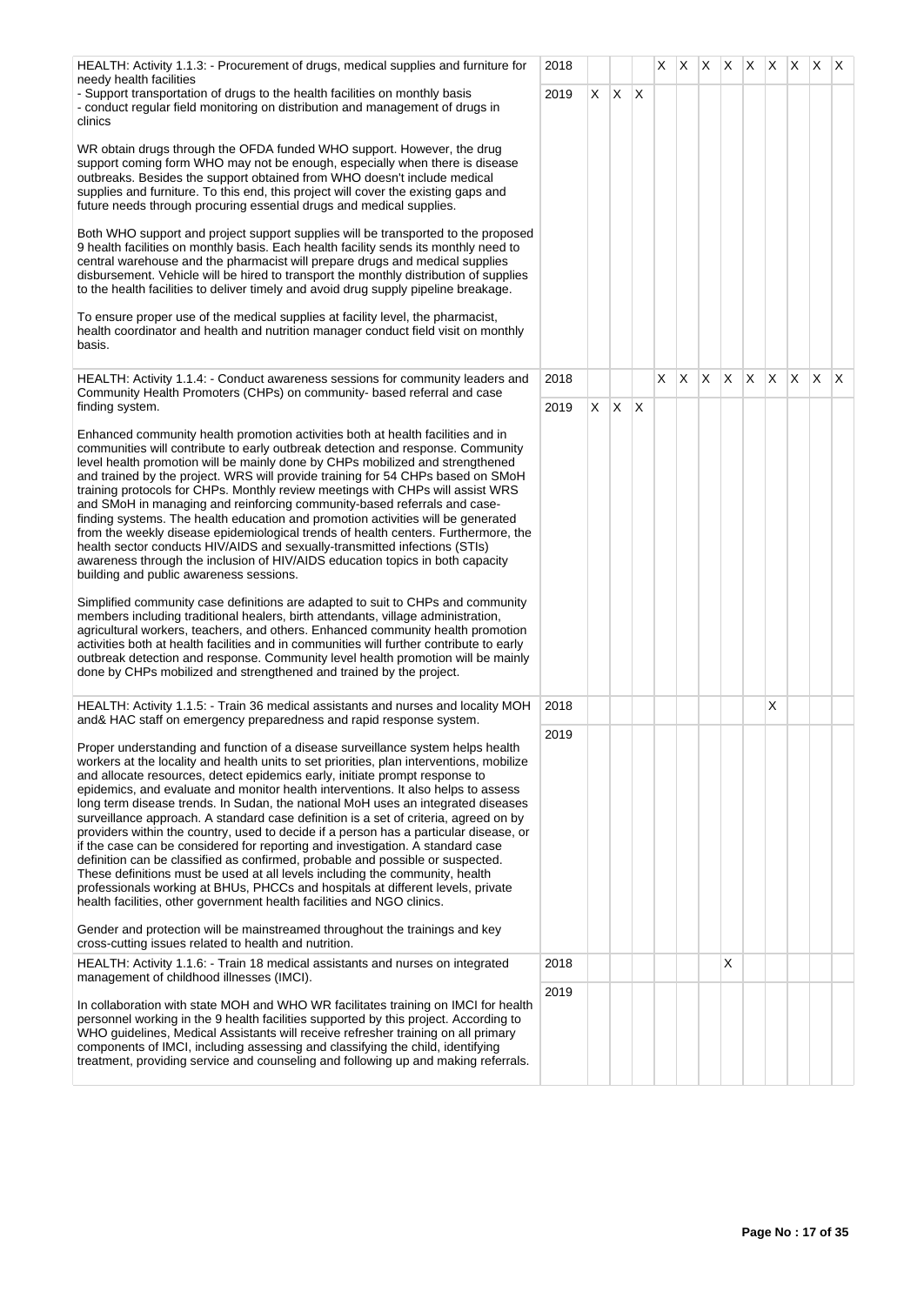HEALTH: Activity 1.1.7: - Rehabilitation of 5 health facilities including Koron, Killing, Kairo, Borgo and Kurmul.

The identified health facilities lack basic infrastructure such as general wards, improved incinerators and reproductive health (RH) facilities. They do not comply with the proposed new federal Ministry of Health primary health center (PHC) policy, which recommends inclusion of components of basic emergency obstetric care (BEmOC) and laboratory services. Thus, WRS plans to improve the health facility infrastructure by painting walls, plastering cracked walls and floors, replacing plastic carpets, and fixing cracked windows and leaky roofs, which are critical to ensure the cleanliness and safety of the health facilities. All rehabilitation projects will be conducted according to MoH standards. WRS will also refurnish and reequip health facilities with furniture and equipment needed to provide basic services.

HEALTH: Activity 1.1.8: - Support four mobile clinics.

Mobile services will be conducted, reaching out to populations who are unable to access the static facilities, thus ensuring that individuals afraid or unable to move to the static facilities are not denied assistance or services. This is particularly important for elderly and disabled beneficiaries who may be unable to walk the required distances to project sites. In order to further ensure that elderly and disabled beneficiaries are also able to access programmatic services, WRS's community outreach teams are able to identify individuals unable to access the facilities and ensure that services are brought to the individual. Vulnerable groups such as people living with HIV/AIDS or people with disabilities will receive equal access to the program. Anyone who meets the admission criteria will automatically be admitted. Operating mobile clinics also adds to the protection aspect.

HEALTH: Activity 1.1.9: - Conduct monthly review meetings with community health promoters to strengthen community-based case finding and referral system.

Monthly review meetings with CHPs will assist WRS and SMoH in managing and reinforcing community-based referrals and case-finding systems. The review meeting includes discussion on CHPs performance mainly related to case finding, house to house visit, community education and reporting, challenges, opportunities and future plans. The meeting also discusses on health related risks in their supervision catchment.

HEALTH: Activity 1.2.1: - Support 9 health facilities to provide maternal and child health

As much as possible, WRS adheres to the Minimum Initial Standard Package (MISP) for reproductive health in emergencies. All health facilities being supported by the proposed project are BHUs, the lowest level of health facility. Moreover, many of the clinics were not functioning at all prior to WRS's interventions within the past year. Therefore, the capacity to implement all five components of MISP is limited. In the supported facilities, WRS in partnership with the MoH will lead the implementation of any MISP components. The BHUs lack the adequate infrastructure to fully implement the second and third components of MISP. Cases of sexual violence identified will be referred to the nearest partner health facility or hospital with the capacity to treat these types of cases. WRS and health facility staff will be trained on basic counseling and referral for these cases. As discussed below in Sub-Sector 1.4, reduction in the transmission of HIV/AIDS is addressed through community education and awareness. The inclusion of Prevention of Mother to Child Transmission is not yet possible at the supported BHUs due to lack of capacity at the facilities.

The fourth and fifth components of MISP, the prevention of mother and newborn death and illness, and the integration of integration of sexual and reproductive health care into primary healthcare is the focus of WRS's reproductive health (RH) sub-sector. WRS will provide RH services to pregnant women and women of child bearing age including information on family planning, routine antenatal health checkups, neonatal tetanus vaccinations, micronutrient supplements, assistance with deliveries for uncomplicated cases, referrals of obstructed labors and other complications to the nearest hospital, postnatal care, and IMCI. WRS will provide transportation for emergency referral cases. Village midwives (VMs), defined as women in the community who are not employed by the health facilities but are formally trained as midwives and supervised by the Midwife at the nearby health facility, attend to pregnant women who are not able to come to health facilities. Post-delivery, VMs will provide follow up with the mother and the newborn for at least the first 45 days. Mothers will be referred to the nearest health facility for a postnatal check-up at 6 weeks, and VMs will follow up on attendance at this appointment and any other resulting appointments.

HEALTH: Activity 1.2.2: - Refresher 27 training health facilities personnel on basic ANC, delivery, PNC and family planning.

WR planned to provide refresher training on basic ANC, delivery, PNC and family planning for 27 medical assistants and nurses for three days. The training is provided for health personnel working in the 9 health facilities supported by this project.

|                          | $\mathsf{I},$ 2018 |                         |                         |                           | $\mathsf{X}^-$          | $x \mid x$              |                    |                |                         |                         |             |                         |                         |
|--------------------------|--------------------|-------------------------|-------------------------|---------------------------|-------------------------|-------------------------|--------------------|----------------|-------------------------|-------------------------|-------------|-------------------------|-------------------------|
|                          | 2019               |                         |                         |                           |                         |                         |                    |                |                         |                         |             |                         |                         |
|                          |                    |                         |                         |                           |                         |                         |                    |                |                         |                         |             |                         |                         |
|                          |                    |                         |                         |                           |                         |                         |                    |                |                         |                         |             |                         |                         |
|                          |                    |                         |                         |                           |                         |                         |                    |                |                         |                         |             |                         |                         |
|                          |                    |                         |                         |                           |                         |                         |                    |                |                         |                         |             |                         |                         |
|                          |                    |                         |                         |                           |                         |                         |                    |                |                         |                         |             |                         |                         |
|                          | 2018               |                         |                         |                           | $\mathsf{X}$            | $\mathsf X$             | $\mathsf X^-$      | $\overline{X}$ | $\overline{X}$          | $\overline{\mathsf{X}}$ | X           | X                       | X                       |
|                          | 2019               | $\pmb{\mathsf{X}}$      | $\mathsf{X}$            | $\boldsymbol{\mathsf{X}}$ |                         |                         |                    |                |                         |                         |             |                         |                         |
|                          |                    |                         |                         |                           |                         |                         |                    |                |                         |                         |             |                         |                         |
|                          |                    |                         |                         |                           |                         |                         |                    |                |                         |                         |             |                         |                         |
|                          |                    |                         |                         |                           |                         |                         |                    |                |                         |                         |             |                         |                         |
|                          | 2018               |                         |                         |                           |                         | $\overline{\mathsf{X}}$ | $\bar{\mathsf{X}}$ | $\overline{X}$ | $\overline{\mathsf{x}}$ | $\overline{X}$          | $\mathsf X$ | $\overline{\mathsf{X}}$ | X                       |
| Ē                        | 2019               | $\overline{\mathsf{x}}$ | $\overline{\mathsf{x}}$ | $\overline{\mathsf{x}}$   |                         |                         |                    |                |                         |                         |             |                         |                         |
|                          |                    |                         |                         |                           |                         |                         |                    |                |                         |                         |             |                         |                         |
| è                        |                    |                         |                         |                           |                         |                         |                    |                |                         |                         |             |                         |                         |
|                          |                    |                         |                         |                           |                         |                         |                    |                |                         |                         |             |                         |                         |
|                          | 2018               |                         |                         |                           |                         |                         | X                  |                |                         | $\overline{\mathsf{X}}$ |             |                         | $\overline{\mathsf{x}}$ |
|                          | 2019               |                         |                         | $\overline{\mathsf{x}}$   |                         |                         |                    |                |                         |                         |             |                         |                         |
|                          |                    |                         |                         |                           |                         |                         |                    |                |                         |                         |             |                         |                         |
|                          |                    |                         |                         |                           |                         |                         |                    |                |                         |                         |             |                         |                         |
|                          |                    |                         |                         |                           |                         |                         |                    |                |                         |                         |             |                         |                         |
|                          |                    |                         |                         |                           |                         |                         |                    |                |                         |                         |             |                         |                         |
|                          |                    |                         |                         |                           |                         |                         |                    |                |                         |                         |             |                         |                         |
| $\overline{\phantom{0}}$ |                    |                         |                         |                           |                         |                         |                    |                |                         |                         |             |                         |                         |
|                          |                    |                         |                         |                           |                         |                         |                    |                |                         |                         |             |                         |                         |
|                          |                    |                         |                         |                           |                         |                         |                    |                |                         |                         |             |                         |                         |
|                          |                    |                         |                         |                           |                         |                         |                    |                |                         |                         |             |                         |                         |
|                          |                    |                         |                         |                           |                         |                         |                    |                |                         |                         |             |                         |                         |
|                          |                    |                         |                         |                           |                         |                         |                    |                |                         |                         |             |                         |                         |
|                          |                    |                         |                         |                           |                         |                         |                    |                |                         |                         |             |                         |                         |
|                          |                    |                         |                         |                           |                         |                         |                    |                |                         |                         |             |                         |                         |
|                          |                    |                         |                         |                           |                         |                         |                    |                |                         |                         |             |                         |                         |
|                          | 2018               |                         |                         |                           | $\overline{\mathsf{X}}$ | $\overline{\mathsf{x}}$ | X                  |                |                         |                         |             |                         |                         |
|                          | 2019               |                         |                         |                           |                         |                         |                    |                |                         |                         |             |                         |                         |
|                          |                    |                         |                         |                           |                         |                         |                    |                |                         |                         |             |                         |                         |
|                          |                    |                         |                         |                           |                         |                         |                    |                |                         |                         |             |                         |                         |
|                          |                    |                         |                         |                           |                         |                         |                    |                |                         |                         |             |                         |                         |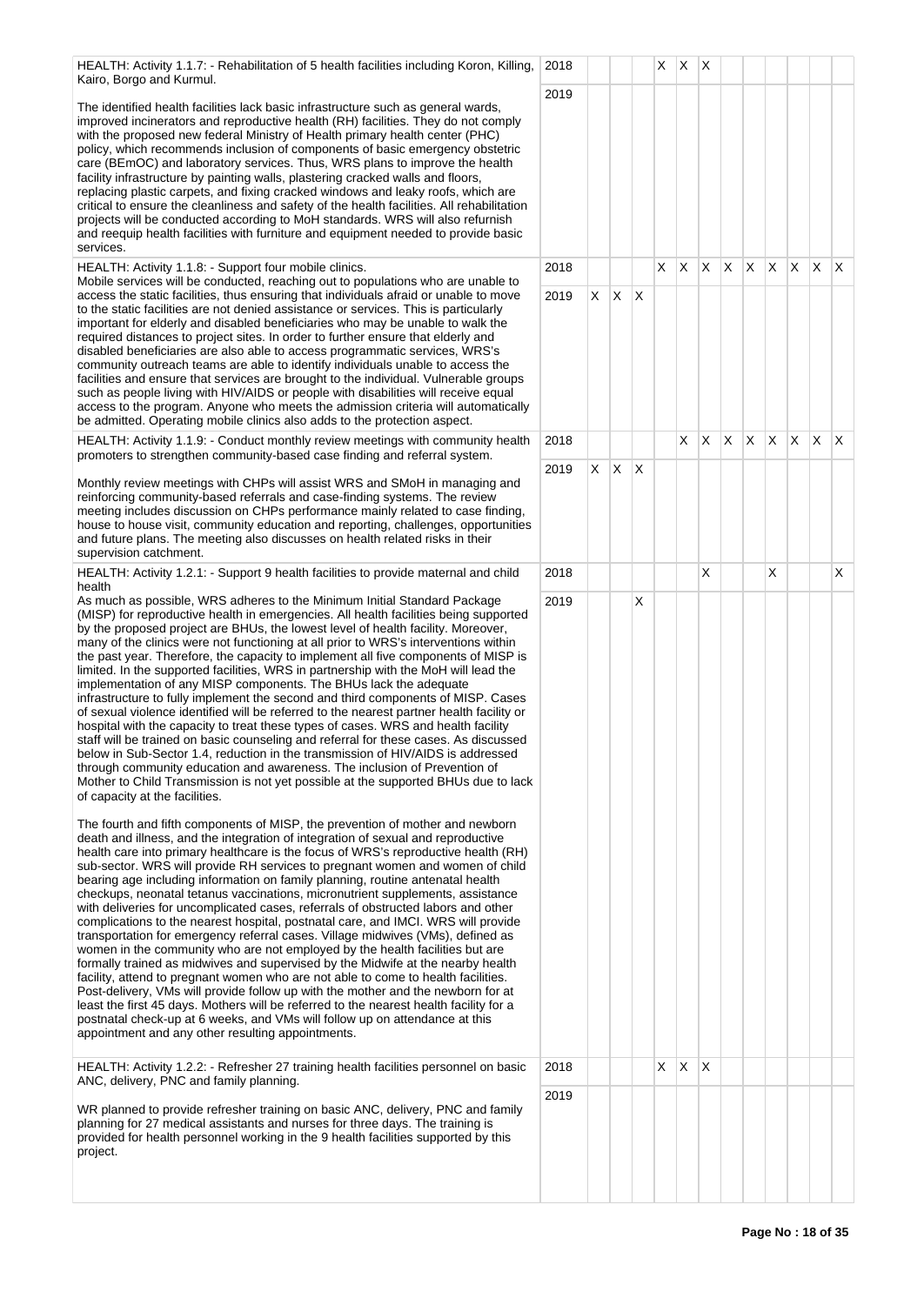| HEALTH: Activity 1.2.3: - Support routine and accelerated immunization                                                                                                                                                                                                                                                                                                                                                                                                                                                                                                                                                                                                                                                                                                                                                                                                                                                                                                                                                                                                                                                                                                                                         | 2018 |    |    |    | X  | X.           | X.           | $X \mid X \mid X \mid X \mid X$ |              |    |  | $\mathsf{X}$ |
|----------------------------------------------------------------------------------------------------------------------------------------------------------------------------------------------------------------------------------------------------------------------------------------------------------------------------------------------------------------------------------------------------------------------------------------------------------------------------------------------------------------------------------------------------------------------------------------------------------------------------------------------------------------------------------------------------------------------------------------------------------------------------------------------------------------------------------------------------------------------------------------------------------------------------------------------------------------------------------------------------------------------------------------------------------------------------------------------------------------------------------------------------------------------------------------------------------------|------|----|----|----|----|--------------|--------------|---------------------------------|--------------|----|--|--------------|
| WRS plans to support the 9 primary health care facilities in Golo, Nertiti, and<br>Rokoro localities providing outpatient services, expanded program of immunization<br>(EPI), routine immunization against all national target diseases. To this end, WRS<br>will provide logistical (transport of staff and supplies) and personnel support to<br>SMoH to conduct EPI activities particularly in acceleration of routine EPI<br>campaigns and vaccination at fixed and mobile clinics targeting children under five<br>and PLW.                                                                                                                                                                                                                                                                                                                                                                                                                                                                                                                                                                                                                                                                              | 2019 | X. | X. | ΙX |    |              |              |                                 |              |    |  |              |
| HEALTH: Activity 1.2.4: - Build capacity of 90 village midwives (VMWs) on early<br>referral mechanisms in order to enhance their capacity to facilitate safe deliveries                                                                                                                                                                                                                                                                                                                                                                                                                                                                                                                                                                                                                                                                                                                                                                                                                                                                                                                                                                                                                                        | 2018 |    |    |    |    | X            |              |                                 |              |    |  |              |
| in their communities.<br>Village midwives (VMs), defined as women in the community who are not<br>employed by the health facilities but are formally trained as midwives and<br>supervised by the Midwife at the nearby health facility, attend to pregnant women<br>who are not able to come to health facilities. Post-delivery, VMs will provide follow<br>up with the mother and the newborn for at least the first 45 days. Mothers will be<br>referred to the nearest health facility for a postnatal check-up at 6 weeks, and VMs<br>will follow up on attendance at this appointment and any other resulting<br>appointments. VMs are also equipped to provide intensive counseling on family<br>planning, breastfeeding and child care practices. WRS will provide initial and/or<br>refresher trainings to VMs on referrals, reporting, follow-up care, and prevention of<br>sexually-transmitted diseases. To address the low ANC attendance, WRS will also<br>train CHPs to disseminate messaging on critical danger signs during pregnancy,<br>highlighting when mothers should go to the clinic (outside of regular ANC) care or<br>seek help from a VM if a clinic is not accessible.           | 2019 |    |    |    |    |              |              |                                 |              |    |  |              |
| NUTRITION: Activity 1.1.1: - Provide IYCF training for 20 Nutrition assistant and<br>nutrition nurses for 4 days on IYCF.                                                                                                                                                                                                                                                                                                                                                                                                                                                                                                                                                                                                                                                                                                                                                                                                                                                                                                                                                                                                                                                                                      | 2018 |    |    |    | X. | $\mathsf{X}$ | $\mathsf{X}$ |                                 |              |    |  |              |
| Staff trainings for both WRS and SMoH personnel will be conducted to build their<br>capacity on infant and young child feeding (IYCF) practices and promotion.<br>Trainings will focus on breastfeeding and complimentary feeding, monitoring<br>children under 2 years old, standard measurement for malnutrition, and<br>interviewing techniques. They will be conducted by both WRS and MOH, with<br>technical support expected from UNICEF.                                                                                                                                                                                                                                                                                                                                                                                                                                                                                                                                                                                                                                                                                                                                                                | 2019 |    |    |    |    |              |              |                                 |              |    |  |              |
| NUTRITION: Activity 1.1.2: - Screening and formation of 40 Mothers' Support<br>Groups                                                                                                                                                                                                                                                                                                                                                                                                                                                                                                                                                                                                                                                                                                                                                                                                                                                                                                                                                                                                                                                                                                                          | 2018 |    |    |    |    |              |              | X.                              | $\mathsf{X}$ | ΙX |  |              |
| - Conduct monthly meeting with 40 Mothers' Support Groups<br>Nutrition Assistants and CNVs will also form Mothers' Groups with a focus on<br>IYCF. The project will organize 40 Mothers' Groups with 15 members each. All<br>Mothers' Groups will receive training on exclusive breastfeeding, complementary<br>feeding and other healthy feeding practices from the Nutrition Assistants and CNVs<br>for three months of bi-monthly meetings. Relevant WASH massages will also be<br>incorporated into the Mothers' Groups discussions. Upon graduation of the first<br>Mothers' Groups, new Mothers Groups each will receive the same training from the<br>same trainers. Graduated mothers are expected to share information with their<br>neighboring mothers and caretakers. The 40 mothers group is divided as follows:<br>Screening and formation of 16 new mother support groups (4 in Koron, 4 in Killing<br>and 8 in Borgo (Rokero) and maintained 24 established in previous project). The<br>total of 40 mother groups will be supported: 12 in West Jebel Marra, 20 in Central<br>Jebel Marra and 8 in North Jebe Marra as WR is supporting only one health facility<br>in the locality.          | 2019 |    |    |    |    |              |              |                                 |              |    |  |              |
| NUTRITION: Activity 1.1.3: - Train 40 (20 women) nutrition volunteers on IYCF key<br>messages                                                                                                                                                                                                                                                                                                                                                                                                                                                                                                                                                                                                                                                                                                                                                                                                                                                                                                                                                                                                                                                                                                                  | 2018 |    |    |    |    | х            |              |                                 |              |    |  |              |
| WR planned to provide training to Community Nutrition Volunteers on IYCF key<br>messages for two days so that they can conduct IYCF awareness creation<br>/messages using key messages during TSFP and OTP services. WRS will<br>cascade the IYCF training down to the community level through training of Nutrition<br>Assistants in each health facility. These Nutrition Assistants will in turn help form,<br>train, and manage networks of CNVs. Depending on the location and the workload<br>of the CNV, some CNVs may also be trained as CHPs.<br>Nutrition Assistants and CNVs will perform home visits to provide lessons to<br>mothers on exclusive breastfeeding and complementary feeding practices. In<br>parallel, village midwives will be trained on IYCF to enable them to provide<br>counseling to mothers on breastfeeding. Outreach on feeding practices, including<br>breastfeeding will not only target mothers but also fathers, grandparents, mothers-<br>in-law, traditional healers and traditional birth attendants, and religious and<br>traditional leaders so that healthy practices will become more embedded. Similar<br>lessons will also be provided at the OTP/TSFP sites. | 2019 |    |    |    |    |              |              |                                 |              |    |  |              |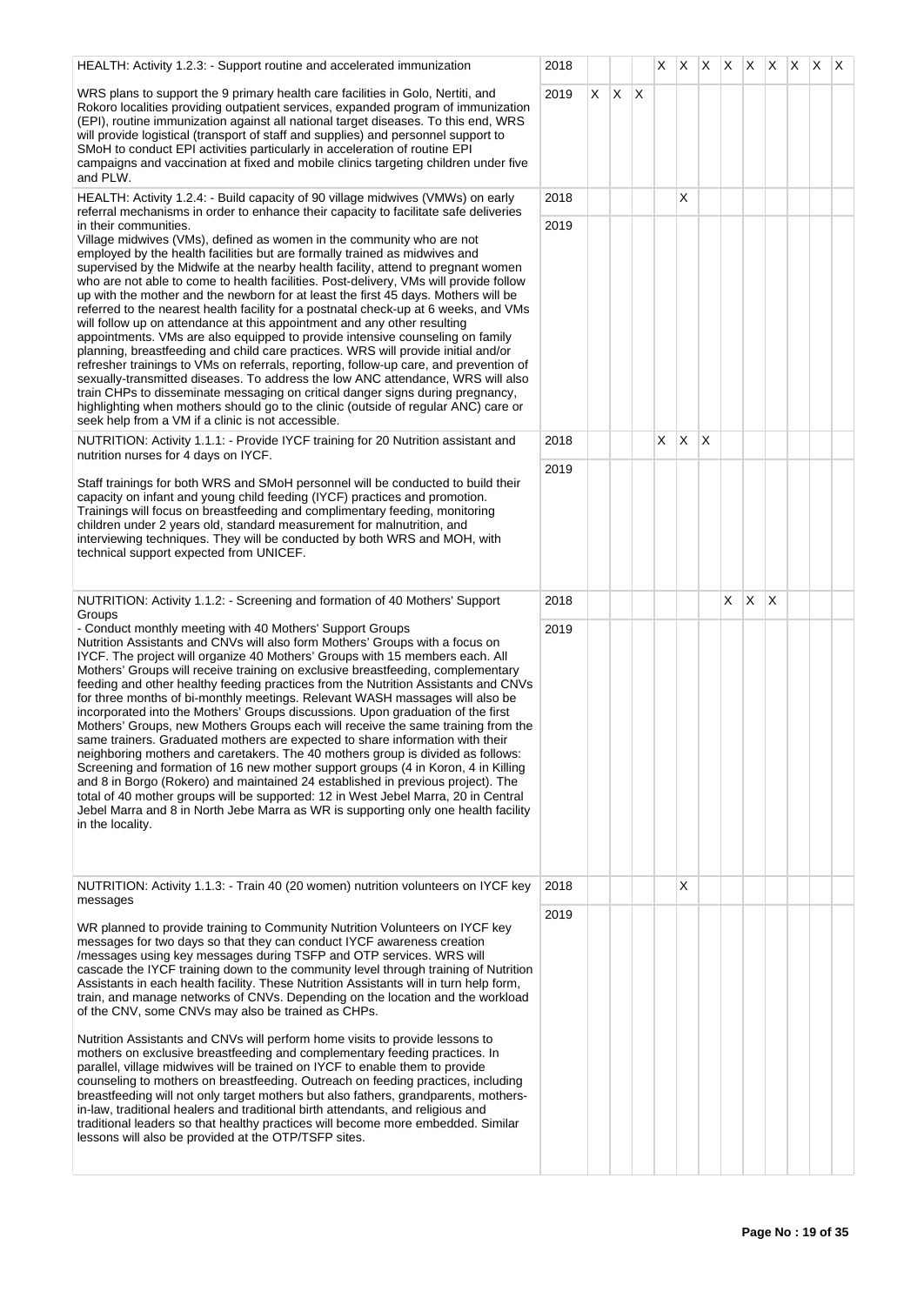| NUTRITION: Activity 1.1.4: - Train 40 lead mothers groups on IYCF key messages                                                                                                                                                                                                                                                                                                                                                                                                                                                                                                                                                                                                                                                                                                                                                                                                                | 2018 |    |                   |   |   | X            |    |   |          |              |     |              |     |
|-----------------------------------------------------------------------------------------------------------------------------------------------------------------------------------------------------------------------------------------------------------------------------------------------------------------------------------------------------------------------------------------------------------------------------------------------------------------------------------------------------------------------------------------------------------------------------------------------------------------------------------------------------------------------------------------------------------------------------------------------------------------------------------------------------------------------------------------------------------------------------------------------|------|----|-------------------|---|---|--------------|----|---|----------|--------------|-----|--------------|-----|
| WR train 40 lead mothers in IYCF awareness, prevention and demonstration<br>including the availability of IYCF education and supportive counselling services.                                                                                                                                                                                                                                                                                                                                                                                                                                                                                                                                                                                                                                                                                                                                 | 2019 |    |                   |   |   |              |    |   |          |              |     |              |     |
| Lead Mothers will receive training on exclusive breastfeeding, complementary<br>feeding and other healthy feeding practices in order to provide counsel and<br>education to the other mothers in their group as well as to help form new groups<br>after the graduation cycle.                                                                                                                                                                                                                                                                                                                                                                                                                                                                                                                                                                                                                |      |    |                   |   |   |              |    |   |          |              |     |              |     |
| NUTRITION: Activity 1.1.5: - Graduation and certification of mothers who fully                                                                                                                                                                                                                                                                                                                                                                                                                                                                                                                                                                                                                                                                                                                                                                                                                | 2018 |    |                   |   |   |              |    | Х |          |              | X.  |              |     |
| attended IYCF cession<br>The project establishes a graduation criteria for mothers who fully attended the<br>training sessions and ready to graduate. The criteria includes providing oral test for<br>mothers ready to graduate to assess their knowledge. Only mothers who score<br>more than 80% will graduate. The knowledge test questionnaire will be prepared<br>centrally and implemented at field level by nutrition assistants. To further assess<br>the practice of mothers who graduate from the mother group the nutrition<br>assistants pay visit to graduated mothers house and observe how mothers<br>practically translate the lessons they got at household level. The best practices will<br>be captured through case stories and will be used for sharing project impact and at<br>the same time the lessons shared with the others group.                                | 2019 |    | X                 |   |   |              |    |   |          |              |     |              |     |
| NUTRITION: Activity 1.2.1: - Train 40 (20 women) nutrition volunteers on MUAC<br>screening and community mobilization.                                                                                                                                                                                                                                                                                                                                                                                                                                                                                                                                                                                                                                                                                                                                                                        | 2018 |    |                   |   |   |              | X. | X | $\times$ |              |     |              |     |
| The Nutrition Assistants and Community Nutrition Volunteers at the feeding centers<br>will be trained on the proper use of tapes to measure the mid-upper arm<br>circumference of children under five to determine whether they are malnourished<br>and should be referred to either the MAM or SAM program.                                                                                                                                                                                                                                                                                                                                                                                                                                                                                                                                                                                  | 2019 |    |                   |   |   |              |    |   |          |              |     |              |     |
| NUTRITION: Activity 1.2.2: - Admit children under five and pregnant and lactating<br>women to TSFP and children under five to OTP and provide appropriate treatment                                                                                                                                                                                                                                                                                                                                                                                                                                                                                                                                                                                                                                                                                                                           | 2018 |    |                   |   | X | $\mathsf{X}$ |    |   |          |              | X.  | X.           | ΙX. |
| and follow up.                                                                                                                                                                                                                                                                                                                                                                                                                                                                                                                                                                                                                                                                                                                                                                                                                                                                                | 2019 |    | $X \mid X \mid X$ |   |   |              |    |   |          |              |     |              |     |
| The nutrition program will target male and female children aged 6-59 months with<br>moderate acute malnutrition and will also target malnourished PLW. Admission and<br>discharge for both MAM and SAM are based on SMoH and WHO standards.<br>Beneficiaries enrolled in the TSFP program will receive biweekly supplementary<br>food distributions in accordance with the Sudanese national guidelines. Food<br>rations include corn-soya blend (CSB), sugar, dry skimmed milk, and vegetable oil.<br>Rations will be provided through a partnership with WFP. Beneficiaries will be<br>visited by Nutrition Assistants and CNVs for nutrition counseling and to assess<br>food preparation, consumption of supplementary food rations, and feeding and<br>hygiene practices in the households.                                                                                              |      |    |                   |   |   |              |    |   |          |              |     |              |     |
| Children in OTP will receive ready-to-use therapeutic food (RUTF) for their<br>rehabilitation and will be instructed not to eat any other foods. The RUTF Plumpy<br>nut, provided by UNICEF is made from ground nuts and is the nutritional equivalent<br>of F-100 but is produced in a paste form that can be eaten directly from the packet.<br>This reduces health complications associated with the use of unsafe water. All<br>children discharged from the OTP will be referred to the TSFP, where they will be<br>enrolled for a minimum of 2 months or longer if they do not attain the TSFP<br>discharge criteria by then. CNV home monitoring and training visits will continue<br>after a child's OTP discharge as well. WRS will also facilitate transportation of<br>TSFP/OTP foods from main ware house to sub-store house and from sub-<br>storehouse to distribution centers. |      |    |                   |   |   |              |    |   |          |              |     |              |     |
| Organize outreach programs for hard to reach communities by using mobile clinic<br>services supported by health project. Health staff operating the mobile clinics<br>mentioned above will also be trained on how to screen children under five and<br>PLW for malnutrition and how to refer them to the nearest health and nutrition<br>facilities.                                                                                                                                                                                                                                                                                                                                                                                                                                                                                                                                          |      |    |                   |   |   |              |    |   |          |              |     |              |     |
| - Referral of undernourished individuals with medical complications to SCs for<br>stabilization<br>WR will provide transportation costs and TFU caretaker costs for the referral for the<br>targeted 400 SAM children with complication cases. On average WR provides 15<br>USD in cash or rent a car.                                                                                                                                                                                                                                                                                                                                                                                                                                                                                                                                                                                        |      |    |                   |   |   |              |    |   |          |              |     |              |     |
| NUTRITION: Activity 1.2.3: - Monthly review meeting with community nutrition<br>volunteers                                                                                                                                                                                                                                                                                                                                                                                                                                                                                                                                                                                                                                                                                                                                                                                                    | 2018 |    |                   |   |   | X            | X. | X | X        | $\mathsf{X}$ | ΙX. | $\mathsf{X}$ | ΙX. |
| Strengthen community referral mechanisms for identified cases to TSFP/OTP<br>centers through house to house visit by nutrition volunteers. Nutrition Assistants<br>and CNVs will perform home visits in order to follow up on the nutritional status of<br>the referred children and PLW. Monthly review meetings with nutrition volunteers to<br>share data and best practices and provide additional training and guidance.                                                                                                                                                                                                                                                                                                                                                                                                                                                                 | 2019 | X. | $\mathsf{X}$      | X |   |              |    |   |          |              |     |              |     |
|                                                                                                                                                                                                                                                                                                                                                                                                                                                                                                                                                                                                                                                                                                                                                                                                                                                                                               |      |    |                   |   |   |              |    |   |          |              |     |              |     |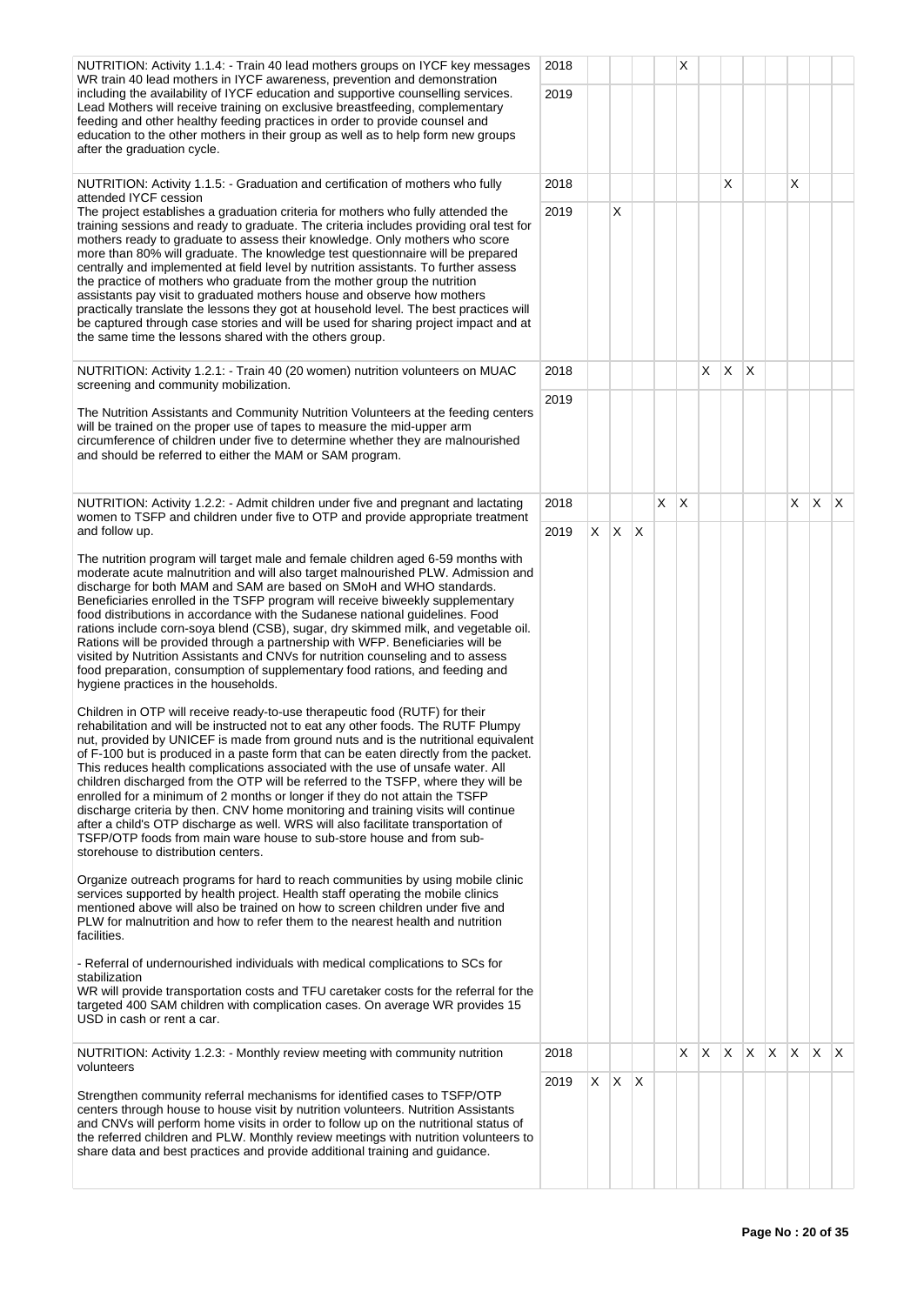| NUTRITION: Activity 1.2.4: - Train 20 nutrition assistants and nurses on CMAM:<br>10 nutition assistants and 10 nurses planned to be trained by this project on<br>CMAM. The training will be conducted for 4 days in collaboration with state MOH<br>and UNICEF. The training mainly focuses on Community Management of Acute<br>Malnutrition (CMAM) including screening, admission criteria, rations, and defaulter<br>tracing. After the training the trainees will provide support to the nutrition volunteers<br>and overall nutrition activities under the 10 centers.                                                  | 2018<br>2019 |  |   | Χ            |  |  |   |
|-------------------------------------------------------------------------------------------------------------------------------------------------------------------------------------------------------------------------------------------------------------------------------------------------------------------------------------------------------------------------------------------------------------------------------------------------------------------------------------------------------------------------------------------------------------------------------------------------------------------------------|--------------|--|---|--------------|--|--|---|
| NUTRITION: Activity 1.2.5: - Rehabilitate 7 nutrition centers<br>- Provide materials and equipment for the nutrition centers                                                                                                                                                                                                                                                                                                                                                                                                                                                                                                  | 2018         |  | X | $\mathsf{X}$ |  |  |   |
| - Support nutrition centers monthly running costs                                                                                                                                                                                                                                                                                                                                                                                                                                                                                                                                                                             | 2019         |  |   |              |  |  |   |
| WR is currently providing nutrition supports through 8 nutrition centers including<br>Mali, Jebel Ahmar, Kambila, Kairo, Terbil, Kurmul, and Borgo. Some of the nutrition<br>centers are permanent and some of temporary which need serious rehabilitation. In<br>addition, through this proposal WR would like to expand the nutritional support to<br>two additional sites including Koron and Killing villages to address the pressing<br>community needs in Golo locality.                                                                                                                                                |              |  |   |              |  |  |   |
| WR budgeted to rehabilitate 7 nutrition centers including Kairo, Terbil, Borgo, Jebel<br>Ahmar, Kurmul, killing and Koron villages. The main objective of rehabilitating the<br>centers is to to make sure they can provide safe and adequate services. The<br>budget will be used to procure industrial materials such as cement, zink sheet, iron<br>bars, pipes, local materials including stones, mud and skilled labor cost who work<br>on the health facilities. The community will also contribute in providing local<br>materials such as mud and gravel and unskilled labor will be contributed by the<br>community. |              |  |   |              |  |  |   |
| In addition the project allocated resources for each nutrition center supported by<br>this project. The budget goes to procurement of tables and chairs, cupbords,<br>plastic mat, benches for waiting area, local water dispenser, water barrel for water<br>storage, white board for weekly reporting, flip chart holder or stand for nutrition<br>education and other field level necessary items.                                                                                                                                                                                                                         |              |  |   |              |  |  |   |
| Furthermore, WRS will also support TSFP/OTP Centers monthly running costs,<br>including consumable office-type supplies like paper, writing utensils, notebooks,<br>cleaning supplies, and detergents.                                                                                                                                                                                                                                                                                                                                                                                                                        |              |  |   |              |  |  |   |
| NUTRITION: Activity 1.2.6: - Conduct mass MUAC screening twice a year for<br>children under five and PLW.                                                                                                                                                                                                                                                                                                                                                                                                                                                                                                                     | 2018         |  |   | х            |  |  | X |
| Nutrition Assistants and CNVs will conduct assessments in villages covered by the<br>project to register pregnant and lactating women (PLW) and children under five. In<br>addition, they will regularly conduct screening of the same groups for malnutrition<br>by taking mid-upper arm circumference (MUAC) measurements. Based on results<br>of the screenings, they will refer malnourished individuals to feeding centers and/or<br>health facilities as appropriate. Two major campaigns will be coordinated out of<br>each facility each year.                                                                        | 2019         |  |   |              |  |  |   |
| NUTRITION: Activity 1.2.7: - Train medical assistants and OTP nurses on SAM<br>management                                                                                                                                                                                                                                                                                                                                                                                                                                                                                                                                     | 2018         |  |   | X            |  |  |   |
| 20 medical assistants and OTP nurses will be trained for 4 days on the<br>management of SAM. The training will be provided by trainers from Khartoum or<br>State MoH who have strong experience in nutrition.                                                                                                                                                                                                                                                                                                                                                                                                                 | 2019         |  |   |              |  |  |   |
| <b>OTHER INFO</b>                                                                                                                                                                                                                                                                                                                                                                                                                                                                                                                                                                                                             |              |  |   |              |  |  |   |
| <b>Accountability to Affected Populations</b>                                                                                                                                                                                                                                                                                                                                                                                                                                                                                                                                                                                 |              |  |   |              |  |  |   |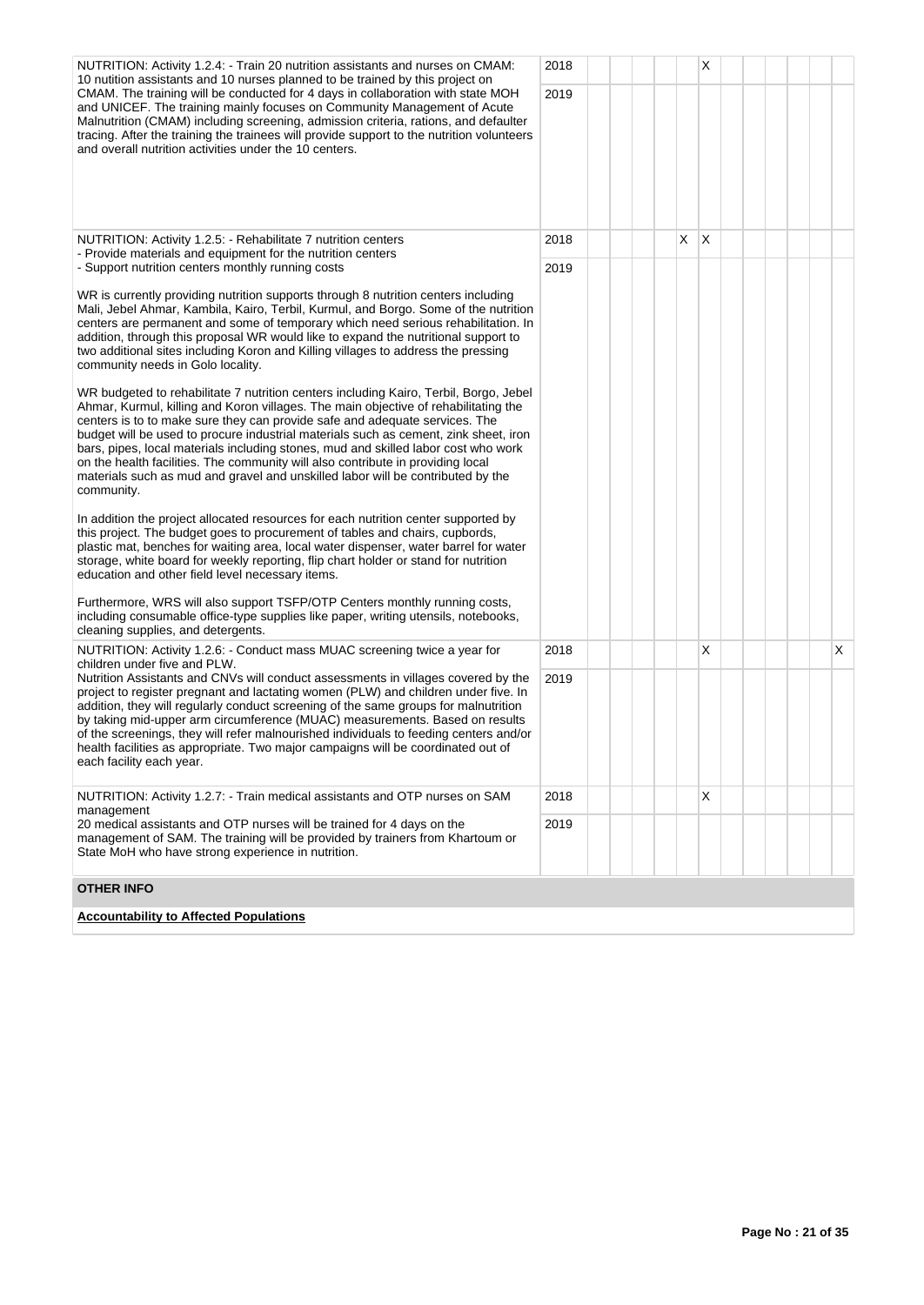As a process of conducting needs assessment and formulating this action, WRS has mobilized local communities, community leaders and stakeholders in their respective areas & facilitated open discussion among the participants. The participants have discussed the overall situations including how the 2016 conflict displaced them from their areas and mentioned specific problems like loss of their household assets, evictions from their fertile land, looting of livestock, situations of children suffering from malnutrition and diseases, inability to cultivate their land due to lack of inputs and farm tools, women/girls suffering from travelling long distance to fetch water, shortage of food items in their food baskets and other social problems. The WRS team pondered open ended questions to beneficiaries to give their opinions on the needs and priorities then collected and summarized the information by taking the original opinions.

In addition to the situation analysis and needs assessment & planning the communities have also confirmed their commitment to fully participate and contribute in the implementation process. The various partners and stakeholders mentioned above, as well as the beneficiaries themselves, will be asked to participate throughout all stages of the process from beneficiary selection to building the work plan, to scheduling and designing trainings, to monitoring & evaluation.

Overall the community will be involved in the project as depicted below.

- Through their representatives the community had been involved in needs assessment and formulation of this project;

- WR established three layers of community engagement in the project proposed locations. The first layer of engagement with the community is through community level volunteers working on health and nutrition. The volunteers involve in project design, implementation and monitoring of activities in their respective locations. The second layer is through strengthening and working with community level health & nutrition committees. This committee closely work with health facilities & oversee WR engagement in health and nutrition. The third layer is working with community level projects management committees. These committees are established to oversee the work of WR in their respective areas or locality.

- The community level engagement is materialized through conducting regular meeting with community level committees and volunteers. Sector officers and area coordinators regularly conduct meeting at community level and discuss progresses, challenges, future plan and opportunities, community concerns and risks. The monthly meeting feedback will be discussed at WR Zaingi management level which is conveyed on monthly bases at Zalingi.

In each facilities level WRS displays hotline reporting mechanisms so that the community members can report their level of satisfaction on the services provided by WRS to relevant staff in the organization. The information obtained from the hotline report will be verified by WRS's team and for serious allegations, a committee will be established to carry out detailed investigation.

Furthermore, WR will continue using the existing the existing suggestion box and new one in new sites to be placed at each health facilities in collaboration with state ministry of health to get the feedback from beneficiary communities on health facilities services. The beneficiary community will be informed to put their feedback anytime in the suggestion box and WR health coordinator will collect information from the suggestion box on quarterly basis and discuss with health & nutrition manager, & Zalinig area manager on improvements of some of the beneficiary complaints. Also the findings from the beneficiaries will be shared with SMoH for taking collective action.

Project objectives, donors, type of services provided to the community through WR health & nutrition facilities will be displayed using sign posts and erected.

# **Implementation Plan**

This project will be implemented for 12 months starting from April 1, 2018 through March 31, 2019. Depending on approval process and final approval from HC the project the implementation dates might be changed. World Relief will work closely with the State MoH on all technical matters and procure all required project inputs and supplies with a set procurement and implementation schedule as set out in the work plan. The project staff further develop a detail action plan and detail trip plan for each month to enhance project activities implementation. The project activities will be implemented in partnership with a National Sudanese NGO, called Almasar. The Health sector will closely work with 9 health facilities located in Rokero, Nertiti and Golo localities. Project staff will identify the necessary inputs and supplies in consultation with the health facilities in accordance with the plan and request for delivery of the required inputs and supplies. The requested inputs and supplies will be procured at the Geneina, Zalingi and Khartoum levels by the logistics personnel depending on availability of items at each place and will be delivered to implementation sites within the required time frame. All procurement will follow the standard procurement procedures of World Relief and health standards of MoH and WHO.

Nutrition interventions will be designed using community-based nutrition integrated programs to prevent and treat acute malnutrition. At the community level, Community Nutrition Volunteers (CNVs) and Mothers' Support Groups (MSGs) will mobilize communities on issues of good nutrition and Infant and Young Child Feeding practices. Cooking demonstrations are organized in communities for the good use of locally available food, and also the cereal and vegetable crops production contributes to strengthen availability and diversity of food and nutrition sources for malnourished children, PLWs and other vulnerable people. CNVs also conduct home to home visits and regular screening sessions are organized to monitor the effectiveness of all preventive measures and all identified malnourished beneficiaries are referred to nutrition centers through well-functioning community referral mechanisms. Formal trainings and on-to-the job trainings on CMAM are provided to seconded health and nutrition staff and other project staff to conduct rigorous follow up and screenings and to provide treatment to malnourished children under five and PLWs through targeted supplementary feeding program (TFSP) and outpatient therapeutic feeding program (OTP) sites. The health support and referral systems are integrated with CMAM programs whereby SAM cases with health complications are referred to Golo and Nertiti Hospitals. WRS will work closely together with UNICEF and WFP for supplying of Ready-to-Use Therapeutic Food (RUTF) commodities and all these activities will be supervised by the MoH, through which all protocols and guidelines are disseminated.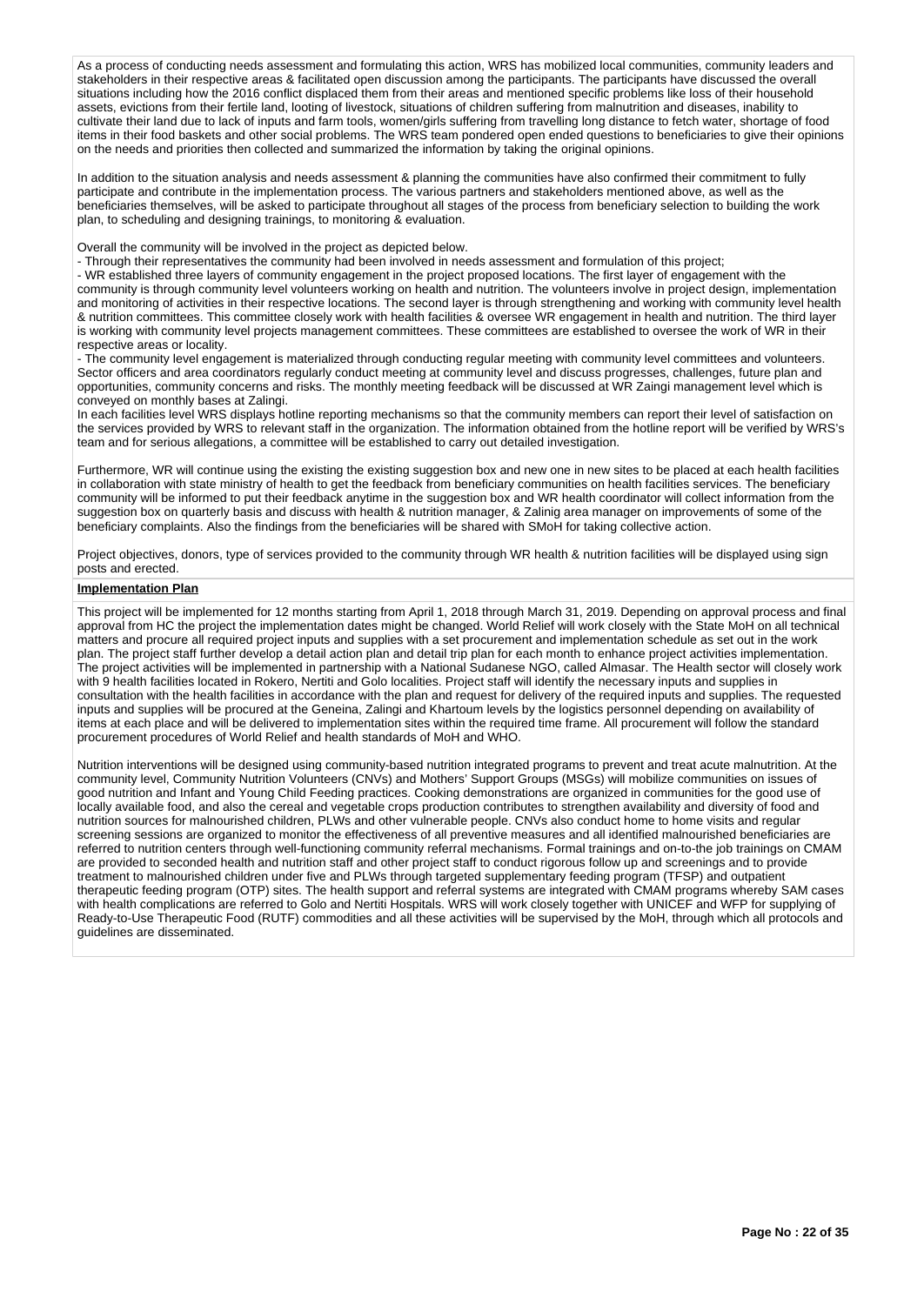# **Coordination with other Organizations in project area**

| Name of the organization                                                            | Areas/activities of collaboration and rationale                                                                                                                                                                                                                                                                                                                                                                                                                                                                                                                                                                                                                                                                                                                                                                                                                                                                                                                                                                                                                                                                                                                                                                                                                                                                                                                                                                                                                                                                                                                                                                                                                                                                                                                                                                                         |
|-------------------------------------------------------------------------------------|-----------------------------------------------------------------------------------------------------------------------------------------------------------------------------------------------------------------------------------------------------------------------------------------------------------------------------------------------------------------------------------------------------------------------------------------------------------------------------------------------------------------------------------------------------------------------------------------------------------------------------------------------------------------------------------------------------------------------------------------------------------------------------------------------------------------------------------------------------------------------------------------------------------------------------------------------------------------------------------------------------------------------------------------------------------------------------------------------------------------------------------------------------------------------------------------------------------------------------------------------------------------------------------------------------------------------------------------------------------------------------------------------------------------------------------------------------------------------------------------------------------------------------------------------------------------------------------------------------------------------------------------------------------------------------------------------------------------------------------------------------------------------------------------------------------------------------------------|
| Humanitarian Aid Commission (HAC), Almasar, SMOH, WFP,<br>UNICEF, WHO, Other INGOs, | HAC is the government's regulatory body for all NGOs. WRS will<br>collaborate with HAC on monitoring and evaluation and maintaining<br>compliance with government policies., Almasar is a national NGO<br>partnering with WR as a national entity per the requirement of HAC.<br>Moreover, WR has interest in building local capacity by working<br>closely with local NGOs such as Almasar. The main activities WRS<br>will collaborate with Almasar on include: Identifying and mobilizing<br>beneficiaries and community leaders, raising awareness of the<br>project, providing trainings to community leaders, health facility staff,<br>and beneficiaries, and assisting with monitoring and<br>evaluation., SMOH is the government line ministry responsible for<br>health and nutrition activities. Activities undertaken in collaboration<br>with SMoH include: training and technical support, provision of<br>guidelines and ensuring compliance with government standards,<br>provision of health related information, and supervision, monitoring<br>and evaluation of the project., Provides supplementary food and<br>additional resources required to manage food and distribute to the<br>beneficiaries. Also the provide technical support and monitor project<br>performance, Provides RUTF and financial resources that<br>complement this project. Besides UNICEF provides technical support<br>and guidance on nutrition related standards and IEC and BCC<br>materials. UNICEF also coordinates overall SHF nutrition project and<br>monitor project activities, Leads health coordination meetings at<br>federal level and assists in providing national guidelines and ensure<br>coordination of programing at field level. Also monitors projects at<br>field level. , Complements ongoing activities of WR., |
| <b>Environment Marker Of The Project</b>                                            |                                                                                                                                                                                                                                                                                                                                                                                                                                                                                                                                                                                                                                                                                                                                                                                                                                                                                                                                                                                                                                                                                                                                                                                                                                                                                                                                                                                                                                                                                                                                                                                                                                                                                                                                                                                                                                         |

A: Neutral Impact on environment with No mitigation

#### **Gender Marker Of The Project**

2a- The project is designed to contribute significantly to gender equality

#### **Justify Chosen Gender Marker Code**

The impact of the problems discussed above are more pronounced on women, girls and children. According to the information collected during the FGD sessions, women and girls are overburdened with domestic works like housekeeping, child care, food preparation, fetching firewood, collecting water from distant areas, purchasing food items. In addition, the major farming operations (cultivation, planting, weeding, harvesting) are on the shoulders of women and girls. Regarding food insecurity, FGD participants have confirmed women and girls have less access to nutritious food sources, because priority is given to men and boys in the household. The patriarchy favors men's access to and control over productive resources while women and girls have almost no decision making power on resources.

### **Protection Mainstreaming**

WRS considers protection to be a major cross cutting issues in the humanitarian setting. Therefore, WRS will take due attention to reduce any unintended risks for all project beneficiaries, but particularly for children, women, disabled, elderly and disabled people. Monitoring milestones will include protection and gender checklists besides the technical tools to ensure the activities and operation environment is women and child friendly. The organization recognizes the importance of the human rights of refugees, returnees, IDPs and especially the most vulnerable groups such women, girls and minority groups. While implementing this project, the organization will make conscious and intentional efforts to avoid all situations which expose beneficiaries to risk, threat, violence and abuse of their rights.

Mobile services will be conducted, reaching out to populations who are unable to access the static facilities, thus ensuring that individuals afraid or unable to move to the static facilities are not denied assistance or services. This is particularly important for elderly and disabled beneficiaries who may be unable to walk the required distances to project sites. In order to further ensure that elderly and disabled beneficiaries are also able to access programmatic services, WRS's community outreach teams are able to identify individuals unable to access the facilities and ensure that services are brought to the individual. Vulnerable groups such as people living with HIV/AIDS or people with disabilities will receive equal access to the program. Anyone who meets the admission criteria will automatically be admitted.

Besides the strategic choice of service locations, strategic choice of staff can also strengthen protection of beneficiaries. WRS will also be sure to promote peace sensitivity by ensuring that all community groups including IDPs, host community members, returnees, pastoralists, and varying tribal and ethnic groups have equal access to project services by selecting project sites in areas accessible to the different groups and hiring diverse staff. This minimizes the risk of conflict due to competition over social services. The possibility of discrimination by locally hired staff against beneficiaries who do not hold the same tribal or political affiliations is mitigated by ensuring that program teams which consist of combinations of locally hired national staff representing all ethnic groups, national staff hired from outside the programmatic area and international staff. In addition, WRSS will continue to work closely with protection actors to ensure that its interventions respond to the protection related needs of beneficiaries and ensure that discrimination does not occur as a result of project activities.

Accessing and providing quality services to minority groups and related issues are part of the review agendas of the committees. On top of this, WRS's M&E system intentionally segregates data by groups to clearly measure and analyze how the project is impacting marginalized groups. To this end, WRS will focus on building the capacity of the staff to strengthen their understanding on the fundamental human rights and serving beneficiaries with dignity. Training on gender and protection mainstreaming has been planned for project staff to ensure that vulnerable beneficiaries (women, girls, men and boys and minorities) are respected and feel protected. Efforts will also be made to ensure maximum care for children and women by ensuring children seeking health services will be accompanied by adult members of their family. Medical personnel will also be aware of protection protocols and work for the protection of the rights of individuals, including minors. Maximum efforts will be made to maintain all the midwives who are female themselves in the clinics and other operational areas to provide care and support with comfort to pregnant and lactating mothers.

#### **Country Specific Information**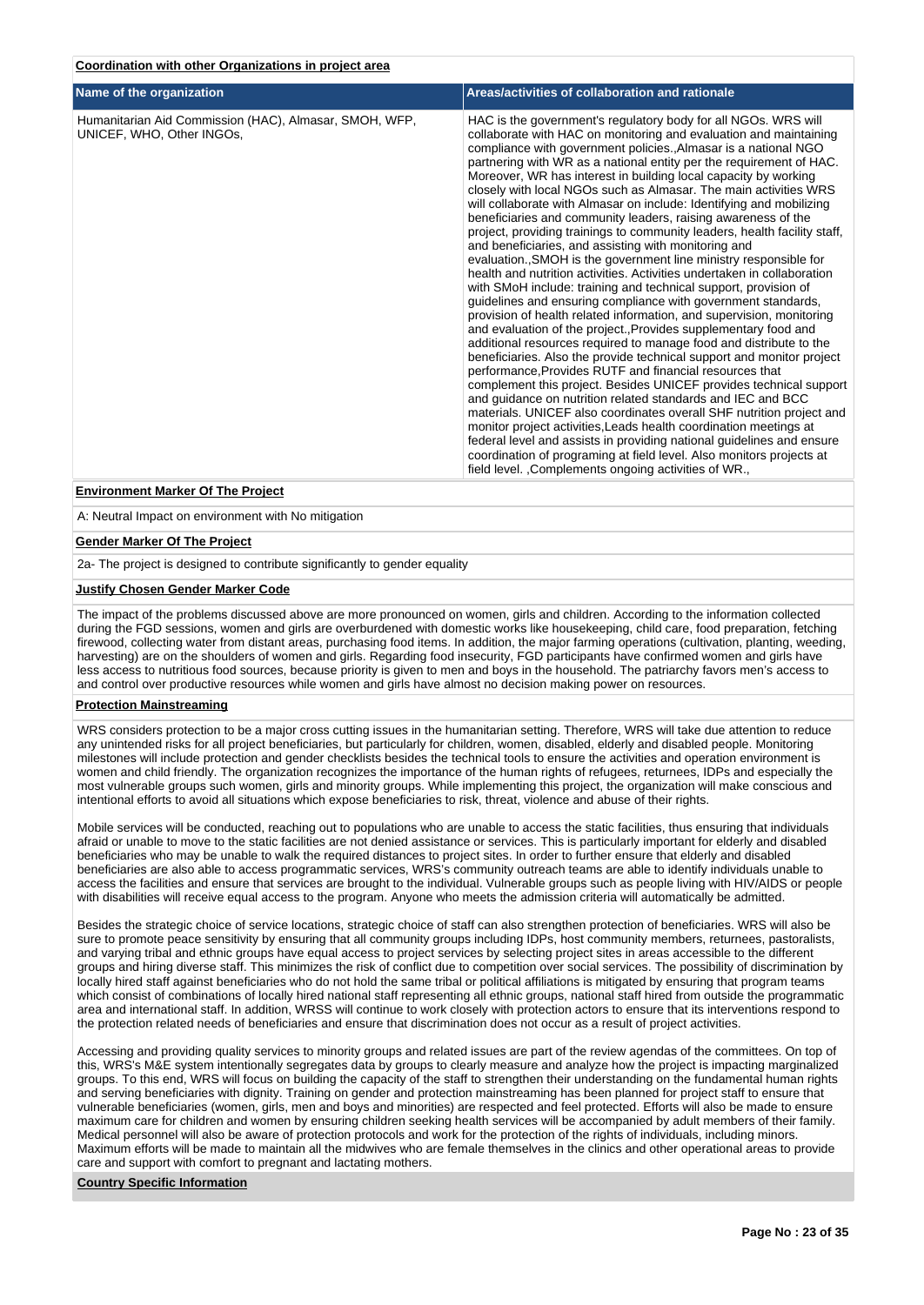# **Safety and Security**

Although it seems calm and stable at this moment, the security situation in the selected three localities of Central Darfur is unpredictable. Criminal activities including shooting, theft, robbery cattle raiding, sexual and gender-based violence and killings are reported through the UNDSS network and our internal security management structures. Reports indicated the war between GoS and the armed rebel forces in 2016 displaced more than 195,000 people from out of which more than 75% from Northern, Central and Western Jebel Mara localities. Fortunately, IDPs displaced from these localities have been returning because of the relative improvements in the security situations. On top the security situations, humanitarian access is further hindered by logistical challenges, especially the lack of road access among locations like Nertiti, Golo and Rokero. In line with this, WRS has conducted security risk assessment, analysis and developed contingency plan pertinent to the selected localities. The security management plan is updated every six months and internalized to all staff. All visitors and resident staff receive security updates once in a week and any time whenever there is need to alert on specific security situations. The security focal person in Central Darfur participates in weekly UNDSS meetings and shares vital information to the management. Generally, WRS will continue working with UNDSS, local communities and other NGOs to share security intelligence and to ensure safe movement of staff and assets in the targeted localities.

#### **Access**

Although the security situation is unpredictable, WRS has been closely following up the situations and updating its preparedness plan. WRS has very good acceptance by communities, stakeholders and local leaders in its operation areas of West Darfur, central Darfur and at Federal level. The Jebel Maraa region is still constrained with security concerns calling for maximum precaution and preparedness for violence while providing the much- needed services to communities. The common security threats include abductions, sporadic killings, inter-tribal conflicts, property lootings, criminal activities and carjacking. The identified project implementation sites are currently accessible to both national and international staff. WRS has been employing a flexible approach to access the community by using locally rented vehicles and deploying national staff and community volunteers as well as engagement of local partner National NGOs. International staff visit project sites at least once per month to provide technical support to national staff at field level and monitor project activities performance at grassroots level following security updates obtained from UNDSS.

WRS has been implementing various projects in the proposed localities, and the organization is optimistic that the security situation will remain stable enough to implement the proposed action. As WRS is an active member of the state level security coordination system and obtains daily security SitRep, the organization will continue in monitoring grassroots level situation and provide required information to its staff especially those who are based in deep field sites. The impact of the security situation on the action will also be analyzed and precautions will be taken when needed, and the same will be communicated to the donor proactively to seek advice based on WRS's security protocols.

The organization coordinates well with the UN security system while at the same time developing local acceptance by working closely with various community level committees. The Nertiti, Golo and Zalingei office and guest staff house are located in safe neighborhoods with modest security infrastructures. The organization believes it can maintain the safety and security of the staff members both at the field site levels and Zalingei office to properly implement the action.

WRS has been implementing various projects in the proposed localities, and the organization is optimistic that the security situation will remain stable enough to implement the proposed action. As WRS is an active member of the state level security coordination system and obtains daily security SitRep, the organization will continue in monitoring grassroots level situation and provide required information to its staff especially those who are based in deep field sites. The impact of the security situation on the action will also be analyzed and precautions will be taken when needed, and the same will be communicated to the donor proactively to seek advice based on WRS's security protocols.

The organization coordinates well with the UN security system while at the same time developing local acceptance by working closely with various community level committees. The Nertiti, Golo and Zalingei office and guest staff house are located in safe neighborhoods with modest security infrastructures. The organization believes it can maintain the safety and security of the staff members both at the field site levels and Zalingei office to properly implement the action.

**BUDGET**

| Code | <b>Budget Line Description</b>                                                                                                                                                                                                                                                                                                                                                                                                                                                                                                                                                                                                                                                                                                                                                                                 |   | D / S Quantity Unit | cost         | <b>Duration</b><br>Recurran charged<br>ce | $\frac{9}{6}$<br>to CHF | <b>Total Cost</b> |  |  |  |  |  |  |
|------|----------------------------------------------------------------------------------------------------------------------------------------------------------------------------------------------------------------------------------------------------------------------------------------------------------------------------------------------------------------------------------------------------------------------------------------------------------------------------------------------------------------------------------------------------------------------------------------------------------------------------------------------------------------------------------------------------------------------------------------------------------------------------------------------------------------|---|---------------------|--------------|-------------------------------------------|-------------------------|-------------------|--|--|--|--|--|--|
|      | 1. Staff and Other Personnel Costs                                                                                                                                                                                                                                                                                                                                                                                                                                                                                                                                                                                                                                                                                                                                                                             |   |                     |              |                                           |                         |                   |  |  |  |  |  |  |
| 1.1  | <b>Country Director</b>                                                                                                                                                                                                                                                                                                                                                                                                                                                                                                                                                                                                                                                                                                                                                                                        | S | 1 <sup>1</sup>      | 5,500<br>.00 | 12                                        | 10.00                   | 6,600.00          |  |  |  |  |  |  |
|      | The Country Director (International) located at WRS's Khartoum Office will help in coordination of SHF funded project at national<br>level and 10% of his salary will be charged under SHF while 90% will be charged from other donors.<br>- Apart from coordination role the CD will help in reviewing field reports before submission. He will also participate in periodic<br>monitoring and evaluation of project implementation at field level.<br>- The CD is a holder of Masters in project management.<br>- The Unit costs is based on staff current contract and WR salary scale.<br>- The cost included in the monthly unit cost covers the salary only as per the current staff contract.<br>5500 per month $X$ 10% time $X$ 12 months = 6600USD<br>the duty station of the position is in Khartoum |   |                     |              |                                           |                         |                   |  |  |  |  |  |  |
| 1.2  | Program manager                                                                                                                                                                                                                                                                                                                                                                                                                                                                                                                                                                                                                                                                                                                                                                                                | D |                     | 4,700<br>.00 | 12                                        | 10.00                   | 5.640.00          |  |  |  |  |  |  |
|      | 1<br>The Program Manager (International) located in between WRS Geneina Office and Zalingi will assist in coordination and<br>monitoring of SHF project at Field level and 1% of his salary will be charged under SHF donor while 90% will be charged from<br>other donors.<br>- PM should be a holder of Masters in similar discipline.<br>- Unit Number has been estimated based on the staff current contract and WR's salary scale<br>- The cost included in the monthly unit cost covers the salary only as per the staff member current contract.<br>4700 per moth $X$ 10 % time $X$ 12 months = 5640 USD<br>the duty station of the position is in both West and Central Darfur and directly involved in project execution                                                                              |   |                     |              |                                           |                         |                   |  |  |  |  |  |  |
| 1.3  | Finance manager                                                                                                                                                                                                                                                                                                                                                                                                                                                                                                                                                                                                                                                                                                                                                                                                | S | 1                   | 4,200<br>.00 | 12                                        | 10.00                   | 5,040.00          |  |  |  |  |  |  |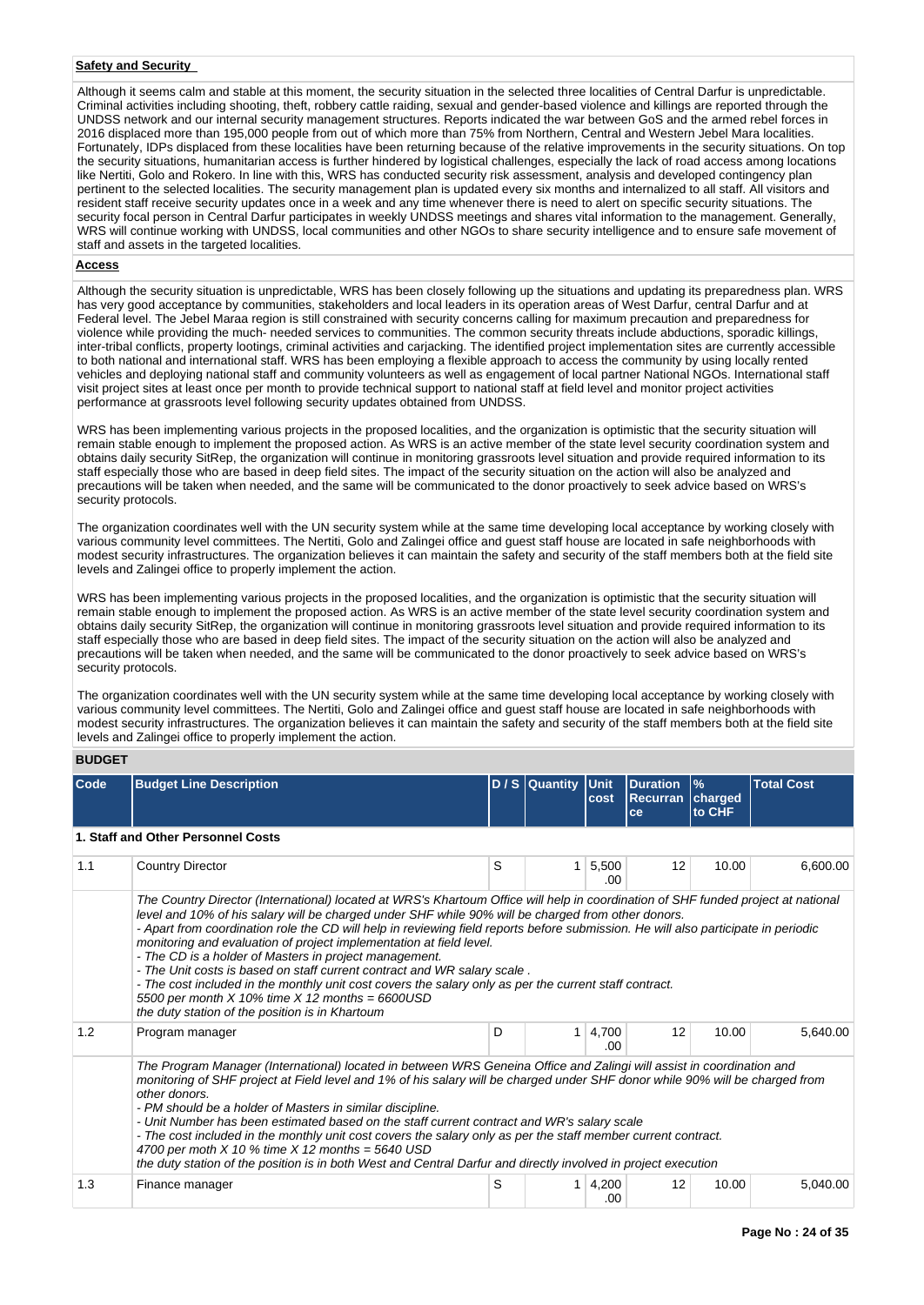|      | 1 Expatriate Finance Manager will be involved in the Financial management including budgeting, cash management and<br>supervision of financial reporting of the project. The Finance manager will dedicate 10% of the her time to the project at a rate of<br>\$4200 per month for 12 months. The salary is based on the staff member's current contract and WR's salary scales. The Finance<br>Manager is a certified public Accountant and holds a bachelors degree in Accounting.<br>\$4200 per month x 10 % time $X$ 12 months = 5040 USD                                                                                                                                                                                                                                                                                                               |   |                |                       |    |       |           |
|------|-------------------------------------------------------------------------------------------------------------------------------------------------------------------------------------------------------------------------------------------------------------------------------------------------------------------------------------------------------------------------------------------------------------------------------------------------------------------------------------------------------------------------------------------------------------------------------------------------------------------------------------------------------------------------------------------------------------------------------------------------------------------------------------------------------------------------------------------------------------|---|----------------|-----------------------|----|-------|-----------|
| 1.4  | The duty station of the position is in Khartoum<br>DME manager                                                                                                                                                                                                                                                                                                                                                                                                                                                                                                                                                                                                                                                                                                                                                                                              | D | $\mathbf{1}$   | 4,500<br>.00          | 12 | 5.00  | 2,700.00  |
|      | An expat will be involved in the project monitoring and evaluation. He will be assessing the extent of the project in integrating<br>crosscutting issues including Gender, protection, environment and accountability to affected community in the implementation of<br>the project at field level.<br>The DME manager will dedicate 5% of the her time to the project at a rate of \$4500 per month for 12 months. The salary is based<br>on the staff member's current contract and WR's salary scales. The Finance Manager is a certified public Accountant and holds a<br>bachelors degree in Accounting.<br>\$4500 per month x 5% time $X$ 12 months = 2700 USD<br>the duty station of the position is in Khartoum, west and central Darfur and directly involved in project execution                                                                 |   |                |                       |    |       |           |
| 1.5  | Central Darfur area manager                                                                                                                                                                                                                                                                                                                                                                                                                                                                                                                                                                                                                                                                                                                                                                                                                                 | D |                | $1 \mid 3,750$<br>.00 | 12 | 10.00 | 4,500.00  |
|      | One Area Manager (international) based in Zalingi will be responsible for overall coordination and M&E of World Relief Sudan<br>activities in Zalinigi. He will be mainly responsible in supervising health team in Zalingi and field level and networking and<br>coordination with state level government line ministries. 10% of his salary will be charged under SHF donor while 85% will be<br>charged from other donors. He holds a Masters in humanitarian management. Unit Number has been estimated based on the<br>current staff contract and WR's salary scale. The cost included in the monthly unit cost covers the salary only as per the staff<br>member current contract.<br>3750 per month x 10 % time x 12 months = $4500$ USD<br>the duty station of the position is in Central Darfur-Zalingi and directly involved in project execution |   |                |                       |    |       |           |
| 1.6  | Health and nutrition manager<br>1 Expatriate Health and Nutrition Manager will be involved in the direct implementation and supervision of the project in the<br>field. The Health and Nutrition Manager will dedicate 30% of his time to the project at a rate of \$4000 per month for 12 months.<br>The salary is based on the current staff contract and WR's Salary scale. The Health and Nutrition Manager holds a degree in<br>Public Health.<br>4000 per month $X$ 30 % time $X$ 12 months = 14400 USD<br>the duty station of the position is in Central Darfur-Zalingi and directly involved in project execution                                                                                                                                                                                                                                   | D |                | $1 \mid 4,000$<br>.00 | 12 | 30.00 | 14,400.00 |
| 1.7  | Central Darfur health coordinator                                                                                                                                                                                                                                                                                                                                                                                                                                                                                                                                                                                                                                                                                                                                                                                                                           | D |                | $1 \mid 1,550$<br>.00 | 12 | 30.00 | 5,580.00  |
|      | One national staff Health coordinators will be involved in the daily implementation and supervision of the health activities in the<br>field and coordination at state and locality level. 30% of his time will be dedicated to the project at a rate of \$1,550 per month for<br>12 months. The health team leader holds a Bachelor's degree in Medicine. The monthly salary for the position includes Gross<br>salary, NSIF and gratuity. The Unit costs is based on WR's current Salary scales<br>1 health coordinator X 1550 per month x 30% time X 12 months = 5580 USD<br>the duty station of the position is in Central Darfur-Zalingi and the three localities and directly involved in project execution                                                                                                                                           |   |                |                       |    |       |           |
| 1.8  | <b>Central Darfur Nutrition coordinator</b>                                                                                                                                                                                                                                                                                                                                                                                                                                                                                                                                                                                                                                                                                                                                                                                                                 | D |                | $1 \mid 1,550$<br>.00 | 12 | 20.00 | 3,720.00  |
|      | One national staff nutrition coordinators will be involved in the daily implementation and supervision of the nutrition activities in<br>the field and coordination at state and locality level. 20% of his time will be dedicated to the project at a rate of \$1,550 per month<br>for 12 months. The health team leader holds a Bachelor's degree in Medicine. The monthly salary for the position includes Gross<br>salary, NSIF and gratuity. The Unit costs is based on WR's current Salary scales<br>1 health coordinator X 1550 per month x 20% time X 12 months = 3720 USD<br>the duty station of the position is in Central Darfur-Zalingi and the three localities and directly involved in project execution                                                                                                                                     |   |                |                       |    |       |           |
| 1.9  | Finance officers                                                                                                                                                                                                                                                                                                                                                                                                                                                                                                                                                                                                                                                                                                                                                                                                                                            | S |                | $2 \mid 1,200$<br>.00 | 12 | 10.00 | 2,880.00  |
|      | Two finance officers (national) located at the field level office in Zalingi will be engaged in the preparation of payment for all the<br>goods and services which will be procured in the project and preparation of the quarterly financial reports for the project. 10% of<br>the finance Assistant salary will be cover by the project. Finance Assistant hold a Bachelor degree in Accounting. The unit cost of<br>the staff salary is based on their current contract and WR's Salary scale which includes Gross salary, NSIF and gratuity as per<br><b>World Relief Salary scales.</b><br>2 Finance officers x 1200 per month x 10% time x 12 months = 2880 USD<br>the duty station of the position is in Central Darfur-Zalingi the duty station of the position is in Central Darfur-Zalingi and the<br>three localities                           |   |                |                       |    |       |           |
| 1.10 | Logistic officer                                                                                                                                                                                                                                                                                                                                                                                                                                                                                                                                                                                                                                                                                                                                                                                                                                            | S |                | $1 \mid 1,050$<br>.00 | 12 | 15.00 | 1,890.00  |
|      | One logistics officer (National) will dedicate 15% of his time for this project. The Logistics officer will support the senor operation<br>officer in all procurement processes and logistical supports for the project. The salary per month is based on the current salary<br>scale. The monthly salary includes, Gross salary, NSIF contribution, Medical allowance and gratuity.<br>1 logistic officer x 1050 per month x 15% time x 12 months = 1890 USD<br>the duty station of the position is in Central Darfur-Zalingi and the three localities                                                                                                                                                                                                                                                                                                     |   |                |                       |    |       |           |
| 1.11 | Senior operation officer                                                                                                                                                                                                                                                                                                                                                                                                                                                                                                                                                                                                                                                                                                                                                                                                                                    | S | 1 <sup>1</sup> | 1,300<br>.00          | 12 | 15.00 | 2,340.00  |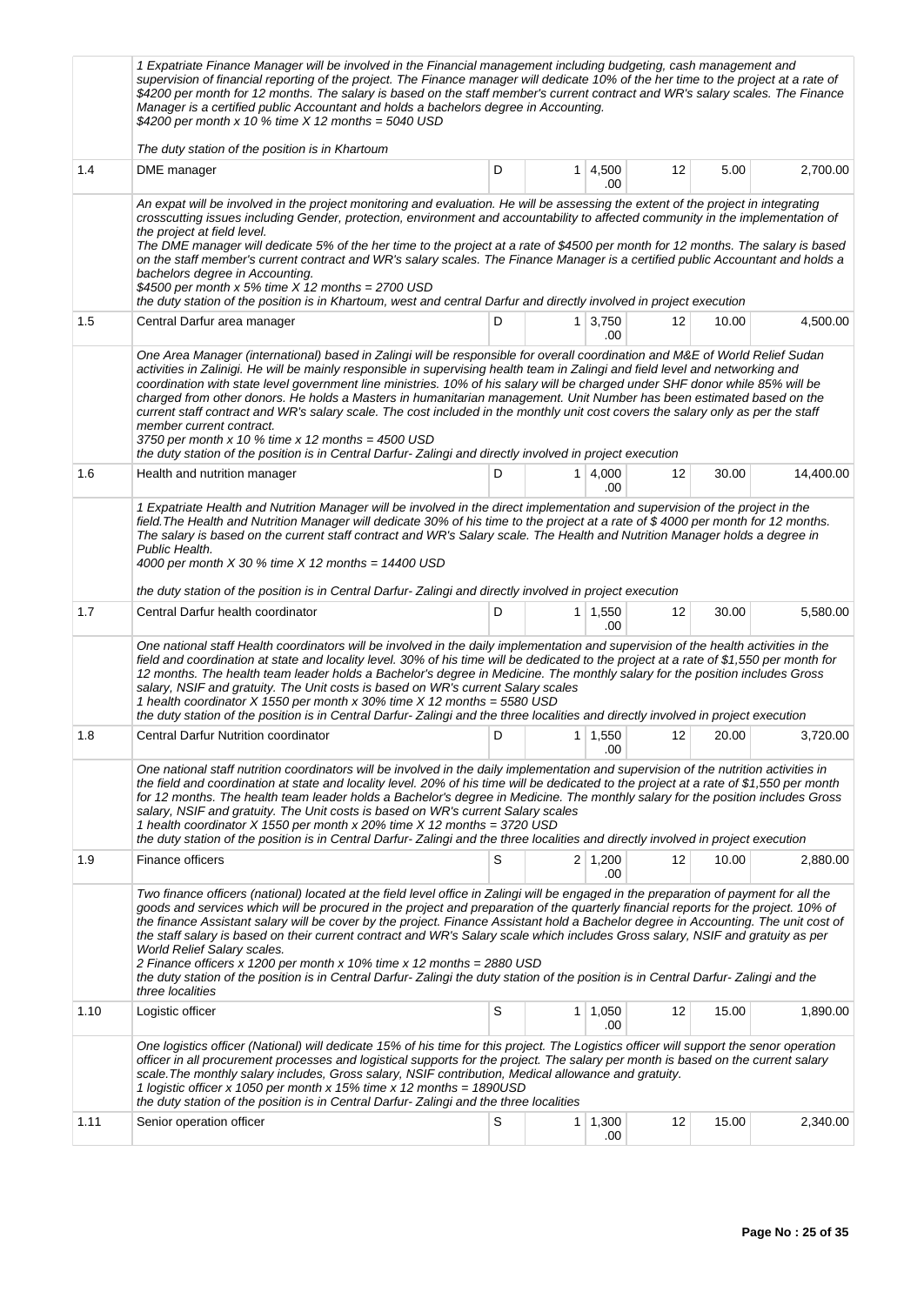|      | One national staff based in Zalingi will be responsible for coordinating logistic activities and human resources function of the<br>personnel involved in the project. The staff will be involved in the recruitment, appraisal, leave management and preparation of<br>the payroll, proforma collection, bid and bid analysis and awarding of procurement. The staff will dedicate 15% of their time to this<br>project. The salary of the staff is based on WRS salary scale, The salary per month includes, Basic salary, NSIF contribution, and<br>gratuity.                                                                                                                                                                                                                                     |   |                 |                       |    |        |           |  |  |  |  |  |
|------|------------------------------------------------------------------------------------------------------------------------------------------------------------------------------------------------------------------------------------------------------------------------------------------------------------------------------------------------------------------------------------------------------------------------------------------------------------------------------------------------------------------------------------------------------------------------------------------------------------------------------------------------------------------------------------------------------------------------------------------------------------------------------------------------------|---|-----------------|-----------------------|----|--------|-----------|--|--|--|--|--|
|      | 1 staff x 1300 USD per month x 12 months x $15% = 2340$ USD<br>the duty station of the position is in Central Darfur-Zalingi                                                                                                                                                                                                                                                                                                                                                                                                                                                                                                                                                                                                                                                                         |   |                 |                       |    |        |           |  |  |  |  |  |
| 1.12 | Pharmacist                                                                                                                                                                                                                                                                                                                                                                                                                                                                                                                                                                                                                                                                                                                                                                                           | D | 1 <sup>1</sup>  | 750.0<br>0            | 12 | 30.00  | 2,700.00  |  |  |  |  |  |
|      | One pharmacist (national) will be involved in the implementation of the project activities. 30% of his time will be invested on the<br>project. The gross salary for the position is \$750 per month. The salary are based on the current salary grades of World Relief<br>and current staff contracts. The salary include Gross salary, NSIF and Gratuity. The Pharmacist hold a diploma in pharmacy.<br>pharmacist x 750 per month x 30% time x 12 months = $2700$ USD<br>the duty station of the position is in Central Darfur-Zalingi and directly involved in project execution                                                                                                                                                                                                                 |   |                 |                       |    |        |           |  |  |  |  |  |
| 1.13 | Monitoring and evaluation coordinator                                                                                                                                                                                                                                                                                                                                                                                                                                                                                                                                                                                                                                                                                                                                                                | D |                 | $1 \mid 1,550$<br>.00 | 12 | 10.00  | 1,860.00  |  |  |  |  |  |
|      | One M&E coordinator (national) will be supporting this project. This position is mainly responsible for conducting independent<br>project activities monitoring and provide feedback to WRS management to support organizational level informed decision. The<br>M&E person allocates 10% his/her time on monitoring of this project. The unit cost of the staff salary is based on current staff<br>contract and WR's Salry scales . The salary includes Gross salary, NSIF and gratuity as per World Relief Salary scales.                                                                                                                                                                                                                                                                         |   |                 |                       |    |        |           |  |  |  |  |  |
|      | 1550 per month x 10% time x 12 months = 1860 USD<br>the duty station of the position is both in West and Central Darfur and directly involved in project execution                                                                                                                                                                                                                                                                                                                                                                                                                                                                                                                                                                                                                                   |   |                 |                       |    |        |           |  |  |  |  |  |
| 1.14 | Senior Liaison officer                                                                                                                                                                                                                                                                                                                                                                                                                                                                                                                                                                                                                                                                                                                                                                               | S |                 | $1 \mid 1,300$<br>.00 | 12 | 10.00  | 1,560.00  |  |  |  |  |  |
|      | One Liaison Officer and khartoum logistics (National) will contribute 10% of his time to SHF project. The staff will be responsible<br>for liaising with the government of Sudan in processes such as registration, applying for visas, and facilitating travel permits. The<br>staff members monthly salary included Gross salary, NSIF contribution, and Gratuity. The monthly salary is based on the staff<br>member's current contract and World Relief salary scale.                                                                                                                                                                                                                                                                                                                            |   |                 |                       |    |        |           |  |  |  |  |  |
|      | 1300 per month x 10% time x 12 months = 1560 USD<br>the duty station of the position is in Khartoum                                                                                                                                                                                                                                                                                                                                                                                                                                                                                                                                                                                                                                                                                                  |   |                 |                       |    |        |           |  |  |  |  |  |
| 1.15 | Field nutrition officers                                                                                                                                                                                                                                                                                                                                                                                                                                                                                                                                                                                                                                                                                                                                                                             | D | 1 <sup>1</sup>  | 1,050<br>.00          | 12 | 100.00 | 12,600.00 |  |  |  |  |  |
|      | One Nutrition officer (National) located in the field rotate in between (Nertiti, Golo and Rokero) will directly work in the nutrition<br>activities together with the community volunteers. The Nutrition officers holders BA in Nutrition. The Salary included Gross<br>salaries and NSIF. The salary is based on WR salary scale. SHF will pay for 100% of the Staff salary.<br>1 officer x 12 months x 1050 per month = $12600USD$<br>the duty station of the position is in Central Darfur- Golo                                                                                                                                                                                                                                                                                                |   |                 |                       |    |        |           |  |  |  |  |  |
| 1.16 | Field health officers                                                                                                                                                                                                                                                                                                                                                                                                                                                                                                                                                                                                                                                                                                                                                                                | D |                 | $1 \mid 1,050$<br>.00 | 12 | 100.00 | 12,600.00 |  |  |  |  |  |
|      | One health officer (National) located in the field rotate between (Nertiti, Golo and Rokero) will directly work in the nutrition<br>activities together with the community volunteers. The Nutrition officers holders BA in Nutrition. The Salary included Gross<br>salaries and NSIF. The salary is based on WR salary scale. SHF will pay for 100% of the Staff salary.<br>1 officer x 12 months x 1050per month = $12600USD$<br>the duty station of the position is in Central Darfur-Nertiti                                                                                                                                                                                                                                                                                                     |   |                 |                       |    |        |           |  |  |  |  |  |
| 1.17 | Area coordinators                                                                                                                                                                                                                                                                                                                                                                                                                                                                                                                                                                                                                                                                                                                                                                                    | D |                 | 3   1,050<br>.00      | 12 | 15.00  | 5,670.00  |  |  |  |  |  |
|      | Three area coordinators (national) are based in the fields, Golo, Rokero and Nertiti to provide administrative support and<br>supervise the works of WRS, including the health and nutrition activities. They are contact point between local leaders and WRS.<br>Area coordinators at will allocate 15% of their time on this project. Area coordinators have BA in different disciplines. The salary is<br>based on the current salary scales of World Relief and current staff contracts which is 1050 USD per month. The salary include<br>gross salary, NSIF and Gratuity.<br>Three area coordinators X 1050 per month x 15% time X 12 months = 5670 USD<br>the duty station of the position is in Central Darfur-Nertit, Golo and Rokero localities and directly involved in project execution |   |                 |                       |    |        |           |  |  |  |  |  |
| 1.18 | Guards and cleaners                                                                                                                                                                                                                                                                                                                                                                                                                                                                                                                                                                                                                                                                                                                                                                                  | S |                 | 16 350.0<br>0         | 12 | 10.00  | 6,720.00  |  |  |  |  |  |
|      | 12 guards and 4 cleaners (all national) will provide support in Nertiti, Rokero, Zalingi, and Golo where SHF health project will be<br>implemented. 10% of their salary will be charged under SHF grant. The cost included in the monthly unit cost covers salary,<br>gratuity and NSIF only as per World Relief salary scale.                                                                                                                                                                                                                                                                                                                                                                                                                                                                       |   |                 |                       |    |        |           |  |  |  |  |  |
| 1.19 | 16 guards and cleaners x 350 USD per month x 12 months x 10% = 6720 USD<br>National staff medical benefit                                                                                                                                                                                                                                                                                                                                                                                                                                                                                                                                                                                                                                                                                            | S | 30 <sup>2</sup> | 450.0                 | 1  | 10.00  | 1,350.00  |  |  |  |  |  |
|      | All national staff are entitled to medical cover of \$450 per year as per World Relief Human Resource policy. The project will pay<br>10% of the medical cover for all the staff working under the project.<br>30 national stuff supported by the project x \$450 per year for medical benefit x 10% = 1350 USD<br>the duty station of the position is in Central Darfur-Zalingi, Nertit, Golo and Rokero localities                                                                                                                                                                                                                                                                                                                                                                                 |   |                 | 0                     |    |        |           |  |  |  |  |  |
| 1.20 | International staff R&R allowance and flight charges                                                                                                                                                                                                                                                                                                                                                                                                                                                                                                                                                                                                                                                                                                                                                 | S |                 | 6 1,110<br>.00        | 3  | 10.00  | 1,998.00  |  |  |  |  |  |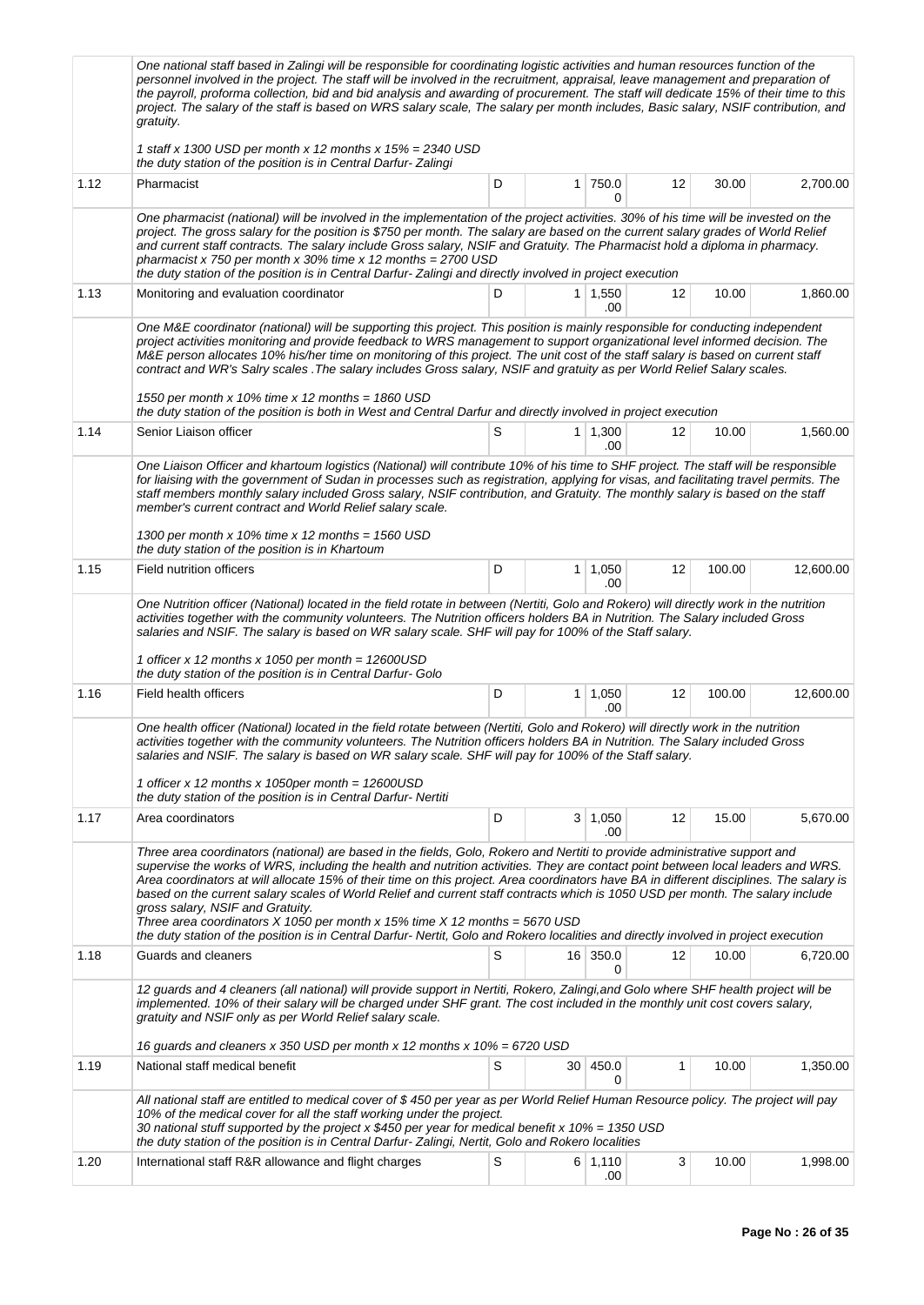|     | Six international staffs (Country Director, Finance Manager, Program Manager and Zalingi area manager, health and nutrition<br>manager and DME manager) flights charges and R &R for three trips are estimated at USD 1110 per trip. 10% of this cost will be<br>charged under SHF donor while 90% will be contribution from other donors.<br>- The number of trips are estimated based on the number of quarters per year, staff travel once per quarter.<br>- Although this budget line is indirect but it is necessary because it supports only the staff involved in one way or the other as<br>described under staff section above. This will facilitate the presence of expert at field level to ensure quality control and donor<br>reporting. The international staff are required to go for R&R according to the organizational policy once per quarter.<br>- Unit cost estimates are based on the current market price and WRS's past experience on the same. |   |                     |              |        |            |
|-----|-------------------------------------------------------------------------------------------------------------------------------------------------------------------------------------------------------------------------------------------------------------------------------------------------------------------------------------------------------------------------------------------------------------------------------------------------------------------------------------------------------------------------------------------------------------------------------------------------------------------------------------------------------------------------------------------------------------------------------------------------------------------------------------------------------------------------------------------------------------------------------------------------------------------------------------------------------------------------|---|---------------------|--------------|--------|------------|
|     | 6 staff x 1110 USD per trip x 3 trips x $10\% = 1998$ USD<br><b>Section Total</b>                                                                                                                                                                                                                                                                                                                                                                                                                                                                                                                                                                                                                                                                                                                                                                                                                                                                                       |   |                     |              |        |            |
|     |                                                                                                                                                                                                                                                                                                                                                                                                                                                                                                                                                                                                                                                                                                                                                                                                                                                                                                                                                                         |   |                     |              |        | 102,348.00 |
|     | 2. Supplies, Commodities, Materials                                                                                                                                                                                                                                                                                                                                                                                                                                                                                                                                                                                                                                                                                                                                                                                                                                                                                                                                     |   |                     |              |        |            |
| 2.1 | MoH staff secondment for health and nutrition sector                                                                                                                                                                                                                                                                                                                                                                                                                                                                                                                                                                                                                                                                                                                                                                                                                                                                                                                    | D | 110 100.0<br>0      | 12           | 70.00  | 92,400.00  |
|     | Average monthly rate is calculated for 9 medical assistants, 9 nurses, 9 VTMW, 9 midwifes, 9 vacinators, 9 nutrition nurses, 9<br>lead community promoters 18 clinic guards and 9 cleaners working in health facilities.                                                                                                                                                                                                                                                                                                                                                                                                                                                                                                                                                                                                                                                                                                                                                |   |                     |              |        |            |
|     | In addition the project covers incentives for 10 nutrition assistants, 10 OTP nurses supporting 10 nutrition facilities.                                                                                                                                                                                                                                                                                                                                                                                                                                                                                                                                                                                                                                                                                                                                                                                                                                                |   |                     |              |        |            |
|     | This is an incentive paid to government staff who are working in the clinics and involved in the implementation of the project<br>activities. The project shall pay an average of \$100 per month. The incentive is based on the current agreed rate between WRS<br>and MoH. The project covers 70% of the incentives.                                                                                                                                                                                                                                                                                                                                                                                                                                                                                                                                                                                                                                                  |   |                     |              |        |            |
|     | 110 seconded staff x 100 USD per month (on average) x 12 months x 70% = 92,400 USD                                                                                                                                                                                                                                                                                                                                                                                                                                                                                                                                                                                                                                                                                                                                                                                                                                                                                      |   |                     |              |        |            |
| 2.2 | Health and nutrition facilities running cost                                                                                                                                                                                                                                                                                                                                                                                                                                                                                                                                                                                                                                                                                                                                                                                                                                                                                                                            | D | 19 100.0<br>0       | 12           | 100.00 | 22,800.00  |
|     | It is estimated that the project will incur \$100 per month for each clinic and nutrition centers as running costs, the costs will<br>include cost for purchase of utilities like water, lighting, detergents and disinfectants for cleaning, mops, scrubbing brushes and<br>dust coats and gloves for cleaners. The unit cost is as per our previous experience of the running the clinics in our operation<br>areas. 100% of the cost will be covered by SHF. SHF project covers 100% of the cost.                                                                                                                                                                                                                                                                                                                                                                                                                                                                    |   |                     |              |        |            |
|     | 19 facilities (9 health and 10 nutrition) x 100 USD per month per facility x 12 months = 20,400 USD.                                                                                                                                                                                                                                                                                                                                                                                                                                                                                                                                                                                                                                                                                                                                                                                                                                                                    |   |                     |              |        |            |
| 2.3 | Rehabilitation of health facilities<br>Additional block construction and rehabilitation of health facilities in Golo area including Killing, Keiro and Borgo is planned to be                                                                                                                                                                                                                                                                                                                                                                                                                                                                                                                                                                                                                                                                                                                                                                                           | D | 3   5,000<br>.00    | 1            | 100.00 | 15,000.00  |
|     | supported by this project. The rehabilitation works is done in participation with the communities of the above five villages. WR has<br>good experience of construction of health facilities through active participation of the community in Centrer 8 of Central Darfur,<br>Tenjekeie, and Kirkir health facilities of West Darfur. The budget also includes procurement of industrial materials such as<br>cement, zink sheet, iron bars, pipes, local materials including stones, mud and skilled labor cost who work on the health facilities.<br>The community will also contribute in providing local materials such as mud and gravel and unskilled labor will be contributed by<br>the community. The unit costs for each Health facility has been estimated using our previous experience and the average unit<br>costs for the different items which will be procured at the current market rate. SHF project covers 100% of the cost.                       |   |                     |              |        |            |
| 2.4 | 3 health facilities x 5000 USD per facility = 15000 USD<br>Medical supplies, drugs, furniture and equipment purchase for   D                                                                                                                                                                                                                                                                                                                                                                                                                                                                                                                                                                                                                                                                                                                                                                                                                                            |   | 9 5,000             |              | 100.00 | 45,000.00  |
|     | the health facilities                                                                                                                                                                                                                                                                                                                                                                                                                                                                                                                                                                                                                                                                                                                                                                                                                                                                                                                                                   |   | .00                 |              |        |            |
|     | The project will procure assorted essential drugs for each of the clinics at \$4,000 per year. The cost is based on our past<br>experience in purchase of the non-essential drugs. The drugs includes Paracetamol Syrup 500 mg, Co-tirmaxazole tabs 480 mg<br>syrup, Artemether 40 ml, Co-tirmaxazole syrup 125 mg, Amoxycilin tabs 250, Amoxycilin cabs 500, Doxcyclline 100 mg,<br>Paracetamol tabs 500 mg and some others.<br>The drugs will be procured based on needs of the health sector and as per sector guidelines.<br>In addition, the project provides furniture and medical equipment for the health facilities. The furniture includes shelfs, tables,                                                                                                                                                                                                                                                                                                    |   |                     |              |        |            |
|     | chair, bench and some medical supplies, and etc. 1000 USD is allocated for each facility to procure furniture and medical<br>supplies per health facilities. SHF project covers 100% of the cost.                                                                                                                                                                                                                                                                                                                                                                                                                                                                                                                                                                                                                                                                                                                                                                       |   |                     |              |        |            |
|     | (1500 USD furniture and medical supplies $+$ 3500 USD drugs) x 9 health facilities = 45,000 USD                                                                                                                                                                                                                                                                                                                                                                                                                                                                                                                                                                                                                                                                                                                                                                                                                                                                         |   |                     |              |        |            |
| 2.5 | <b>Rehabilitation of SFC centers</b>                                                                                                                                                                                                                                                                                                                                                                                                                                                                                                                                                                                                                                                                                                                                                                                                                                                                                                                                    | D | 3 3,000<br>.00      | $\mathbf{1}$ | 100.00 | 9,000.00   |
|     | WR is currently providing nutrition supports through 8 nutrition centers including Mali, Jebel Ahmar, Kambila, Kairo, Terbil,<br>Kurmul, and Borgo. Some of the nutrition centers are permanent and some of temporary which need serious rehabilitation. In<br>addition, through this proposal WR would like to expand the nutritional support to two additional sites including Koron and Killing<br>villages to address the pressing community needs in Golo locality.                                                                                                                                                                                                                                                                                                                                                                                                                                                                                                |   |                     |              |        |            |
|     | WR budget to rehabilitate 3 nutrition centers including Kairo, Terbil and Borgo The budget will be used to procure industrial<br>materials such as cement, zink sheet, iron bars, pipes, local materials including stones, mud and skilled labor cost who work on<br>the health facilities. The community will also contribute in providing local materials such as mud and gravel and unskilled labor<br>will be contributed by the community. The unit costs for each the facility has been estimated based on Kambila nutrition center<br>constructed by WR and the current market rate for industrial and local materials. SHF project covers 100% of the cost.                                                                                                                                                                                                                                                                                                     |   |                     |              |        |            |
|     | 3 nutrition centers x 3000 USD per nutrition center = 9000 USD                                                                                                                                                                                                                                                                                                                                                                                                                                                                                                                                                                                                                                                                                                                                                                                                                                                                                                          |   |                     |              |        |            |
| 2.6 | Support two mobile clinics in Rokero                                                                                                                                                                                                                                                                                                                                                                                                                                                                                                                                                                                                                                                                                                                                                                                                                                                                                                                                    | D | $2 \mid 300.0$<br>0 | 12           | 100.00 | 7,200.00   |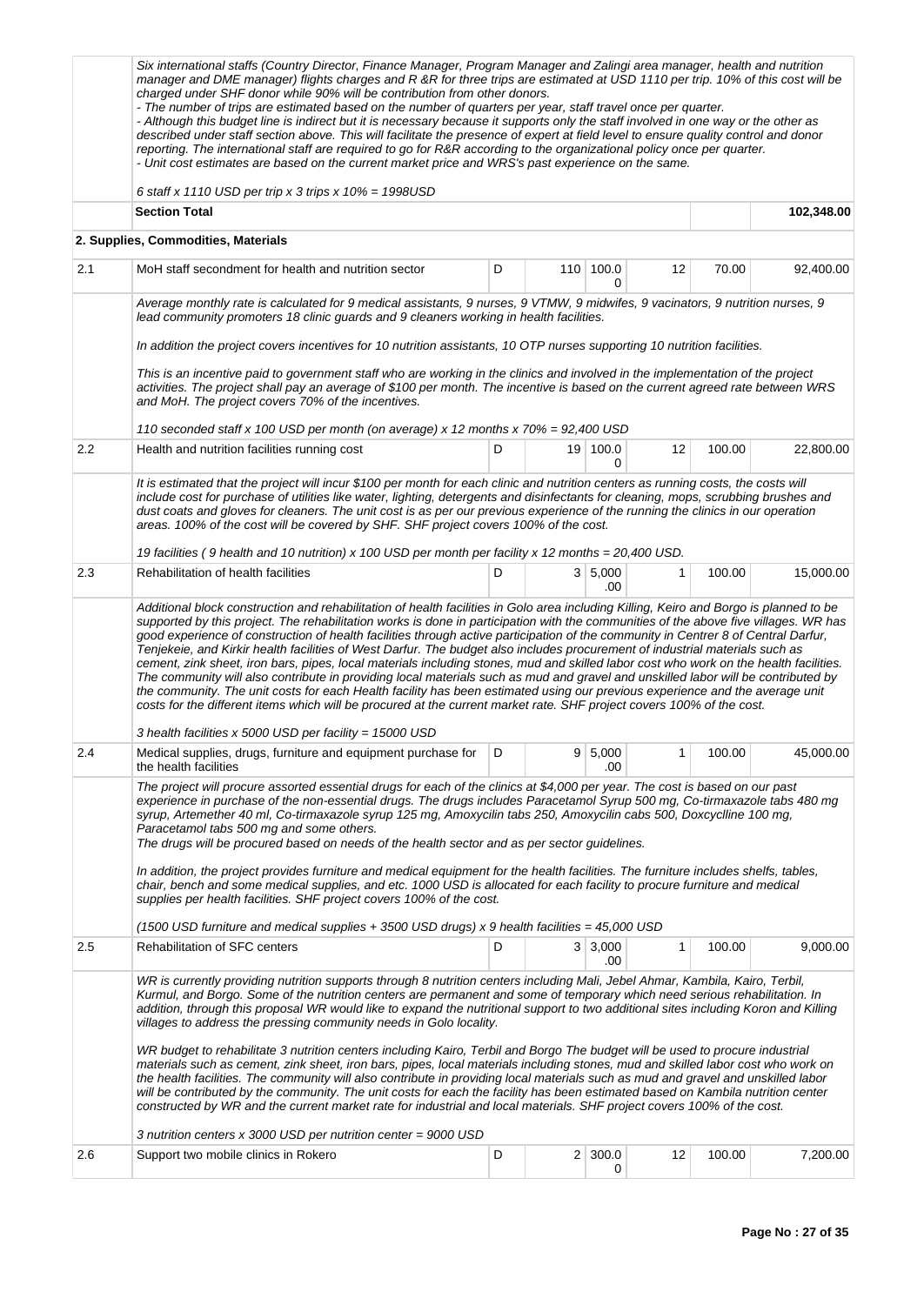|      | Two locations Borgo and Arow in Rokero localities are selected for mobile clinic activities. These locations are identified based on<br>their access to nearest health facilities. These locations are identified that there is a big beneficiary needs and are not mainly<br>covered through fixed clinics. It is estimated that the project will incur \$300 as running costs per month. The cost includes vehicle<br>rent, perdiem for the medical staff involved in mobile clinics and purchase of water and dust coats and other protective clothing<br>for Health Staff. The detail cost is as follows.<br>- Medical assistance, nurse, OTP nurse and vaccinator daily incentive= 4 x \$37 /day x 1month = 148 USD<br>- Vehicle rent = $1 \times $110$ /day x 1 month = 110 USD<br>- Water = $$20$ USD<br>- Protective cloths cost and other related costs = 22 USD<br>- Total monthly cost for one location is \$148 +\$110 + \$20 + \$22= \$300 USD.<br>- Total annual cost is 12 months x \$300* 2 location = 7200 USD.<br>SHF project covers 100% of the cost. |   |        |                       |    |        |           |
|------|--------------------------------------------------------------------------------------------------------------------------------------------------------------------------------------------------------------------------------------------------------------------------------------------------------------------------------------------------------------------------------------------------------------------------------------------------------------------------------------------------------------------------------------------------------------------------------------------------------------------------------------------------------------------------------------------------------------------------------------------------------------------------------------------------------------------------------------------------------------------------------------------------------------------------------------------------------------------------------------------------------------------------------------------------------------------------|---|--------|-----------------------|----|--------|-----------|
| 2.7  | Vehicle rental and perdiem for distribution of drugs to all health   D<br>facilities on monthly basis                                                                                                                                                                                                                                                                                                                                                                                                                                                                                                                                                                                                                                                                                                                                                                                                                                                                                                                                                                    |   |        | 9 105.0<br>0          | 12 | 100.00 | 11,340.00 |
|      | This a cost covered for renting a vehicle and fuel to transport drugs, medical supplies and furniture from Zalingi warehouses to<br>the 9 health facilities. It is estimated that one vehicle will be hired for one day for each clinic per month to transport the drugs. The<br>unit costs per day is estimated using the current market rate in our operation area. 100 USD per-day per month per clinic.<br>In addition 5 USD is allocated for perdiem for the pharmacist on daily basis for distribution of the drugs and medical supplies to<br>the health facilities. SHF project covers 100% of the cost.<br>9 Clinics x \$105 per day x 12 months= \$11,340.                                                                                                                                                                                                                                                                                                                                                                                                     |   |        |                       |    |        |           |
| 2.8  | Logistical support to EPI acceleration campaigns                                                                                                                                                                                                                                                                                                                                                                                                                                                                                                                                                                                                                                                                                                                                                                                                                                                                                                                                                                                                                         | D |        | $4 \mid 1,500$<br>.00 | 3  | 100.00 | 18,000.00 |
|      | It is estimated that the project will support the MoH with hiring of vehicles and fueling of the vehicles and other logistical support<br>including perdiem for at least 4 accelerated EPI campaigns with in the project period at the rate of \$1500 per campaign. SHF<br>project covers 100% of the cost.<br>4 campaigns x 3 localities x 1500 USD per campaign = 18,000 USD.                                                                                                                                                                                                                                                                                                                                                                                                                                                                                                                                                                                                                                                                                          |   |        |                       |    |        |           |
| 2.9  | Provide refresher training to medical assistants and nurses on<br>safe handling of biohazard material and disposal of biomedical<br>waste as per WHO recommendation                                                                                                                                                                                                                                                                                                                                                                                                                                                                                                                                                                                                                                                                                                                                                                                                                                                                                                      | D |        | 18 30.00              | 3  | 100.00 | 1,620.00  |
|      | 18 medical staff (9 women) will be trained on management of medical wastes for 2 days. The training costs will include meals for<br>participants, facilitation fees and training materials. The unit costs has been estimated using the previous costs incurred for a<br>similar training. SHF project covers 100% of the cost.                                                                                                                                                                                                                                                                                                                                                                                                                                                                                                                                                                                                                                                                                                                                          |   |        |                       |    |        |           |
|      | 18 staff x 30 USD per day x 2 days = 1620 USD                                                                                                                                                                                                                                                                                                                                                                                                                                                                                                                                                                                                                                                                                                                                                                                                                                                                                                                                                                                                                            |   |        |                       |    |        |           |
| 2.10 | Refresher training for medical assistants and nurses, locality<br>MoH and HAC staff on emergency preparedness and rapid<br>response system                                                                                                                                                                                                                                                                                                                                                                                                                                                                                                                                                                                                                                                                                                                                                                                                                                                                                                                               | D |        | 36 30.00              | 3  | 100.00 | 3,240.00  |
|      | A total of 36 people (13 women) from locality MoH, HAC and medical staff from 9 clinics will be trained for three days on on<br>emergency preparedness and rapid response plans with the aim of building their capacity. The participants are 18 from health<br>facilities (2 from each health facility), 6 from locality MoH (2 from each locality), 6 from locality WES (2 from each locality) and 6<br>from locality HAC (2 from each locality). The training costs will include meals for participants, facilitation fees and training<br>materials. SHF project covers 100% of the cost.                                                                                                                                                                                                                                                                                                                                                                                                                                                                            |   |        |                       |    |        |           |
|      | 3 days x 36 participants x 30 USD = 3240 USD                                                                                                                                                                                                                                                                                                                                                                                                                                                                                                                                                                                                                                                                                                                                                                                                                                                                                                                                                                                                                             |   |        |                       |    |        |           |
| 2.11 | Train village midwifes from the operational areas on the<br>prevention of sexually transmited infections and referral<br>pathways for child delivery at health facilities                                                                                                                                                                                                                                                                                                                                                                                                                                                                                                                                                                                                                                                                                                                                                                                                                                                                                                | D |        | 90 15.00              | 4  | 100.00 | 5,400.00  |
|      | 90 villages midwifes will be trained on STI, community awareness on safe delivery, conducting safe delivery, and early referral of<br>complicated cases for 4 days. The training costs will include meals for participants, facilitation fees and training materials. SHF<br>project covers 100% of the cost.                                                                                                                                                                                                                                                                                                                                                                                                                                                                                                                                                                                                                                                                                                                                                            |   |        |                       |    |        |           |
| 2.12 | 90 midwives x 15 USD per day x 4 days = 5400 USD<br>Refresher training for medical assistants and nurses on IMCI                                                                                                                                                                                                                                                                                                                                                                                                                                                                                                                                                                                                                                                                                                                                                                                                                                                                                                                                                         | D |        | 18 30.00              | 5  |        |           |
|      | 18 medical assistants and nurses from nine health facilities will be trained for six days on IMCI with the aim of building their                                                                                                                                                                                                                                                                                                                                                                                                                                                                                                                                                                                                                                                                                                                                                                                                                                                                                                                                         |   |        |                       |    | 100.00 | 2,700.00  |
|      | capacity. The training costs will include meals for participants, facilitation fees and training materials. SHF project covers 100% of<br>the cost.                                                                                                                                                                                                                                                                                                                                                                                                                                                                                                                                                                                                                                                                                                                                                                                                                                                                                                                      |   |        |                       |    |        |           |
|      | 18 participants x 30 USD per day x 5 days = 2700 USD                                                                                                                                                                                                                                                                                                                                                                                                                                                                                                                                                                                                                                                                                                                                                                                                                                                                                                                                                                                                                     |   |        |                       |    |        |           |
| 2.13 | Strengthen community based referral and case finding system<br>through engaging community health promoters                                                                                                                                                                                                                                                                                                                                                                                                                                                                                                                                                                                                                                                                                                                                                                                                                                                                                                                                                               | D |        | 54 15.00              | 12 | 100.00 | 9,720.00  |
|      | Community health promoters jointly with lead community health promoters will conduct regular health educations, house to house<br>visits, finding of diseases cases and referral systems, promotion of environmental health. Every month the CHP meet and<br>discuss on monthly performances and next month plan. \$15 per person per month is allocated for the meeting as an incentives to<br>the community health promoters.                                                                                                                                                                                                                                                                                                                                                                                                                                                                                                                                                                                                                                          |   |        |                       |    |        |           |
|      | A total of 54 health promoters (6 health promoters per health facility catchment area) will be engaged in supporting the project.<br>SHF project covers 100% of the cost.                                                                                                                                                                                                                                                                                                                                                                                                                                                                                                                                                                                                                                                                                                                                                                                                                                                                                                |   |        |                       |    |        |           |
|      | 72 health promoters x 15 USD per month x 12 months = 9720 USD                                                                                                                                                                                                                                                                                                                                                                                                                                                                                                                                                                                                                                                                                                                                                                                                                                                                                                                                                                                                            |   |        |                       |    |        |           |
| 2.14 | Refresher training for nutrition assistants and nutrition nurses<br>on IYCF                                                                                                                                                                                                                                                                                                                                                                                                                                                                                                                                                                                                                                                                                                                                                                                                                                                                                                                                                                                              | D | $20-1$ | 30.00                 | 4  | 100.00 | 2,400.00  |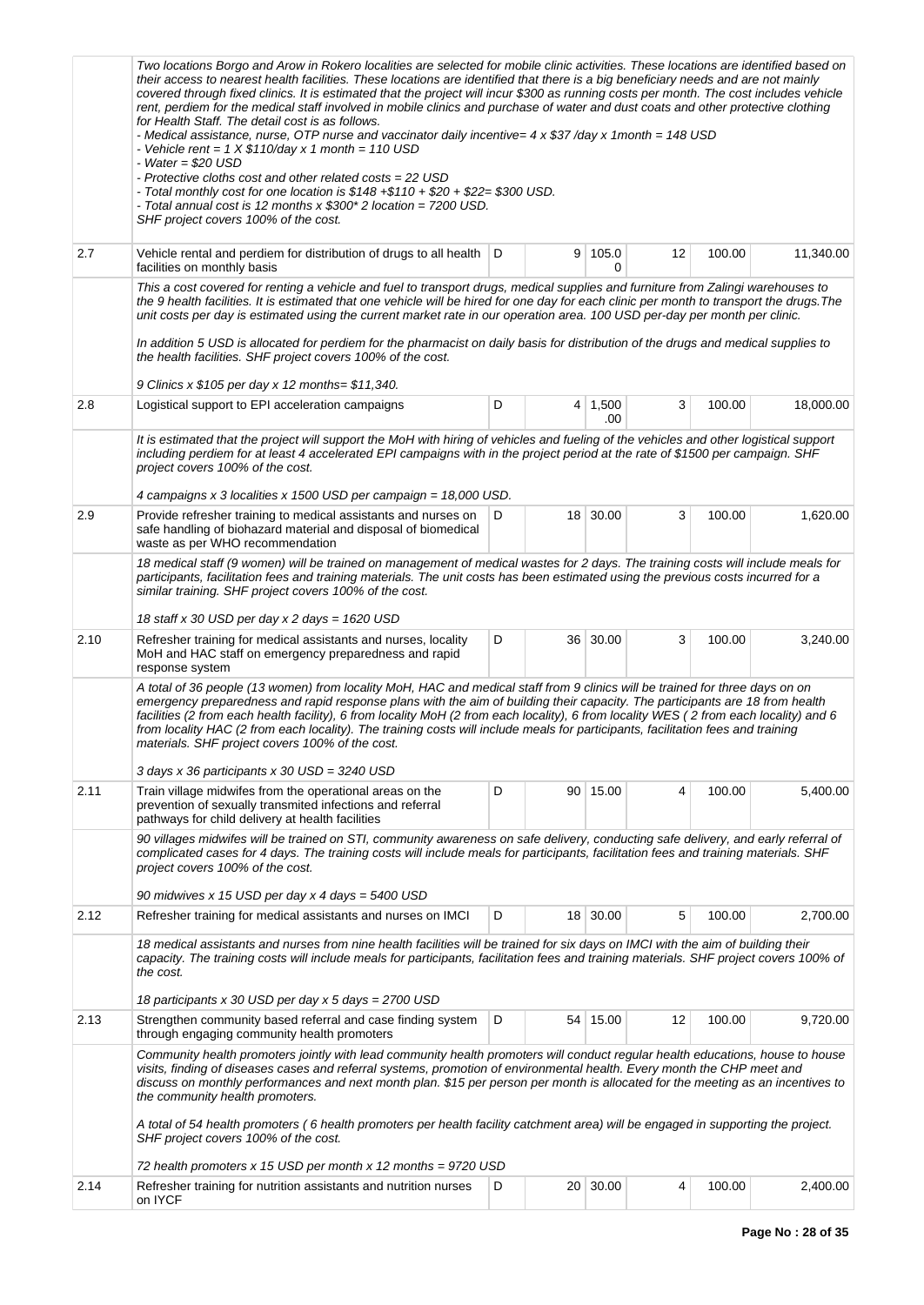|      | 20 (20 women) nutrition assistants and nurses will be trained on IYCF approaches, education and counseling and key messages.<br>The training costs will include meals for participants, facilitation fees and training materials. SHF project covers 100% of the cost.                                                                                                                                                                                                                                                                                                                                                                                            |   |      |          |    |        |           |  |  |
|------|-------------------------------------------------------------------------------------------------------------------------------------------------------------------------------------------------------------------------------------------------------------------------------------------------------------------------------------------------------------------------------------------------------------------------------------------------------------------------------------------------------------------------------------------------------------------------------------------------------------------------------------------------------------------|---|------|----------|----|--------|-----------|--|--|
|      | 20 participants x 30 USD per day x 4 days = 2400 USD                                                                                                                                                                                                                                                                                                                                                                                                                                                                                                                                                                                                              |   |      |          |    |        |           |  |  |
| 2.15 | Train community nutrition volunteers on IYCF Key messages                                                                                                                                                                                                                                                                                                                                                                                                                                                                                                                                                                                                         | D |      | 40 15.00 | 2  | 100.00 | 1,200.00  |  |  |
|      | 40 (20 women) community nutrition monitors will be trained on IYCF approaches, education and counseling and key messages.<br>The training costs will include meals for participants, facilitation fees and training materials. SHF project covers 100% of the cost.<br>The cost is allocated as follows:<br>40 participants x 15 USD per day x 2 days = 1200 USD                                                                                                                                                                                                                                                                                                  |   |      |          |    |        |           |  |  |
| 2.16 | Train lead mother groups in IYCF Key messages                                                                                                                                                                                                                                                                                                                                                                                                                                                                                                                                                                                                                     | D |      | 40 15.00 | 3  | 100.00 | 1.800.00  |  |  |
|      | 40 lead mothers will be training for 3 days on IYCF key messages. The training costs include, food and refreshment for the<br>participants, facilitation fees, stationery and training materials (Laminated IYCF key messages). The unit costs is estimated using<br>our past experience in undertaking such training). SHF will cover 100% of the training cost.<br>the cost is allocated as follows:                                                                                                                                                                                                                                                            |   |      |          |    |        |           |  |  |
|      | 40 participants x 15 USD per day x 3 days = 1800 USD                                                                                                                                                                                                                                                                                                                                                                                                                                                                                                                                                                                                              |   |      |          |    |        |           |  |  |
| 2.17 | Screening and formation of of Mother Groups                                                                                                                                                                                                                                                                                                                                                                                                                                                                                                                                                                                                                       | D | 600  | 5.00     | 1  | 100.00 | 3,000.00  |  |  |
|      | The project will establish 40 mother groups (10 in each nutrition center catchment areas). One meeting with community leaders,<br>community volunteers and nurses to select mother group members and lead mothers and explain the objectives of the MGS. The<br>unit costs includes refreshments for the participants. 100% of the cost will be covered by SHF.                                                                                                                                                                                                                                                                                                   |   |      |          |    |        |           |  |  |
| 2.18 | Conduct monthly meeting with mother support groups                                                                                                                                                                                                                                                                                                                                                                                                                                                                                                                                                                                                                | D | 600  | 1.00     | 8  | 100.00 | 4,800.00  |  |  |
|      | Review meetings will be held for 40 mother groups (600 mothers) monthly for 8 times in one year. The mother groups consists of<br>15 mothers, a total of 600 mothers. The unit costs consist of tea items and dates for the mothers during the meetings. The unit<br>costs has been established using past experience in similar activity. 100% of the costs will be covered by SHF.                                                                                                                                                                                                                                                                              |   |      |          |    |        |           |  |  |
|      | 600 participants x 1 USD per day per participant x 8 times a year = 4800 USD                                                                                                                                                                                                                                                                                                                                                                                                                                                                                                                                                                                      | D |      |          | 1  | 100.00 |           |  |  |
| 2.19 | Graduation and certification of mothers who fully attended<br>IYCF every month.                                                                                                                                                                                                                                                                                                                                                                                                                                                                                                                                                                                   |   | 600  | 4.00     |    |        | 2,400.00  |  |  |
|      | The costs will include printing of certificate and banners and incentives for SMOHs and locality leaders attending the graduation.<br>the unit cost has been estimated using our past experience. The cost will be used for purchase of soft drinks, printing of<br>certificates, procurement of sweets, and printing of banners for the celebration. 100% of the cost is covered by SHF.<br>The assumption is that all mother will complete their education. The cost is allocated as follows:<br>600 graduates x 4 USD for celebration x 1 day = 2400 USD                                                                                                       |   |      |          |    |        |           |  |  |
| 2.20 | Train nutrition assistants and OTP nurses on CMAM                                                                                                                                                                                                                                                                                                                                                                                                                                                                                                                                                                                                                 | D |      | 20 30.00 | 4  | 100.00 | 2,400.00  |  |  |
|      | 10 nutrition assistants and 10 OTP nurses planned to be trained by this project. The training will be for 4 days and the costs<br>includes, facilitation fees, meals and refreshments for the participants, stationery and training materials, training hall hire and<br>transport reimbursement for facilitators. The unit cost for the training per day has be estimated based on our past experience in<br>carry out similar training. SHF covers 100% of the training cost.<br>20 participants x 30 USD per month x 4 days = 2400 USD                                                                                                                         |   |      |          |    |        |           |  |  |
| 2.21 | Train nutrition volunteers on MUAC screening and community<br>mobilization.                                                                                                                                                                                                                                                                                                                                                                                                                                                                                                                                                                                       | D |      | 40 15.00 | 2  | 100.00 | 1,200.00  |  |  |
|      | Two days training for 40 community Nutrition Volunteers on MUAC screening is planned by the project. The costs include,<br>training materials procurement, Meals and refreshments and trainer fee. 100% of the total cost will be charged to the project.<br>40 participants x 15 USD per day x 2 days = 1200 USD                                                                                                                                                                                                                                                                                                                                                 |   |      |          |    |        |           |  |  |
| 2.22 | Monthly review meeting with community nutrition volunteers                                                                                                                                                                                                                                                                                                                                                                                                                                                                                                                                                                                                        | D |      | 40 15.00 | 11 | 100.00 | 6,600.00  |  |  |
|      | Review meetings will be held for 40 Community Nutrition Volunteers per month for 11 months. The Cost relate to incentives<br>provided to nutrition volunteers who actively involve in implementation of nutrition activities including community awareness,<br>conducting routine screening, distribution of supplementary food and malnurished children follow-up and case finding. Unit costs<br>has been established using past experience in similar activity. 100% of the costs will be covered by SHF.<br>40 volunteers x 11 months x 15 USD per person per month = $6600$ USD                                                                              |   |      |          |    |        |           |  |  |
| 2.23 | Printing of key IYCF messages, nutrition and health protocols,<br>registration books, and IEC materials                                                                                                                                                                                                                                                                                                                                                                                                                                                                                                                                                           | D | 5000 | 2.00     | 1  | 100.00 | 10.000.00 |  |  |
|      | The project planned to procure different health and nutrition field level reporting and registration documents. The printings<br>includes, community volunteers reporting format, MUAC screening forms, OTP registration, patients registration and printing of<br>different health and nutrition protocols. The project will cover 100% of the costs.<br>5000 different printings x 2 USD per printing = 10,000 USD                                                                                                                                                                                                                                              |   |      |          |    |        |           |  |  |
| 2.24 | Conduct mass MUAC screening twice a year by community<br>nutrition volunteers                                                                                                                                                                                                                                                                                                                                                                                                                                                                                                                                                                                     | D | 8100 | 2.00     | 1  | 100.00 | 16,200.00 |  |  |
|      | The costs will include hire of motor vehicles and per diem for the team undertaking the mass screening. The cost is allocated as<br>follows:<br>- 12 vehicles x 1 vehicle in each locations x 3 days in each location (12 vehicles x \$150 x 3 days = \$5400) The cost of hiring a<br>land cruiser with fuel per day is \$150. The costs per day is as per current market price for hiring the vehicles in our operation<br>areas.<br>- Perdiem (60 nutrition monitors x 3 days x 15 $USD = $2,700$ )<br>$-$ Total cost = 5,400 $+$ 2,700 = \$8,100<br>The screening will be undertaken onces during the project period. 100% of the cost will be covered by SHF. |   |      |          |    |        |           |  |  |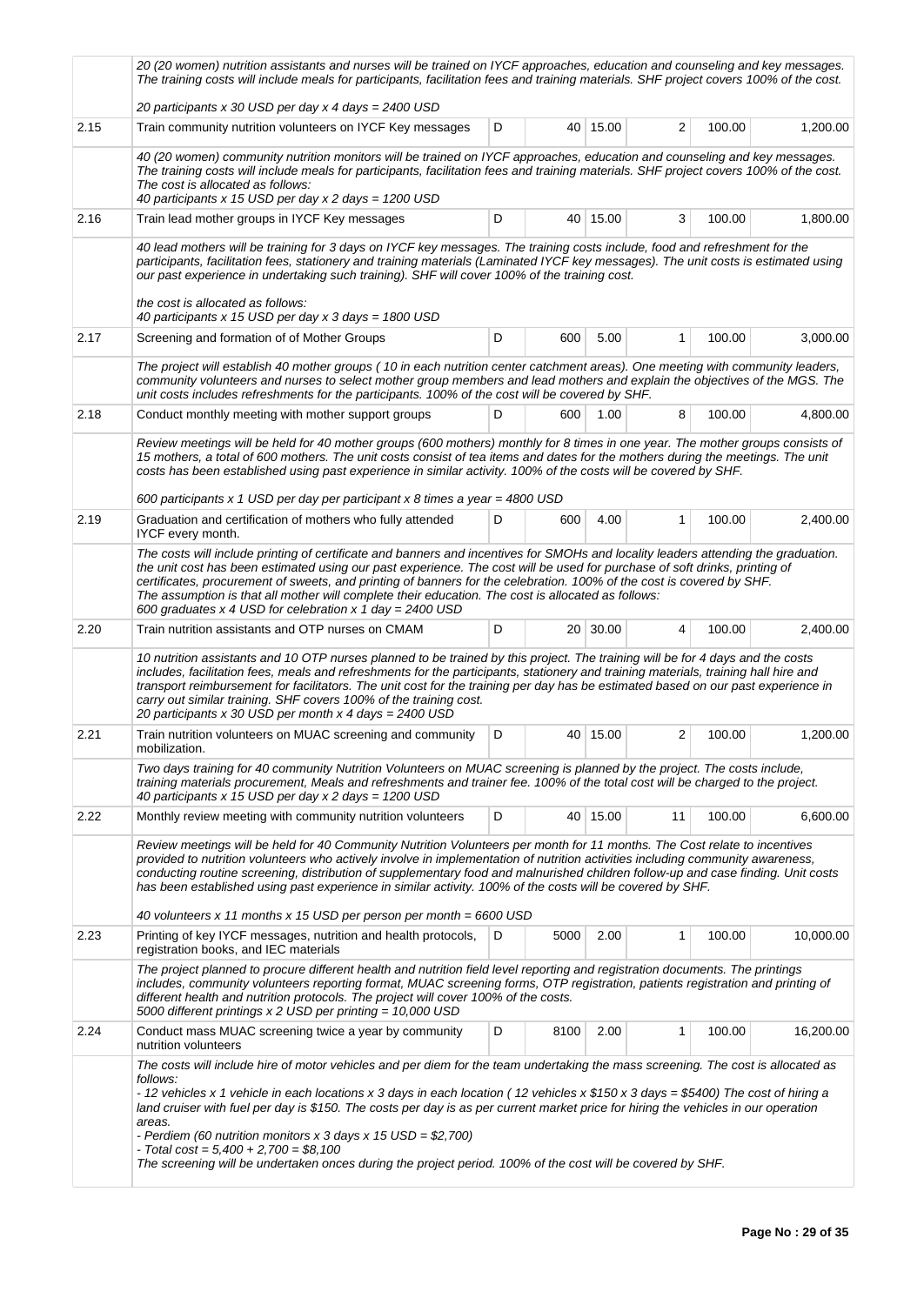| 2.25         | Train medical assistants and OTP nurses on SAM<br>management for 4 days                                                                                                                                                                                                                                                                                                                                                                                                | D  |    | 20 30.00       | 4  | 100.00 | 2,400.00   |  |  |
|--------------|------------------------------------------------------------------------------------------------------------------------------------------------------------------------------------------------------------------------------------------------------------------------------------------------------------------------------------------------------------------------------------------------------------------------------------------------------------------------|----|----|----------------|----|--------|------------|--|--|
|              | 20 Nurses and medical assistants will be trained for 4 days . The costs includes, training materials, stationery, Facilitation fees,<br>meals for the participant and transport and accommodation. 100% of the cost will be covered by SHF. The cost is calculated as<br>follows:<br>20 participants x 30 USD per day x 4 days for training = 2400 USD                                                                                                                 |    |    |                |    |        |            |  |  |
| 2.26         | Facilitate referral of undernourished individuals with medical<br>complications to SCs for stabilization                                                                                                                                                                                                                                                                                                                                                               | D  |    | 400 15.00      | 1  | 100.00 | 6,000.00   |  |  |
|              | The cost include transport costs and TFU caretaker costs for the referral for the targeted 500 SAM with complications cases. The<br>unit cost is estimated using past experience in the same activities. 100% of the costs will be covered by SHF. The cost is<br>estimated as follows:                                                                                                                                                                                |    |    |                |    |        |            |  |  |
|              | 500 children x 15 USD per child = 7500 USD                                                                                                                                                                                                                                                                                                                                                                                                                             |    |    |                |    |        |            |  |  |
| 2.27         | Procure RTFU for OTP program of 2000 children SAM cases<br>without complication                                                                                                                                                                                                                                                                                                                                                                                        | D  |    |                |    |        |            |  |  |
|              | The cost to purchase 2000 Cartons RTFU                                                                                                                                                                                                                                                                                                                                                                                                                                 |    |    |                |    |        |            |  |  |
| 2.28         | Referral of patients with complicated cases to hospitals from 9<br>health facilities                                                                                                                                                                                                                                                                                                                                                                                   | D  |    | 500 20.00      | 1  | 100.00 | 10,000.00  |  |  |
|              | WR planned to provide transportation fee (ambulance fee) for patients with medical complications and refereed to nearby<br>hospitals. A total of 550 patients will be supported. The payment will be in cash on average of 20 USD per patient. 100% of the<br>costs will be covered by SHF.                                                                                                                                                                            |    |    |                |    |        |            |  |  |
| 2.29         | 500 patients x 20 USD per patient = 10,000 USD<br>Refresher training for health facility personnel on ANC,                                                                                                                                                                                                                                                                                                                                                             | D  | 27 | 30.00          | 3  | 100.00 | 2,430.00   |  |  |
|              | delivery, PNC and family planning                                                                                                                                                                                                                                                                                                                                                                                                                                      |    |    |                |    |        |            |  |  |
|              | 27 medical assistants and nurses from nine health facilities will be trained for three days on basic ANC, delivery, PNC and family<br>planning with the aim of building their capacity. The training costs will include meals for participants, facilitation fees,<br>transportation and training materials. 100% of the project cost is allocated to this project.<br>27 participants x 30 USD per day x 3 days = 2430                                                |    |    |                |    |        |            |  |  |
| 2.30         | MoH staff secondment health and nutrition officers and roving<br>medical staff                                                                                                                                                                                                                                                                                                                                                                                         | D  | 5  | 440.0<br>0     | 12 | 100.00 | 26,400.00  |  |  |
|              | mobilization, project activities implementation and monitoring.<br>4 officers x 400 USD per month x 12 months = 19,200 USD.<br>One roving medical will be seconded from MOH and he or she will be involved in supporting all the health facilities at field level.<br>1 medical doc x 600 USD per month x 12 months = 7200 USD<br>Average unit cost will be (7200 + 19200)/12/5 = 440 USD<br>Finally, 5 seconded personnel x 440 USD x 12 months x $100\% = 26400$ USD |    |    |                |    |        |            |  |  |
|              | <b>Section Total</b>                                                                                                                                                                                                                                                                                                                                                                                                                                                   |    |    |                |    |        | 342,650.00 |  |  |
| 3. Equipment |                                                                                                                                                                                                                                                                                                                                                                                                                                                                        |    |    |                |    |        |            |  |  |
|              |                                                                                                                                                                                                                                                                                                                                                                                                                                                                        |    |    |                |    |        |            |  |  |
| 3.1          | Procurement of computer                                                                                                                                                                                                                                                                                                                                                                                                                                                | S  |    | 2   800.0<br>0 | 1  | 100.00 | 1,600.00   |  |  |
|              | Two Dell laptops will be purchased for the nutrition Coordinators. The price of the computer is as per the current market price                                                                                                                                                                                                                                                                                                                                        |    |    |                |    |        |            |  |  |
|              | <b>Section Total</b>                                                                                                                                                                                                                                                                                                                                                                                                                                                   |    |    |                |    |        | 1,600.00   |  |  |
|              | <b>4. Contractual Services</b>                                                                                                                                                                                                                                                                                                                                                                                                                                         |    |    |                |    |        |            |  |  |
| NA           | <b>NA</b>                                                                                                                                                                                                                                                                                                                                                                                                                                                              | NA | 0  | 0.00           | 0  | 0      | 0.00       |  |  |
|              | ΝA                                                                                                                                                                                                                                                                                                                                                                                                                                                                     |    |    |                |    |        |            |  |  |
|              | <b>Section Total</b>                                                                                                                                                                                                                                                                                                                                                                                                                                                   |    |    |                |    |        | 0.00       |  |  |
| 5. Travel    |                                                                                                                                                                                                                                                                                                                                                                                                                                                                        |    |    |                |    |        |            |  |  |
| 5.1          | Visa and travel permits for five international staff                                                                                                                                                                                                                                                                                                                                                                                                                   | S  | 6  | 150.0<br>0     | 4  | 30.00  | 1,080.00   |  |  |
|              |                                                                                                                                                                                                                                                                                                                                                                                                                                                                        |    |    |                |    |        |            |  |  |
|              | Six International staffs (H&N Manager, Country Director, Finance Manager, Program Manager, ME& manager and Zalingi area<br>manager) visa and travel permits charges for four trips are estimated at USD 150 per trip. 30% of this cost will be charged under<br>SHF donor while 70% will be contribution from other donors.                                                                                                                                            |    |    |                |    |        |            |  |  |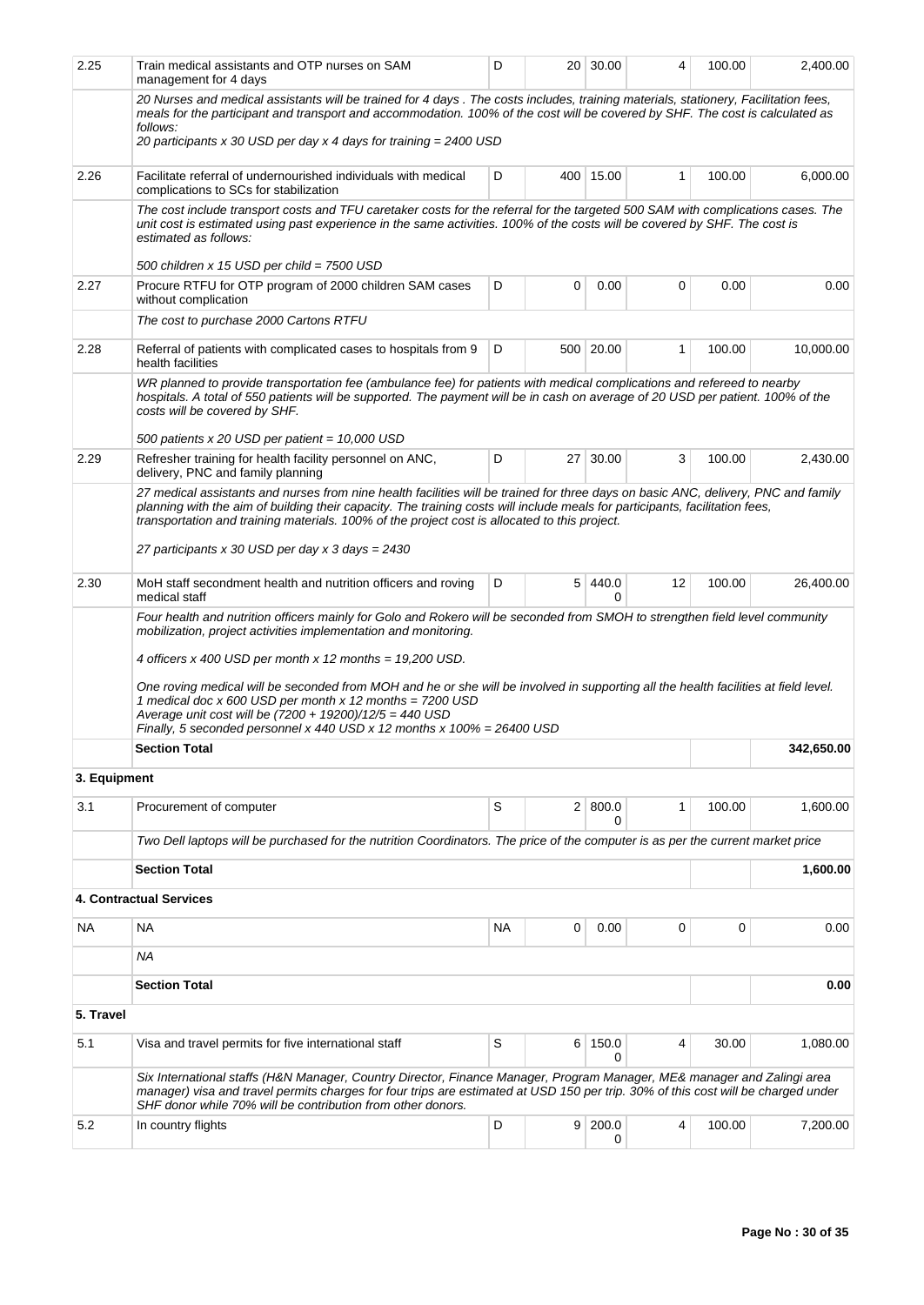|                                                                                                                                                                                                                                                                                                                                                                                                                                                                                                                                                                                                                                                                                                                                                                                                                                                                                                                                                                                                                                                                                        | Nine WR staff including (2 coordinators (health & nutrition), 2 officers (health & nutrition), 2 area coordinators, H&N Manager,<br>program manager and Zalingi area manager) will visit field or travel between Zalingi and field bases including Rokero, Nertiti and<br>Golo for project related meetings and field monitoring. The trip is planned to be once in a quarter or 4 times a year for each staff.                                                                                                                                                                                                                                                                                                                                                                                                                                                                                                                                                                                                                      |   |                |                       |     |        |           |  |  |  |  |
|----------------------------------------------------------------------------------------------------------------------------------------------------------------------------------------------------------------------------------------------------------------------------------------------------------------------------------------------------------------------------------------------------------------------------------------------------------------------------------------------------------------------------------------------------------------------------------------------------------------------------------------------------------------------------------------------------------------------------------------------------------------------------------------------------------------------------------------------------------------------------------------------------------------------------------------------------------------------------------------------------------------------------------------------------------------------------------------|--------------------------------------------------------------------------------------------------------------------------------------------------------------------------------------------------------------------------------------------------------------------------------------------------------------------------------------------------------------------------------------------------------------------------------------------------------------------------------------------------------------------------------------------------------------------------------------------------------------------------------------------------------------------------------------------------------------------------------------------------------------------------------------------------------------------------------------------------------------------------------------------------------------------------------------------------------------------------------------------------------------------------------------|---|----------------|-----------------------|-----|--------|-----------|--|--|--|--|
|                                                                                                                                                                                                                                                                                                                                                                                                                                                                                                                                                                                                                                                                                                                                                                                                                                                                                                                                                                                                                                                                                        | A round trip of flight at rate of 200 USD is estimated and 100% of this cost will be charged under SHF donor. - Unit cost is<br>estimated from the current in country air travel cost.                                                                                                                                                                                                                                                                                                                                                                                                                                                                                                                                                                                                                                                                                                                                                                                                                                               |   |                |                       |     |        |           |  |  |  |  |
| 5.3                                                                                                                                                                                                                                                                                                                                                                                                                                                                                                                                                                                                                                                                                                                                                                                                                                                                                                                                                                                                                                                                                    | Vehicle hire and fuel and other forms of ground travel for field<br>operations                                                                                                                                                                                                                                                                                                                                                                                                                                                                                                                                                                                                                                                                                                                                                                                                                                                                                                                                                       | D |                | $3 \mid 1,500$<br>.00 | 12  | 100.00 | 54,000.00 |  |  |  |  |
|                                                                                                                                                                                                                                                                                                                                                                                                                                                                                                                                                                                                                                                                                                                                                                                                                                                                                                                                                                                                                                                                                        | three land cruisers allocated to SHF project will be hired at a cost of USD 1500 per month for 12 months. The vehicle will be used<br>for implementation of project activities only. The vehicle will be used to transport the project staff to the field sites for monitoring<br>and activities implementation. 100% of the cost will be charged to SHF project. The cost is estimated as follows.<br>3 vehicles x 1500 USD per month x 12 months = $54000$ USD.<br>There other areas which are not accessible by road which we will hire the local forms of travel like donkey and camel to access<br>the areas especially in Golo area.                                                                                                                                                                                                                                                                                                                                                                                           |   |                |                       |     |        |           |  |  |  |  |
| 5.4                                                                                                                                                                                                                                                                                                                                                                                                                                                                                                                                                                                                                                                                                                                                                                                                                                                                                                                                                                                                                                                                                    | Daily Subsistence Allowance for project Staff                                                                                                                                                                                                                                                                                                                                                                                                                                                                                                                                                                                                                                                                                                                                                                                                                                                                                                                                                                                        | S | 9              | 6.00                  | 264 | 70.00  | 9,979.20  |  |  |  |  |
|                                                                                                                                                                                                                                                                                                                                                                                                                                                                                                                                                                                                                                                                                                                                                                                                                                                                                                                                                                                                                                                                                        | The Daily subsistence allowance will be paid to 9 national staff who will be implementing this project based in the field bases. The<br>amount will cater for Food for the staff while in the field bases and tea items. The staff will spend at least 22 days per month in the<br>field.<br>The staff will be paid \$6 per day for x 22 days per month x 12 months x 9 staff X 70% = \$14256. SHF will contribute 70% of the                                                                                                                                                                                                                                                                                                                                                                                                                                                                                                                                                                                                        |   |                |                       |     |        |           |  |  |  |  |
| 5.5                                                                                                                                                                                                                                                                                                                                                                                                                                                                                                                                                                                                                                                                                                                                                                                                                                                                                                                                                                                                                                                                                    | costs. The unit costs is per WR DSA rates for field staff.<br>Joint project activities monitoring including SMoH and other<br>partners                                                                                                                                                                                                                                                                                                                                                                                                                                                                                                                                                                                                                                                                                                                                                                                                                                                                                               | D |                | $1 \mid 1,068$<br>.00 | 4   | 100.00 | 4,272.00  |  |  |  |  |
|                                                                                                                                                                                                                                                                                                                                                                                                                                                                                                                                                                                                                                                                                                                                                                                                                                                                                                                                                                                                                                                                                        | The joint monitoring will be undertaken on quarterly basis including 2 people from the SMOH and 1 Staff State HAC and 1 WR<br>staff. The costs include motor vehicle costs and perdiem during the monitoring visits and incentives for the officials from the<br>ministries and HAC. The motor vehicle costs will be 4 days x $$150$ x 4 Quarters = \$2,400 and<br>Daily Subsistence Allowance is as follows:<br>• HAC daily rate = 250 SDG (35 USD) = 35 x 1 person x 4 days x 4 quarter = 560 USD<br>• Line ministries Daily rate = 250 SDG (35USD) = 35 x 2 person x 4 days x 4 quarter = 1120<br>• WR staff daily rate = 85 SDG (12 USD) = 12 x 1 person x 4 days x 4 quarter = 192<br>o Total 1872<br>The unit costs has been estimated using the past experience in our operation areas. The total costs for the activity is $$2,400 +$<br>\$1872=\$4272). 100% of the cost will be covered by SHF.<br>After each visit the team produces report and put recommendations including agreed action plans for the field findings. |   |                |                       |     |        |           |  |  |  |  |
|                                                                                                                                                                                                                                                                                                                                                                                                                                                                                                                                                                                                                                                                                                                                                                                                                                                                                                                                                                                                                                                                                        | <b>Section Total</b>                                                                                                                                                                                                                                                                                                                                                                                                                                                                                                                                                                                                                                                                                                                                                                                                                                                                                                                                                                                                                 |   |                |                       |     |        | 76,531.20 |  |  |  |  |
|                                                                                                                                                                                                                                                                                                                                                                                                                                                                                                                                                                                                                                                                                                                                                                                                                                                                                                                                                                                                                                                                                        | 6. Transfers and Grants to Counterparts                                                                                                                                                                                                                                                                                                                                                                                                                                                                                                                                                                                                                                                                                                                                                                                                                                                                                                                                                                                              |   |                |                       |     |        |           |  |  |  |  |
| 6.1                                                                                                                                                                                                                                                                                                                                                                                                                                                                                                                                                                                                                                                                                                                                                                                                                                                                                                                                                                                                                                                                                    | Almasar Staff and Other Personnel Costs                                                                                                                                                                                                                                                                                                                                                                                                                                                                                                                                                                                                                                                                                                                                                                                                                                                                                                                                                                                              | S |                | 5 450.0<br>0          | 12  | 35.00  | 9,450.00  |  |  |  |  |
|                                                                                                                                                                                                                                                                                                                                                                                                                                                                                                                                                                                                                                                                                                                                                                                                                                                                                                                                                                                                                                                                                        | Five field staff including field coordinator, accountant, logistics, nutrition officer, health officer will be supported by the project. On<br>average \$450 with 35% time is allocated as SHF contribution.                                                                                                                                                                                                                                                                                                                                                                                                                                                                                                                                                                                                                                                                                                                                                                                                                         |   |                |                       |     |        |           |  |  |  |  |
| 6.2                                                                                                                                                                                                                                                                                                                                                                                                                                                                                                                                                                                                                                                                                                                                                                                                                                                                                                                                                                                                                                                                                    | Almasar Vehicle rent for project activities implementation and<br>monitoring                                                                                                                                                                                                                                                                                                                                                                                                                                                                                                                                                                                                                                                                                                                                                                                                                                                                                                                                                         | D | 1 <sup>1</sup> | 600.0<br>0            | 12  | 100.00 | 7,200.00  |  |  |  |  |
|                                                                                                                                                                                                                                                                                                                                                                                                                                                                                                                                                                                                                                                                                                                                                                                                                                                                                                                                                                                                                                                                                        | \$600 per month is allocated for the partner for renting vehicle to do project related activities in the field.                                                                                                                                                                                                                                                                                                                                                                                                                                                                                                                                                                                                                                                                                                                                                                                                                                                                                                                      |   |                |                       |     |        |           |  |  |  |  |
| 6.3                                                                                                                                                                                                                                                                                                                                                                                                                                                                                                                                                                                                                                                                                                                                                                                                                                                                                                                                                                                                                                                                                    | Almasar Travel daily subsistence allowance for project field<br>Staff                                                                                                                                                                                                                                                                                                                                                                                                                                                                                                                                                                                                                                                                                                                                                                                                                                                                                                                                                                | S |                | 4 90.00               | 12  | 100.00 | 4,320.00  |  |  |  |  |
|                                                                                                                                                                                                                                                                                                                                                                                                                                                                                                                                                                                                                                                                                                                                                                                                                                                                                                                                                                                                                                                                                        | Four field staff of the partner will be visit field 10 times a month at daily rate of 9 USD.                                                                                                                                                                                                                                                                                                                                                                                                                                                                                                                                                                                                                                                                                                                                                                                                                                                                                                                                         |   |                |                       |     |        |           |  |  |  |  |
| 6.4                                                                                                                                                                                                                                                                                                                                                                                                                                                                                                                                                                                                                                                                                                                                                                                                                                                                                                                                                                                                                                                                                    | Rehabilitation of health facility                                                                                                                                                                                                                                                                                                                                                                                                                                                                                                                                                                                                                                                                                                                                                                                                                                                                                                                                                                                                    | D |                | 2 5,000<br>.00        | 1   | 100.00 | 10,000.00 |  |  |  |  |
| Additional block construction and rehabilitation of health facilities in Golo area in Kurmul and Koron villages is planned to be<br>supported by this project by Almasar. The rehabilitation works is done in participation with the communities of the above five<br>villages. Both WR and Almasar have good experience of construction of health facilities through active participation of the<br>community. The budget also includes procurement of industrial materials such as cement, zink sheet, iron bars, pipes, local<br>materials including stones, mud and skilled labor cost who work on the health facilities. The community will also contribute in<br>providing local materials such as mud and gravel and unskilled labor will be contributed by the community. The unit costs for<br>each Health facility has been estimated using our previous experience and the average unit costs for the different items which will<br>be procured at the current market rate. SHF project covers 100% of the cost.<br>2 health facilities x 5000 USD per facility = 10000 USD |                                                                                                                                                                                                                                                                                                                                                                                                                                                                                                                                                                                                                                                                                                                                                                                                                                                                                                                                                                                                                                      |   |                |                       |     |        |           |  |  |  |  |
| 6.5                                                                                                                                                                                                                                                                                                                                                                                                                                                                                                                                                                                                                                                                                                                                                                                                                                                                                                                                                                                                                                                                                    | <b>Rehabilitation of SFC centers</b>                                                                                                                                                                                                                                                                                                                                                                                                                                                                                                                                                                                                                                                                                                                                                                                                                                                                                                                                                                                                 | D |                | $4 \mid 3,000$<br>.00 | 1   | 100.00 | 12,000.00 |  |  |  |  |
|                                                                                                                                                                                                                                                                                                                                                                                                                                                                                                                                                                                                                                                                                                                                                                                                                                                                                                                                                                                                                                                                                        | WR through Almasar budget to rehabilitate 4 nutrition centers including Jebel Ahmar, Kurmul, killing and Koron villages. The<br>budget will be used to procure industrial materials such as cement, zink sheet, iron bars, pipes, local materials including stones,<br>mud and skilled labor cost who work on the health facilities. The community will also contribute in providing local materials such<br>as mud and gravel and unskilled labor will be contributed by the community. The unit costs for each the facility has been<br>estimated based on Kambila nutrition center constructed by WR and the current market rate for industrial and local materials.<br>SHF project covers 100% of the cost.<br>4 nutrition centers x 3000 USD per nutrition center = 12000 USD                                                                                                                                                                                                                                                   |   |                |                       |     |        |           |  |  |  |  |
| 6.6                                                                                                                                                                                                                                                                                                                                                                                                                                                                                                                                                                                                                                                                                                                                                                                                                                                                                                                                                                                                                                                                                    | Support two mobile clinics in Nertiti                                                                                                                                                                                                                                                                                                                                                                                                                                                                                                                                                                                                                                                                                                                                                                                                                                                                                                                                                                                                | D |                | $2 \mid 300.0$        | 12  | 100.00 | 7,200.00  |  |  |  |  |
|                                                                                                                                                                                                                                                                                                                                                                                                                                                                                                                                                                                                                                                                                                                                                                                                                                                                                                                                                                                                                                                                                        |                                                                                                                                                                                                                                                                                                                                                                                                                                                                                                                                                                                                                                                                                                                                                                                                                                                                                                                                                                                                                                      |   |                | 0                     |     |        |           |  |  |  |  |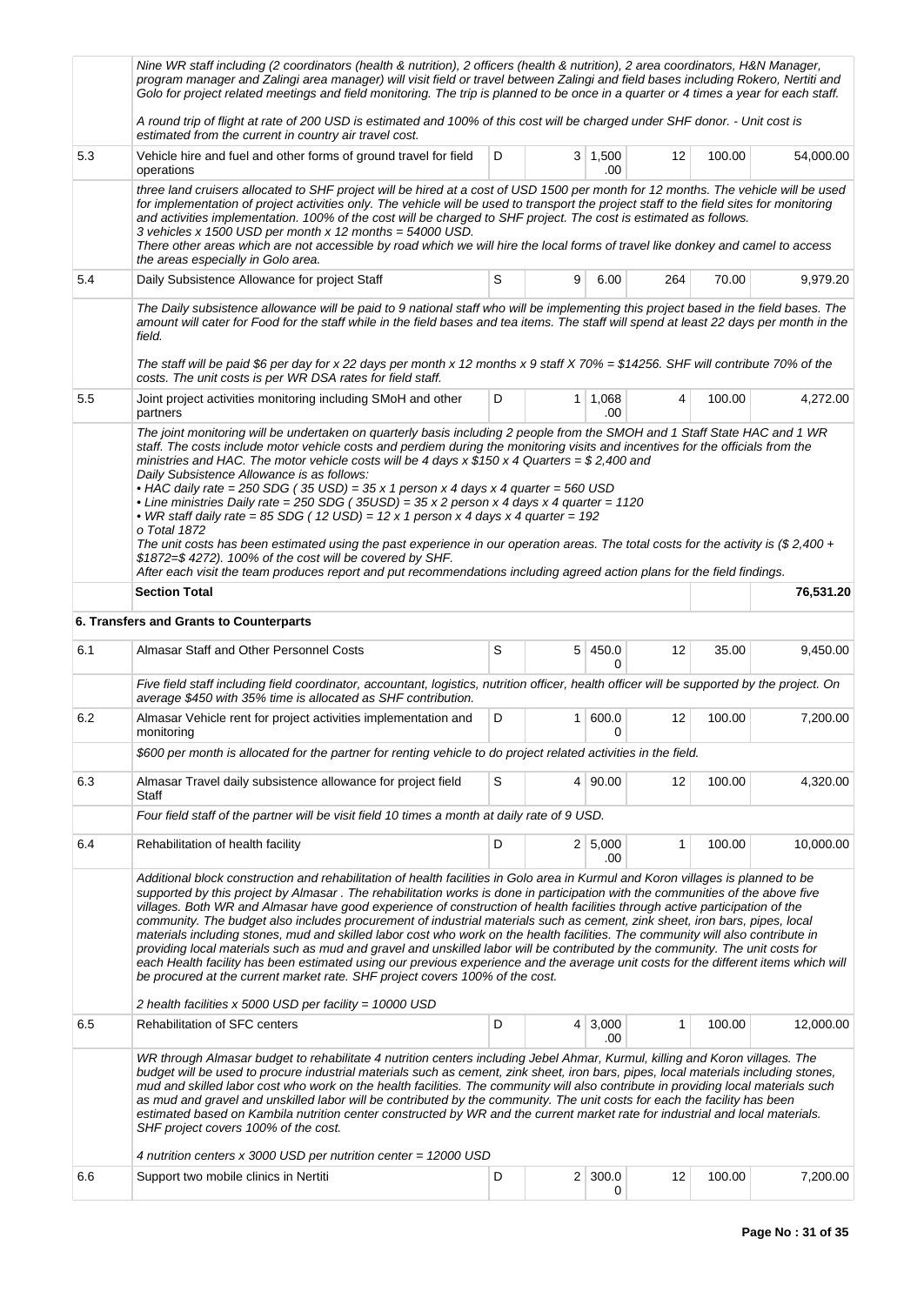|      | Two locations Meti and Radba in Nertiti locality selected for mobile clinic activities. These locations are identified based on their<br>access to nearest health facilities. These locations are identified that there is a big beneficiary needs and are not mainly covered<br>through fixed clinics. It is estimated that the project will incur \$300 as running costs per month. The cost includes vehicle rent,<br>perdiem for the medical staff involved in mobile clinics and purchase of water and dust coats and other protective clothing for<br>Health Staff. The detail cost is as follows.<br>- Medical assistance, nurse, OTP nurse and vaccinator daily incentive= 4 x \$37 /day x 1month = 148 USD<br>- Vehicle rent = $1 \times $110/day \times 1 month = 110 USD$<br>- Water = $$20$ USD<br>- Protective cloths cost and other related costs = 22 USD<br>- Total monthly cost for one location is $$148 + $110 + $20 + $22 = $300$ USD.<br>- Total annual cost is 12 months x \$300* 2 location = 7200 USD.<br>SHF project covers 100% of the cost. |   |                |                        |    |        |           |
|------|------------------------------------------------------------------------------------------------------------------------------------------------------------------------------------------------------------------------------------------------------------------------------------------------------------------------------------------------------------------------------------------------------------------------------------------------------------------------------------------------------------------------------------------------------------------------------------------------------------------------------------------------------------------------------------------------------------------------------------------------------------------------------------------------------------------------------------------------------------------------------------------------------------------------------------------------------------------------------------------------------------------------------------------------------------------------|---|----------------|------------------------|----|--------|-----------|
| 6.7  | Gender and protection mainstreaming for health and nutrition<br>facilities personnel                                                                                                                                                                                                                                                                                                                                                                                                                                                                                                                                                                                                                                                                                                                                                                                                                                                                                                                                                                                   | D |                | 38 20.00               | 2  | 100.00 | 1,520.00  |
|      | A total of 18 health facilities personnel (medical assistants and nurses) and 20 OTP nurses and nutrition assistants will be trained<br>for 2 days on gender and protection mainstreaming with the aim of building their capacity. The training costs will include meals for<br>participants, facilitation fees and training materials. 100% of the training cost is covered by the project.<br>38 participants x 20 USD per day x 2 days = 1520 USD                                                                                                                                                                                                                                                                                                                                                                                                                                                                                                                                                                                                                   |   |                |                        |    |        |           |
| 6.8  | Gender and protection mainstreaming for health and nutrition<br>volunteers training                                                                                                                                                                                                                                                                                                                                                                                                                                                                                                                                                                                                                                                                                                                                                                                                                                                                                                                                                                                    | 2 | 100.00         | 2,820.00               |    |        |           |
|      | A total of 94 health and nutrition volunteers will be trained for 2 days on gender and protection mainstreaming with the aim of<br>creating awareness on the subject. The training costs will include meals for participants, facilitation fees and training materials.<br>100% of the training cost is covered by the project.<br>94 participants x 15 USD per day x 2 days = 2820 USD                                                                                                                                                                                                                                                                                                                                                                                                                                                                                                                                                                                                                                                                                |   |                |                        |    |        |           |
| 6.9  | Materials and equipments support to nutrition centers                                                                                                                                                                                                                                                                                                                                                                                                                                                                                                                                                                                                                                                                                                                                                                                                                                                                                                                                                                                                                  | D |                | $10 \mid 1,000$<br>.00 | 1  | 100.00 | 10,000.00 |
| 6.10 | cupbords, plastic mat, benches for waiting area, local water dispenser, water barrel for water storage, white board for weekly<br>reporting, flip chart holder or stand for nutrition education and other field level necessary items.<br>1000 per nutrition centers $x$ 10 centers = 10,000 USD<br>General Operating and Other Direct Costs                                                                                                                                                                                                                                                                                                                                                                                                                                                                                                                                                                                                                                                                                                                           | S | 1 <sup>1</sup> | 610.0                  | 12 | 70.00  | 5,124.00  |
|      | This is Almasar's field offices cost which includes Zalingi office rent, partner's field staff communication cost, Zalingi office<br>supplies and utilities and bank charges. Average monthly cost is included to estimate unit costs of the costs. The detail cost<br>includes office rent 300 USD, office supplies, utilities and bank charges cost monthly 150 USD and field staff communication cost<br>60 USD monthly.<br>Additionally, monthly Zaling office running cost, fuel for generator and generator maintenance cost of 100 USD per month is<br>added.<br>The total cost on monthly will be 610 USD and this project covers 70% of these costs.                                                                                                                                                                                                                                                                                                                                                                                                          |   |                | 0                      |    |        |           |
| 6.11 | Almasar priject support cost                                                                                                                                                                                                                                                                                                                                                                                                                                                                                                                                                                                                                                                                                                                                                                                                                                                                                                                                                                                                                                           | S |                | 1 69,63<br>4.00        | 1  | 7.00   | 4,874.38  |
|      | 7% of the total cost allocated for Almasar                                                                                                                                                                                                                                                                                                                                                                                                                                                                                                                                                                                                                                                                                                                                                                                                                                                                                                                                                                                                                             |   |                |                        |    |        |           |
|      | <b>Section Total</b>                                                                                                                                                                                                                                                                                                                                                                                                                                                                                                                                                                                                                                                                                                                                                                                                                                                                                                                                                                                                                                                   |   |                |                        |    |        | 74,508.38 |
|      | 7. General Operating and Other Direct Costs                                                                                                                                                                                                                                                                                                                                                                                                                                                                                                                                                                                                                                                                                                                                                                                                                                                                                                                                                                                                                            |   |                |                        |    |        |           |
| 7.1  | Khartoum Office rent, maintenance and office running cost                                                                                                                                                                                                                                                                                                                                                                                                                                                                                                                                                                                                                                                                                                                                                                                                                                                                                                                                                                                                              | S |                | $1 \mid 4,000$<br>.00  | 12 | 25.00  | 12,000.00 |
|      | Office rent is used to calculate for Khartoum office. Khartoum office the coordination office in the country. The cost is estimated<br>based on current WR rent and running cost rate and SHF will support 25%.                                                                                                                                                                                                                                                                                                                                                                                                                                                                                                                                                                                                                                                                                                                                                                                                                                                        |   |                |                        |    |        |           |
|      | 1 office x 4000 USD rent and running cost per month x 12 months x 25% = 12000 USD                                                                                                                                                                                                                                                                                                                                                                                                                                                                                                                                                                                                                                                                                                                                                                                                                                                                                                                                                                                      | S |                |                        |    |        |           |
| 7.2  | Zalingi Office rent, maintenance and office running cost                                                                                                                                                                                                                                                                                                                                                                                                                                                                                                                                                                                                                                                                                                                                                                                                                                                                                                                                                                                                               |   |                | $1 \mid 1,250$<br>.00  | 12 | 25.00  | 3,750.00  |
|      | Office rent is used to calculate for Zalingi office. Zalingi office coordinates project implementation at state level. The cost is<br>estimated based on current WR rent and running cost rate and SHF will support 25%.                                                                                                                                                                                                                                                                                                                                                                                                                                                                                                                                                                                                                                                                                                                                                                                                                                               |   |                |                        |    |        |           |
|      | 1 office x 1250 USD rent and running cost per month x 12 months x 25% = 3750 USD                                                                                                                                                                                                                                                                                                                                                                                                                                                                                                                                                                                                                                                                                                                                                                                                                                                                                                                                                                                       |   |                |                        |    |        |           |
| 7.3  | Field office rent, maintenance and office running cost                                                                                                                                                                                                                                                                                                                                                                                                                                                                                                                                                                                                                                                                                                                                                                                                                                                                                                                                                                                                                 | S |                | 3 450.0<br>0           | 12 | 25.00  | 4,050.00  |
|      | Office rent is used to calculate for Nertiti, Golo and Rokero offices. These offices are used for coordinating projects implemented<br>in the three localities. The cost is estimated based on current WR rent and running cost rate and SHF will support 40%.                                                                                                                                                                                                                                                                                                                                                                                                                                                                                                                                                                                                                                                                                                                                                                                                         |   |                |                        |    |        |           |
|      | Three offices x 450 USD rent and running cost per month x 12 months x $25% = 4050$ USD                                                                                                                                                                                                                                                                                                                                                                                                                                                                                                                                                                                                                                                                                                                                                                                                                                                                                                                                                                                 |   |                |                        |    |        |           |
| 7.4  | Monthly communication costs and visat services for Golo,<br>Nertiti, Zalingi and Khartoum offices                                                                                                                                                                                                                                                                                                                                                                                                                                                                                                                                                                                                                                                                                                                                                                                                                                                                                                                                                                      | S |                | 4   600.0<br>0         | 12 | 25.00  | 7,200.00  |
|      | Communication costs will include telephone bill for staff working on the project and internet costs for Zalingi, Golo, Nertiti and<br>Khartoum office. The cost has been estimated using our past experience. SHF will contribute 25% of the cost.<br>600 USD per month per offices x 4 offices x 12 months x $25\% = 7200$ USD                                                                                                                                                                                                                                                                                                                                                                                                                                                                                                                                                                                                                                                                                                                                        |   |                |                        |    |        |           |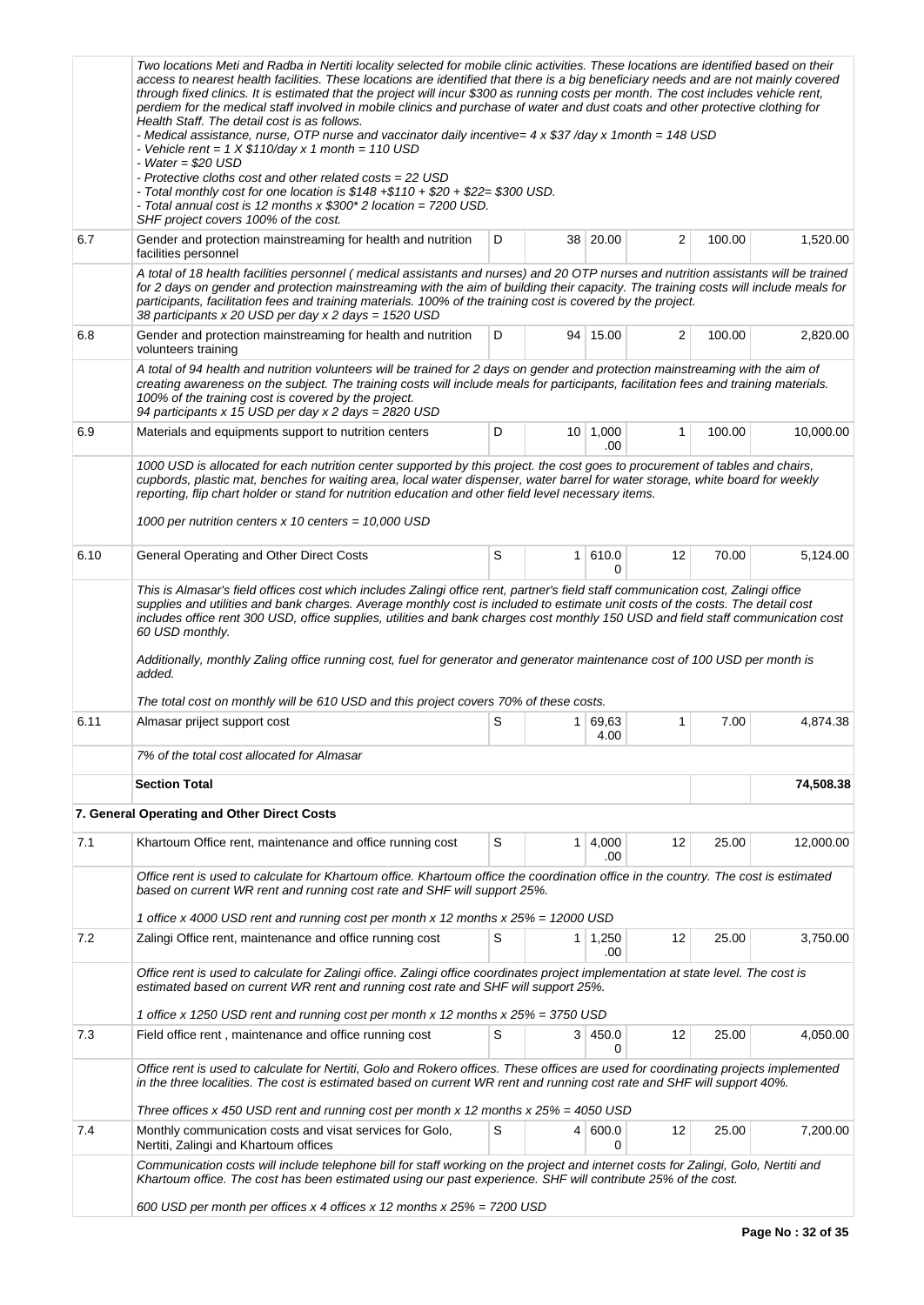| 7.5               | Bank charges                                                                                                                                                                                                                                                                                                                                                                                                                              | S | 1 <sup>1</sup> | 500.0<br>O        | 12 | 25.00  | 1,500.00   |
|-------------------|-------------------------------------------------------------------------------------------------------------------------------------------------------------------------------------------------------------------------------------------------------------------------------------------------------------------------------------------------------------------------------------------------------------------------------------------|---|----------------|-------------------|----|--------|------------|
|                   | Bank charges will include cost for transferring funds from Khartoum office to field offices in Khartoum and Zalingi. The unit costs<br>as been estimated using our past experience. SHF contributes 25%.                                                                                                                                                                                                                                  |   |                |                   |    |        |            |
| 7.6               | Office supplies and furniture                                                                                                                                                                                                                                                                                                                                                                                                             | S | 1 <sup>1</sup> | 4,000<br>.00      | 1  | 100.00 | 4,000.00   |
|                   | WR will be buying stationary including cartilage, papers, note books and pen and pencil for project staff. In addition office tables<br>and furniture for field, Khartoum and Zalingi offices will be purchased by this project to support the smooth running of the<br>program. The costs are estimated based on current market prices at Khartoum and field level and previous experiences.<br>100% of the cost charged to the project. |   |                |                   |    |        |            |
| 7.7               | Generator fuel and maintenance                                                                                                                                                                                                                                                                                                                                                                                                            | S | 4              | 500.0<br>$\Omega$ | 12 | 25.00  | 6,000.00   |
|                   | The cost includes fuel for running the office generator and field base generators and maintenance of the generators which<br>includes purchase of spare parts, lubricants. The unit cost is as per our previous experience and market rates for fuel.<br>the cost is as follows:<br>4 generators (Golo, Zalingi, Nertit and Khartoum) x 500 USD per month for fuel and maintenance x 12 months x 25% = 6000<br>USD                        |   |                |                   |    |        |            |
| 7.8               | WR owned vehilcle operation and maintenance                                                                                                                                                                                                                                                                                                                                                                                               | S | 3 <sup>1</sup> | 500.0<br>$\Omega$ | 12 | 25.00  | 4,500.00   |
|                   | WR is using three vehicles for supporting program operation in the country. This project contributes to fuel, vehicle inspection and<br>vehicle insurances. a total of 4500 USD is allocated by this project.<br>3 vehicles x 500 USD per month on average x 12 months x 25% = 4500 USD                                                                                                                                                   |   |                |                   |    |        |            |
|                   | <b>Section Total</b>                                                                                                                                                                                                                                                                                                                                                                                                                      |   |                |                   |    |        | 43,000.00  |
| <b>SubTotal</b>   |                                                                                                                                                                                                                                                                                                                                                                                                                                           |   | 16,709.0<br>0  |                   |    |        | 640,637.58 |
| Direct            |                                                                                                                                                                                                                                                                                                                                                                                                                                           |   |                |                   |    |        | 530,832.00 |
| Support           |                                                                                                                                                                                                                                                                                                                                                                                                                                           |   |                |                   |    |        | 109,805.58 |
| <b>PSC Cost</b>   |                                                                                                                                                                                                                                                                                                                                                                                                                                           |   |                |                   |    |        |            |
|                   | <b>PSC Cost Percent</b>                                                                                                                                                                                                                                                                                                                                                                                                                   |   |                |                   |    |        | 6.00       |
| <b>PSC Amount</b> |                                                                                                                                                                                                                                                                                                                                                                                                                                           |   |                |                   |    |        | 38,438.25  |
| <b>Total Cost</b> |                                                                                                                                                                                                                                                                                                                                                                                                                                           |   |                |                   |    |        | 679,075.83 |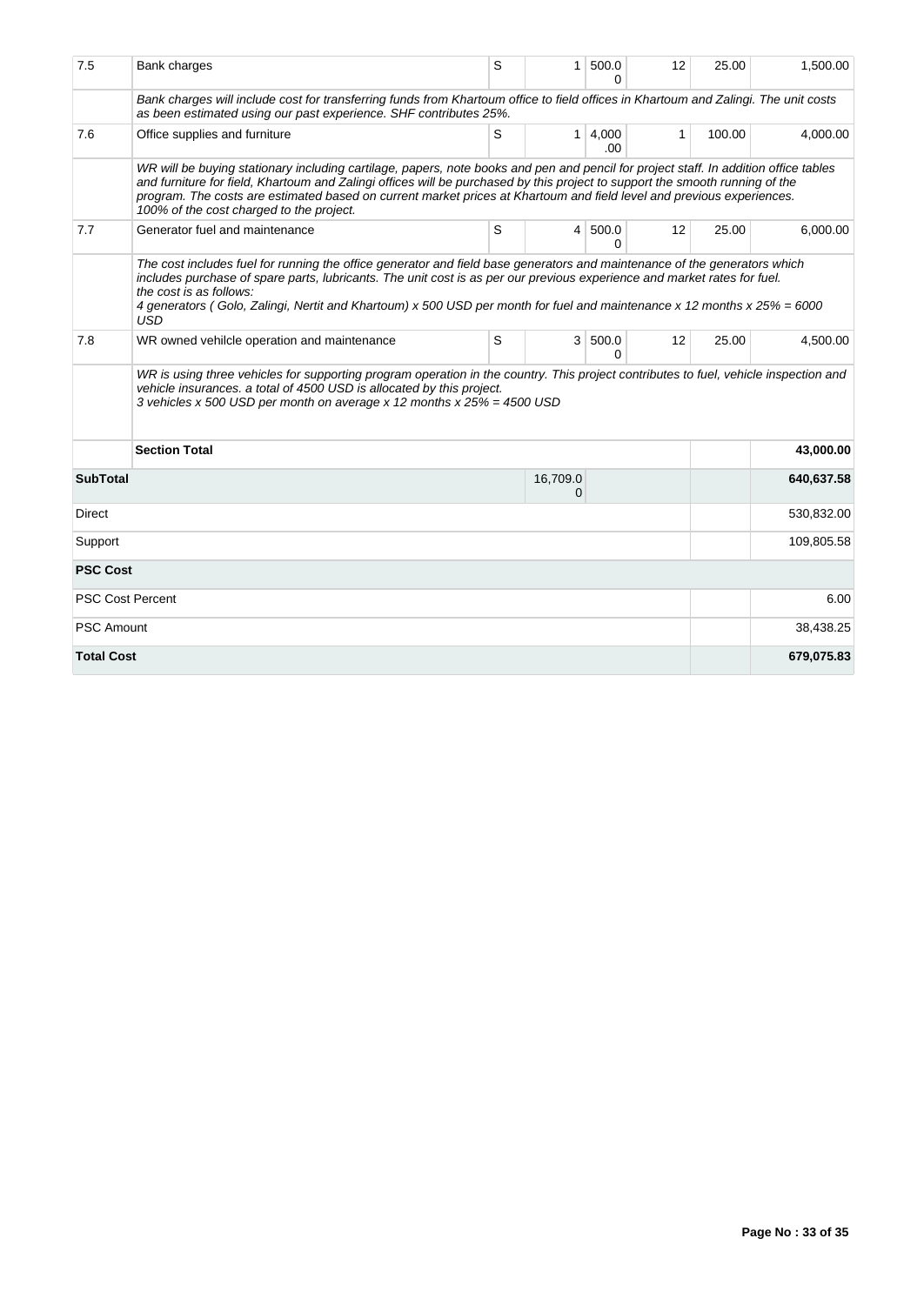# **Project Locations**

| <b>Location</b>                                 | <b>Estimated</b><br>percentage<br>of budget<br>for each<br><b>location</b> | <b>Estimated number of beneficiaries</b><br>for each location |                    |                       |  |              | <b>Activity Name</b>                                                                                                                                                                                                                                                                                                                                                                                                                                                                                                                                                                                                                                                                                                                                                                                                                                                                                                                                                                                                                                                                                                                                                                                                                                                                                                                                                                   |
|-------------------------------------------------|----------------------------------------------------------------------------|---------------------------------------------------------------|--------------------|-----------------------|--|--------------|----------------------------------------------------------------------------------------------------------------------------------------------------------------------------------------------------------------------------------------------------------------------------------------------------------------------------------------------------------------------------------------------------------------------------------------------------------------------------------------------------------------------------------------------------------------------------------------------------------------------------------------------------------------------------------------------------------------------------------------------------------------------------------------------------------------------------------------------------------------------------------------------------------------------------------------------------------------------------------------------------------------------------------------------------------------------------------------------------------------------------------------------------------------------------------------------------------------------------------------------------------------------------------------------------------------------------------------------------------------------------------------|
|                                                 |                                                                            | <b>Men</b>                                                    | Women              | <b>Boys   Girls  </b> |  | <b>Total</b> |                                                                                                                                                                                                                                                                                                                                                                                                                                                                                                                                                                                                                                                                                                                                                                                                                                                                                                                                                                                                                                                                                                                                                                                                                                                                                                                                                                                        |
| Central Darfur -> Nertiti (West<br>Jebel Marra) |                                                                            | 38 10,96                                                      | 11,773 8,526 9,338 |                       |  |              | 40,59 HEALTH: Activity 1.1.1: Maintain service<br>9 provision of 9 health facilities free of charge<br>consultation and treatment to beneficiaries who<br>will be reached through daily OPD co<br>HEALTH: Activity 1.1.2: - Provide refresher<br>training for 18 medical assistants and nurses on<br>safe handling of biohazard material, and disposal<br>of biomedical waste as per WHO<br>HEALTH: Activity 1.1.3: - Procurement of drugs,<br>medical supplies and furniture for needy health<br>facilities<br>- Support transportation of drugs to the health<br>facilities on m<br>HEALTH: Activity 1.2.1: - Support 9 health<br>facilities to provide maternal and child health<br>As much as possible, WRS adheres to the<br>Minimum Initial Standard Package (MISP<br>HEALTH: Activity 1.2.2: - Refresher 27 training<br>health facilities personnel on basic ANC,<br>delivery, PNC and family planning.<br>WR planned to provide refresher training o<br>NUTRITION: Activity 1.1.1: - Provide IYCF<br>training for 20 Nutrition assistant and nutrition<br>nurses for 4 days on IYCF.<br>Staff trainings for both WRS and SMoH<br>personnel wil<br>NUTRITION: Activity 1.1.2: - Screening and<br>formation of 40 Mothers' Support Groups<br>- Conduct monthly meeting with 40 Mothers'<br>Support Groups                                                                        |
| Central Darfur -> Rokoro (North<br>Jebel Marra) |                                                                            | 24 6,923                                                      |                    | 7,436 5,385 5,897     |  | 1            | Nutrition Assistants and CNVs<br>25,64 HEALTH: Activity 1.1.1: Maintain service<br>provision of 9 health facilities free of charge<br>consultation and treatment to beneficiaries who<br>will be reached through daily OPD co<br>HEALTH: Activity 1.1.2: - Provide refresher<br>training for 18 medical assistants and nurses on<br>safe handling of biohazard material, and disposal<br>of biomedical waste as per WHO<br>HEALTH: Activity 1.1.3: - Procurement of drugs,<br>medical supplies and furniture for needy health<br>facilities<br>- Support transportation of drugs to the health<br>facilities on m<br>HEALTH: Activity 1.2.1: - Support 9 health<br>facilities to provide maternal and child health<br>As much as possible, WRS adheres to the<br>Minimum Initial Standard Package (MISP<br>HEALTH: Activity 1.2.2: - Refresher 27 training<br>health facilities personnel on basic ANC,<br>delivery, PNC and family planning.<br>WR planned to provide refresher training o<br>NUTRITION: Activity 1.1.1: - Provide IYCF<br>training for 20 Nutrition assistant and nutrition<br>nurses for 4 days on IYCF.<br>Staff trainings for both WRS and SMoH<br>personnel wil<br>NUTRITION: Activity 1.1.2: - Screening and<br>formation of 40 Mothers' Support Groups<br>- Conduct monthly meeting with 40 Mothers'<br><b>Support Groups</b><br>Nutrition Assistants and CNVs |